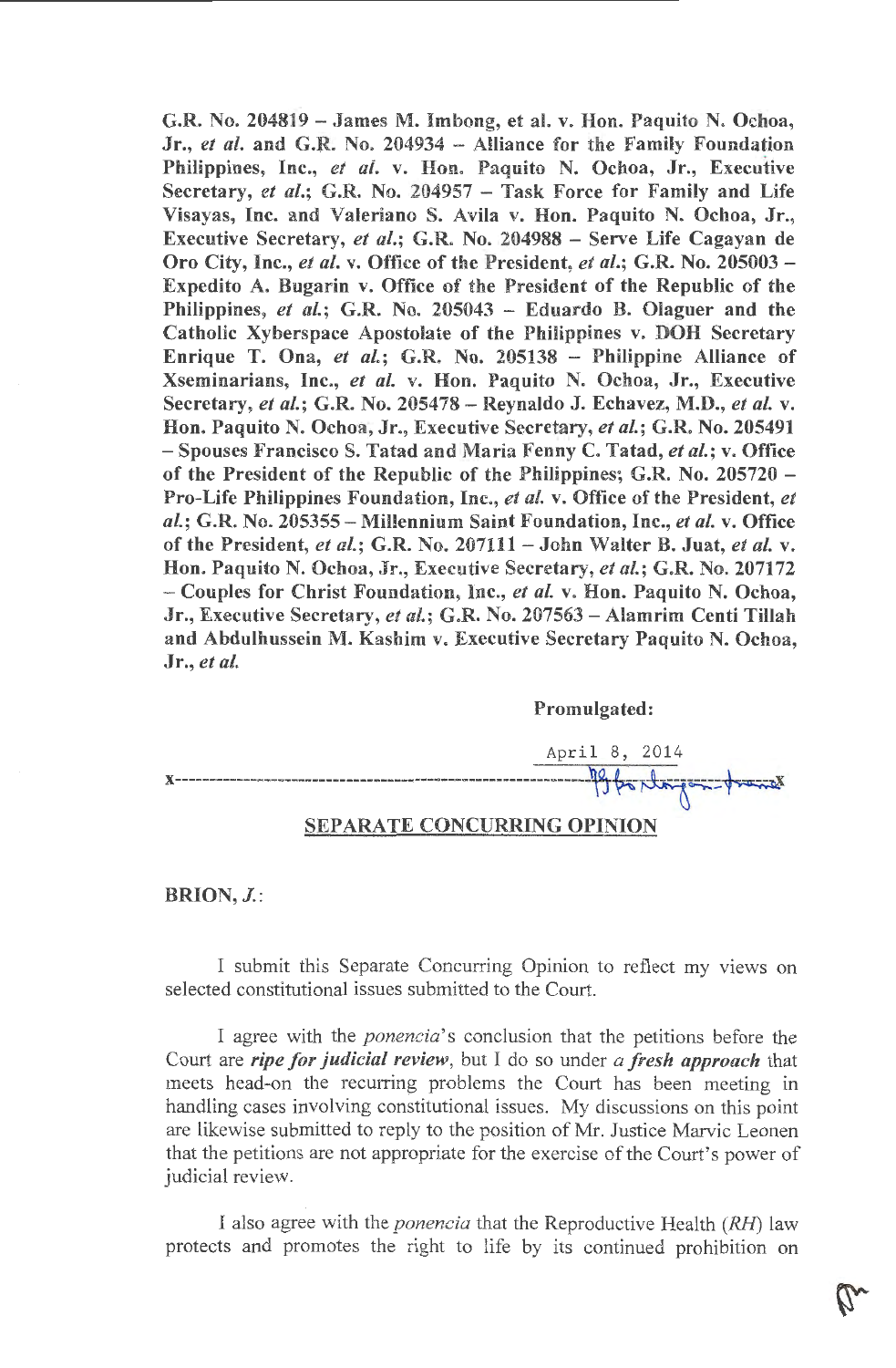abortion and distribution of abortifacients. I exclude from this concurrence *Section 9 of the RH law and its Implementing Rules and Regulation (IRR)*  which, in my view, fail in their fidelity to the constitutional commands and to those of the RH Law itself; for one, they fail to adopt the principle of double effect under Section 12, Article II of the 1987 Constitution *("Section 12").* 

For these reasons, I cannot wholly agree that the RH Law is fully protective of the unborn from conception. I submit, too, that the Court should formulate guidelines on what the government can actually procure and distribute under the RH law, consistent with its authority under this law and Section 12, Article II to achieve the full protection the Constitution envisions.

I also agree that the challenge to Section 14 of the RH Law is premature. However, I submit my own views regarding the mandatory sex education in light of the natural and primary right of parents to raise their children according to their religious beliefs. My discussion on this topic also responds to the position of Mr. Justice Bienvenido Reyes that the challenge to the constitutionality is ripe and that the government has a compelling interest in enacting a mandatory sex education program.

Lastly, I find the RH law's Section  $23(a)(1)$ , which penalizes healthcare providers who "knowingly withhold information or restrict the dissemination thereof, and/or intentionally provide incorrect information regarding programs and services on reproductive health" to be unconstitutional for violating the freedom of speech.

For easy reference and for convenience, this Opinion shall proceed under the following structure:

# I. Preliminary Considerations

A. The petitions are ripe for judicial review: the fresh approach under the 1987 Constitution

a. The Historical Context of Judicial Power

b. Analysis of Section 1, Article VIII of the 1987 Constitution.

b. 1. The Power of Judicial Review

b.2. The New and Expanded Power

B. The Three Types of Adjudicative Judicial Power

C. The Court is duty bound to resolve the present petitions, not merely dismiss them.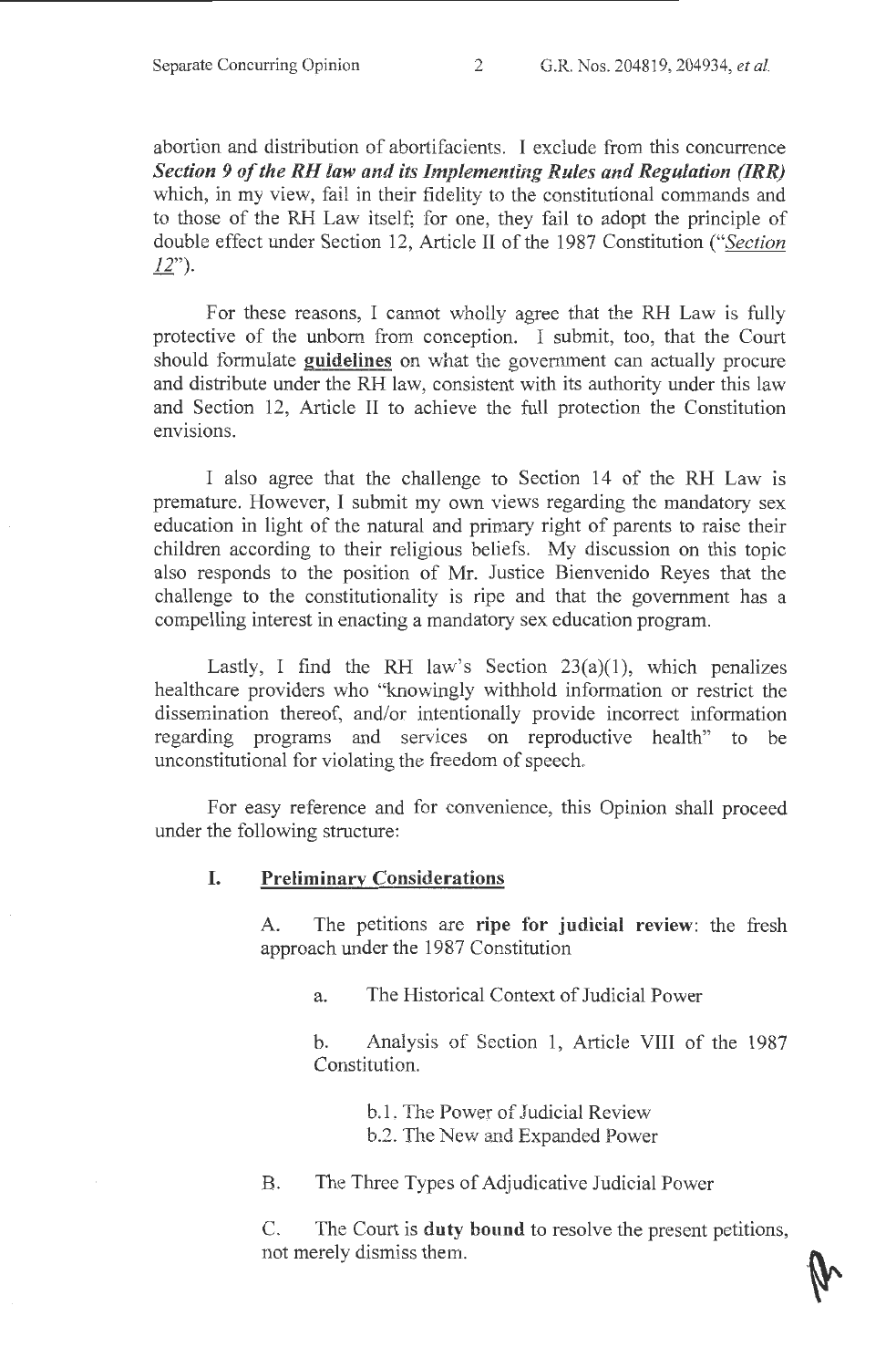# **II. Substantive Discussions**

# **A. The RH Law does not fully protect the right to life of the unborn child**

- a. Overview
	- i. The primacy of life in the Philippine context
- b. The 1987 Constitution
	- i. The status of the unborn under the 1987 Constitution
	- ii. The constitutional meaning of conception and to whom this right to life extends
	- iii. Section 12, Article II of the 1987 Constitution as a self-executing provision
- c. Section 12, Article II of the 1987 Constitution and *Roev. Wade*
- d. Abortion, abortifacients and the RH Law
- e. The RH law's definition of abortifacient textually complies with Section 12, Article II, 1987 Constitution
- f. The principle of double effect
	- 1. The role of the DOH
	- ii. Guidelines

# **B. Parental Rights**

- a. Parental rights in the Filipino context
- b. Parental rights and the State's interest in the youth
- c. The state has failed to show a compelling State interest to override parental rights in reproductive health education
- d. The question on Section 14's constitutionality is premature
- **C. Disturbing observations and concerns: The Effects of Contraceptives on national, social and cultural values**
- **D. Freedom of Expression of Health Practitioners and the RH Law**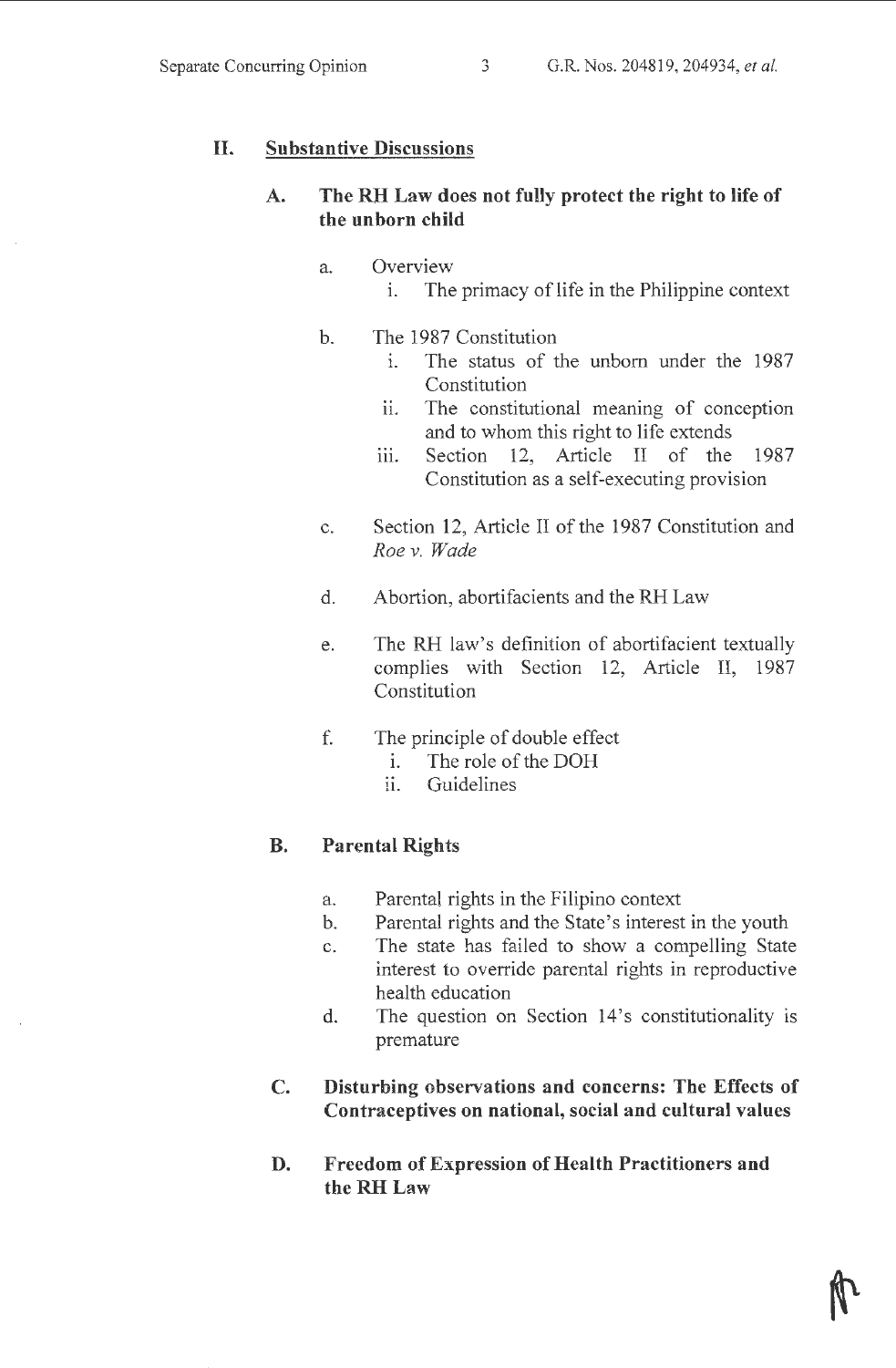# I. Preliminary Considerations

# A. The petitions are ripe for judicial review: the fresh approach under the 1987 Constitution

I submit that the petitions are ripe for judicial review. My approach is anchored on a "fresh" look at the 1987 Constitution and the innovations it introduced on the Judicial Department, specifically, on the expansion of the Court's adjudicative "judicial power."

#### a. The Historical Context of Judicial Power.

The 1935 Constitution mentioned the term "judicial power" but did not define it. The Constitution simply located the seat of this power *"in one Supreme Court and in such inferior courts as may be established by*   $law.$ "

The 1973 Constitution, for its part, did not substantially depart from the 1935 formulation; it merely repeated this same statement and incorporated part of what used to be another section in the 1935 Constitution into its Section 1. Thus, Section 1 of the Article on the Judicial Department of the 1973 Constitution provided:

The Judicial power shall be vested in one Supreme Court and in such inferior courts as may be established by law. The National Assembly shall have the power to define, prescribe, and apportion the jurisdiction of the various courts, but may not deprive the Supreme Court of its jurisdiction over cases enumerated in Section five thereof.

The 1987 Constitution, in contrast with the preceding Constitutions, substantially fleshed out the meaning of "judicial power," not only by confirming the meaning of the term as understood by jurisprudence up to that time, but by going beyond the accepted jurisprudential meaning of the term. The changes are readily apparent from a plain comparison of the provisions. The same Section 1 under Judicial Department (Article VIII) now reads:

The judicial power shall be vested in one Supreme Court and in such lower courts as may be established by law.

Judicial power includes *the duty of the courts of justice* to settle *actual controversies* involving *rights which are legally demandable and enforceable,* AND to determine whether or not there has been *a grave abuse of discretion* amounting to lack or excess of jurisdiction on the part of *any branch or instrumentality of the Government.* (emphasis and underscoring supplied)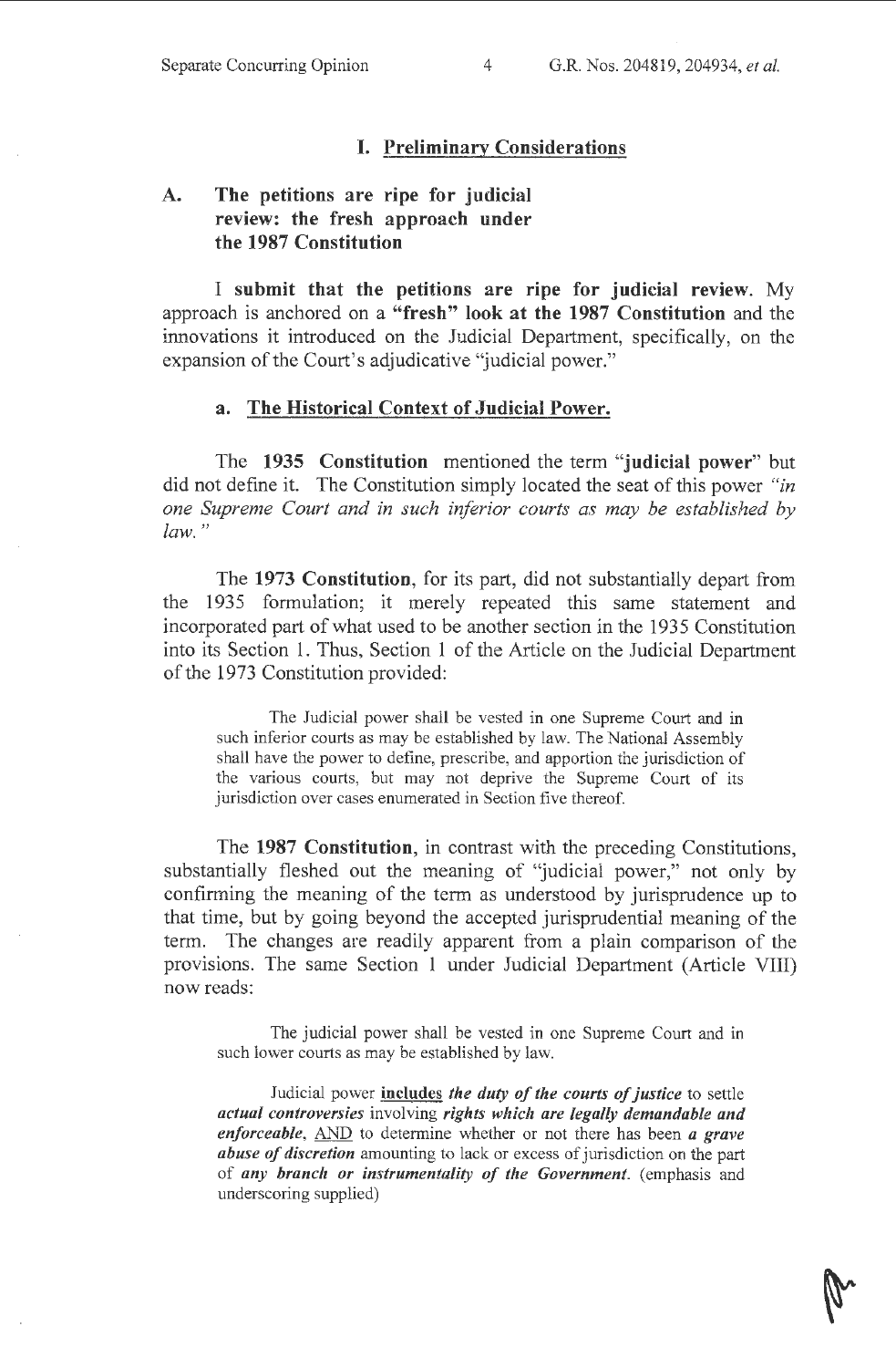# **b. Analysis of Section 1, Article VIII of the 1987 Constitution.**

This simple comparison readily yields the reading – through the repetition of the sentence that both the 1935 and the 1973 Constitutions contained  $-$  that the 1987 Judiciary provisions retain the same "judicial power" that it enjoyed under the 1935 and the 1973 Constitutions.

In addition, the 1987 Constitution, through the  $2<sup>nd</sup>$  paragraph of its Section 1, confirms that judicial power is wider than the power of adjudication that it traditionally carried *(by using the word "includes")* and at the same time incorporated the *basic requirements for adjudication* in the traditional concept, namely, the presence of *"actual controversies,"* based on *"rights which are legally demandable and enforceable."* 

The confirmation expressly mentions that the power is granted to *"courts of justice"* and, aside from being a power, is imposed as a *duty of the courts.* Thus, the Constitution now lays the courts open to the charge of failure to do their constitutional duty when and if they violate the obligations imposed in Section 1, Article VIII of the 1987 Constitution.

Section 5, Article VIII of the 1987 Constitution further fleshes out the irreducible "powers" of the Supreme Court<sup>1</sup> in terms of its *original*, *appellate,* and *review adjudicative powers* and its other non-adjudicative powers. 2 In so doing, Section 5 also confirmed the extent of the constitutionally-granted adjudicative power of the lower courts that Congress has the authority to create (by defining, prescribing and apportioning their jurisdictions<sup>3</sup>), as well as the grant of *administrative*, *executive and quasi-legislative powers* to the Supreme Court, all within the sphere of its judicial operations.

Section 5 now provides:

SECTION 5. The Supreme Court shall have the following powers:

(1) Exercise original jurisdiction over cases affecting ambassadors, other public ministers and consuls, and over petitions for certiorari, prohibition, mandamus, quo warranto, and habeas corpus.

 $\mathfrak{I}$ 

 $\mathbf{I}$ Section 2, Article VIII of the 1987 Constitution reads:

Section 2. The Congress shall have the power to define, prescribe, and apportion the jurisdiction of various courts but may not deprive the Supreme Court of its jurisdiction over cases enumerated in Section 5 hereof.

<sup>2</sup>  Section 6, Article Vlll of the 1987 Constitution reads:

Section 6 provides that "The Supreme Court shall have administrative supervision over all courts and the personnel thereof."

Batas Pambansa Big. 129.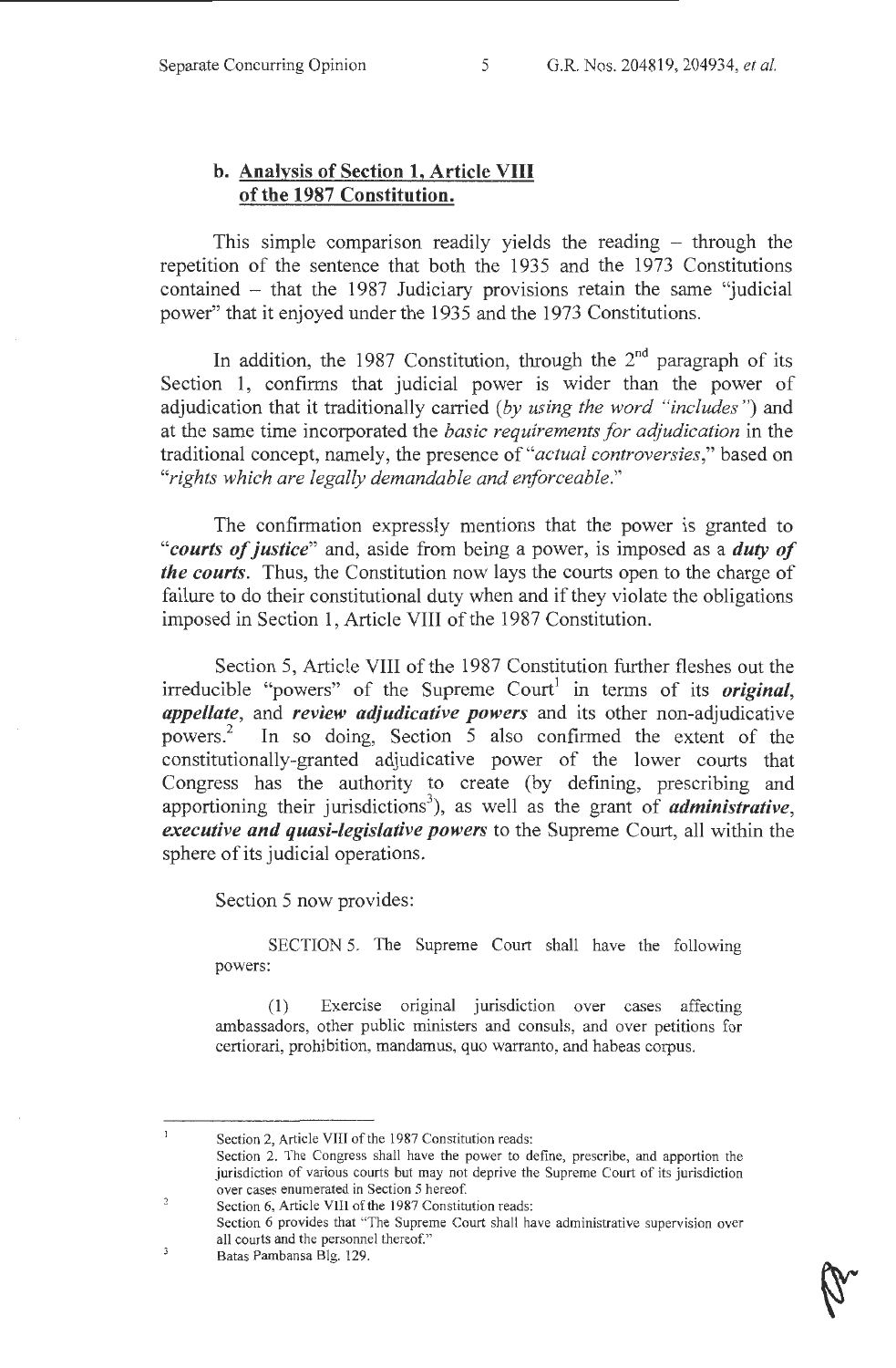(2) Review, revise, reverse, modify, or affirm *on appeal or certiorari,* as the *law or the Rules of Court may provide,* final judgments and orders of *lower courts* in:

(a) All cases in which the *constitutionality or validity of any treaty, international or executive agreement, law, presidential decree, proclamation, order, instruction, ordinance, or regulation* is in question.

(b) All cases involving the *legality of any tax, impost, assessment, or toll,* or any penalty imposed in relation thereto.

( c) All cases in which the *jurisdiction of any lower court* is in issue.

( d) All *criminal cases* in which the penalty imposed is reclusion perpetua or higher.

(e) All cases in which only an *error or question of law* is involved.

(3) Assign temporarily judges of lower courts to other stations as public interest may require. Such temporary assignment shall not exceed six months without the consent of the judge concerned.

( 4) Order a change of venue or place of trial to avoid a miscarriage of justice.

(5) Promulgate rules concerning the protection and enforcement of constitutional rights, pleading, practice, and procedure in all courts, the admission to the practice of law, the Integrated Bar, and legal assistance to the underprivileged. Such rules shall provide a simplified and inexpensive procedure for the speedy disposition of cases, shall be uniform for all courts of the same grade, and shall not diminish, increase, or modify substantive rights. Rules of procedure of special courts and quasi-judicial bodies shall remain effective unless disapproved by the Supreme Court.

(6) Appoint all officials and employees of the Judiciary m accordance with the Civil Service Law.

#### b.1. The Power of Judicial Review.

In the process of making "judicial power" more specific and in outlining the specific powers of the Supreme Court, the Constitution made express the *power of ''judicial review," i.e.,* the power to pass upon the *constitutional validity* of any treaty, international or executive agreement, law, presidential decree, proclamation, order, instruction, ordinance, or regulation,<sup>4</sup> as the "law or the Rules of Court may provide."

This formulation recognizes that the Supreme Court, even before the 1987 Constitution came, already had workable rules of procedure in place for the courts. These rules cover ordinary actions, special civil actions, special proceedings, criminal proceedings, and the rules of evidence in these proceedings, all of which the 1987 Constitution recognized when it

This same power was only implied in the US Constitution and was expressly recognized only through jurisprudence *(Marbury v. Madison,* 5 US 137 [!803]). Our 1935 and the 1973 Constitutions followed this approach.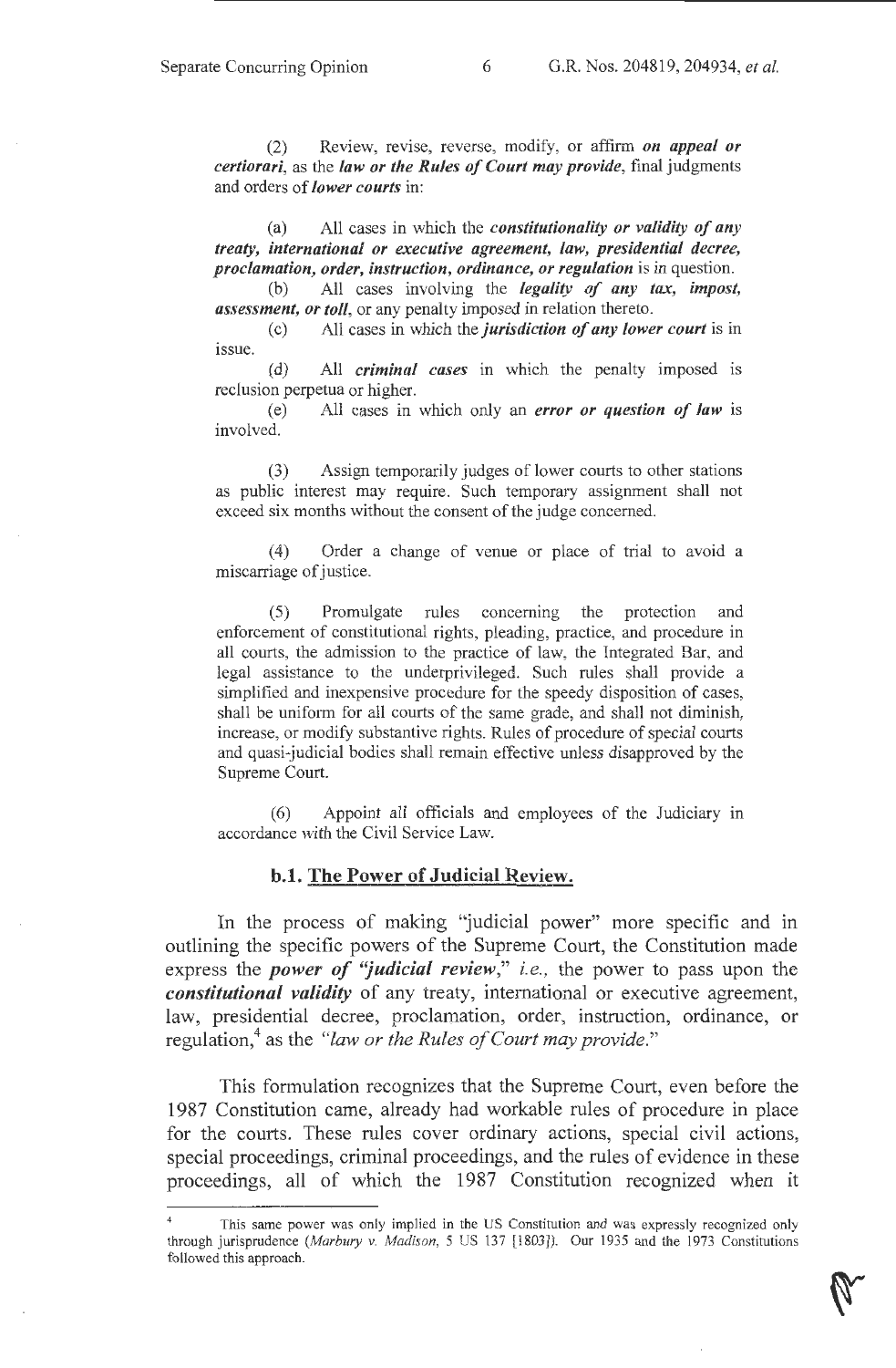mentioned the Rules of Court, but subject to the Supreme Court's *power of amendment.* 

### b.2. The New and Expanded Power.

Still another addition, a completely new one, to the concept of judicial power under the 1987 Constitution is the power *"to determine whether or not there has been a grave abuse of discretion amounting to lack or excess of jurisdiction on the part of any branch or instrumentality*  of the Government."<sup>5</sup> This new power is innovative since its recognition is separate from the traditional adjudicative power that Section 1 earlier confirms and which Section 5 in part fleshes out.

It is likewise a definitive expansion of judicial power as its exercise is not over the traditional justiciable cases handled by judicial and quasijudicial tribunals. Notably, judicial power is extended over the very *powers exercised by other branches or instrumentalities of government* when grave abuse of discretion is present. In other words, the expansion empowers the judiciary, **as a matter of duty**, to inquire into acts of lawmaking by the legislature and into law implementation by the executive when these other branches act with grave abuse of discretion.

This expansion takes on special meaning when read with the powers of the Court under Section 5, particularly in relation with the Court's power of *judicial review, i.e., the power to declare a treaty, international or executive agreement, law, presidential decree, proclamation, order, instruction, ordination or regulation unconstitutional.* 

Under the expanded judicial power, justiciability expressly depends *only* on the presence or absence of grave abuse of discretion, as distinguished from a situation where the issue of constitutional validity is raised within a traditionally justiciable case where the elements of actual controversy based on specific legal rights must exist. In fact, *even* if *the requirements for strict justiciability are applied,* these requisites can already be taken to be present once grave abuse of discretion is *prima facie* shown to be present.

In the process of lawmaking or rulemaking, for example, an *actual controversy* is already present when the law or rule is shown to have been attended by grave abuse of discretion because it was passed; it operates; or its substantive contents fall, outside the contemplation of the Constitution.<sup>6</sup> This should be contrasted with allegations of constitutional invalidity in the traditional justiciable cases where) by express constitutional requirement, the elements of (1) actual controversy involving (2) demandable and enforceable

 $\overline{\mathbf{S}}$ Constitution, Article Vlll, Section 1,

<sup>6</sup>*Pimentel v. Aguirre,* G.R. No. 132988, July 19, 2000; and *Tanada v. Angara,* G.R. No. 118295 May 2, 1997.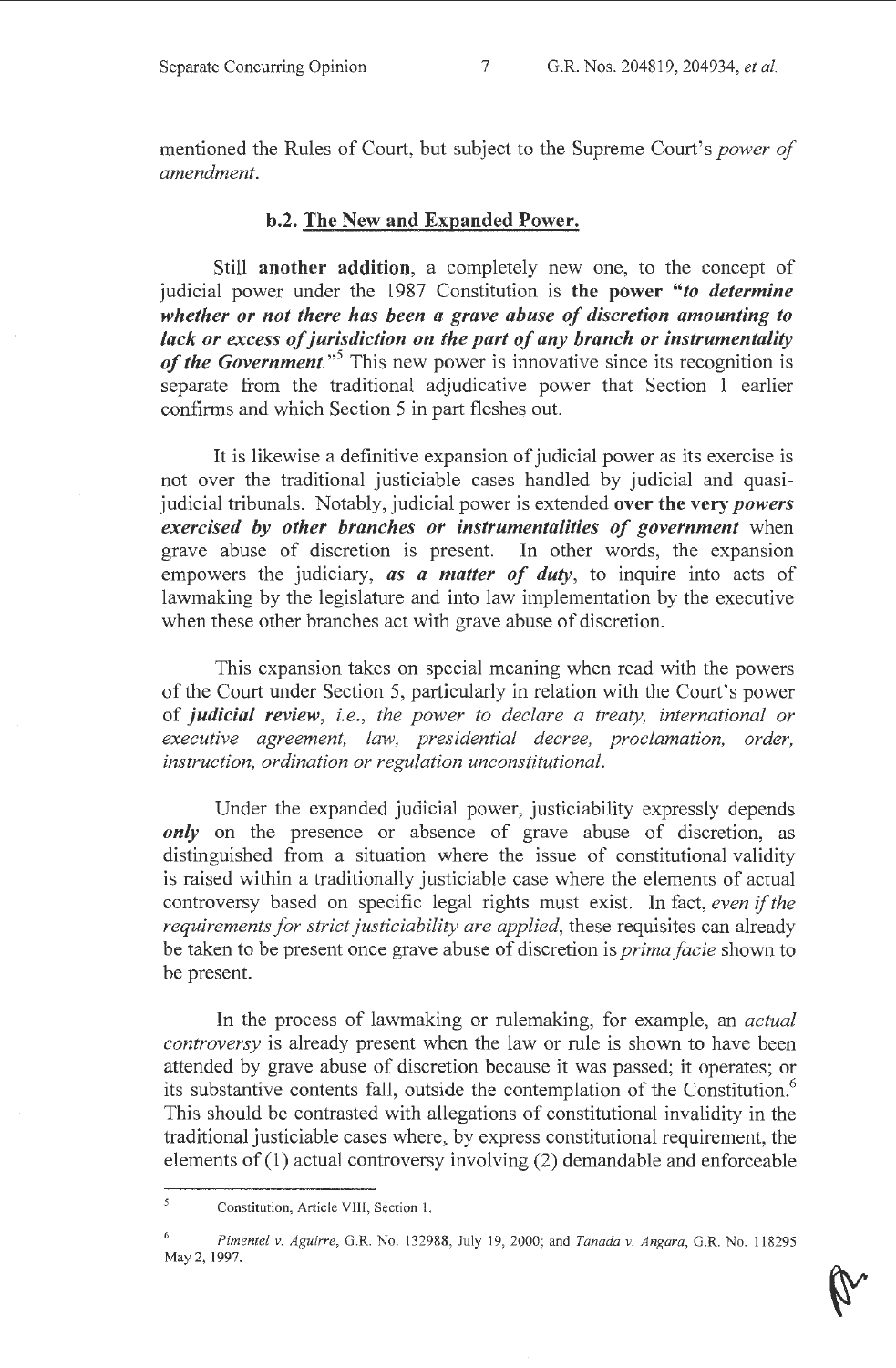rights, must be present because what essentially comes to court is the traditional justiciable case, interwoven with constitutional validity questions.

In the expanded judicial power, any citizen of the Philippines to whom the assailed law or rule is shown to apply necessarily has *locus standi*  since a constitutional violation constitutes an affront or injury to the affected citizens of the country. If at all, a less stringent requirement of *locus standi*  only needs to be shown to differentiate a justiciable case of this type from the pure or mere opinion that the courts cannot render.

Necessarily, too, *a matter is ripe* for adjudication if the assailed law or rule is already in effect. The traditional rules on *hierarchy of courts* and *transcendental importance,* far from being grounds for the dismissal of the petition raising the question of unconstitutionality, may be reduced to rules on the level of court that should handle the controversy, as directed by the Supreme Court.

Thus, when grave abuse of discretion amounting to a clear constitutional violation is alleged and preliminarily shown, the Supreme Court is duty-bound to take cognizance of the case, or at least to remand it to the appropriate lower court, based on its consideration of the urgency, importance or evidentiary requirements of the case.

# **B. The three types of Adjudicative Judicial Powers.**

In sum, judicial power, as now provided under the 1987 Constitution, involves three types of controversies, namely:

- (1) the **traditional justiciable cases** involving actual disputes and controversies based *purely* on demandable and enforceable rights;
- (2) the **traditional justiciable cases** as understood in (1), but *additionally involving* **jurisdictional and constitutional issues;**
- (3) **pure constitutional disputes** attended by **grave abuse of discretion** in the process involved or in their result/s.

The **first two types** are already covered by the Rules of Court that, as recognized by Section 5, are already in place, subject to the amendments that the Supreme Court may promulgate.

The **third type** may inferentially be covered by the *current* provisions of the Rules of Court, specifically by the rules on *certiorari, prohibition* and *mandamus* but, strictly speaking, requires special rules that the current Rules of Court do not provide since the third type does not involve disputes arising as traditionally justiciable cases. Most importantly, the third type *does not* Most importantly, the third type *does not involve judicial or quasi-judicial exercise of adjudicative power* that the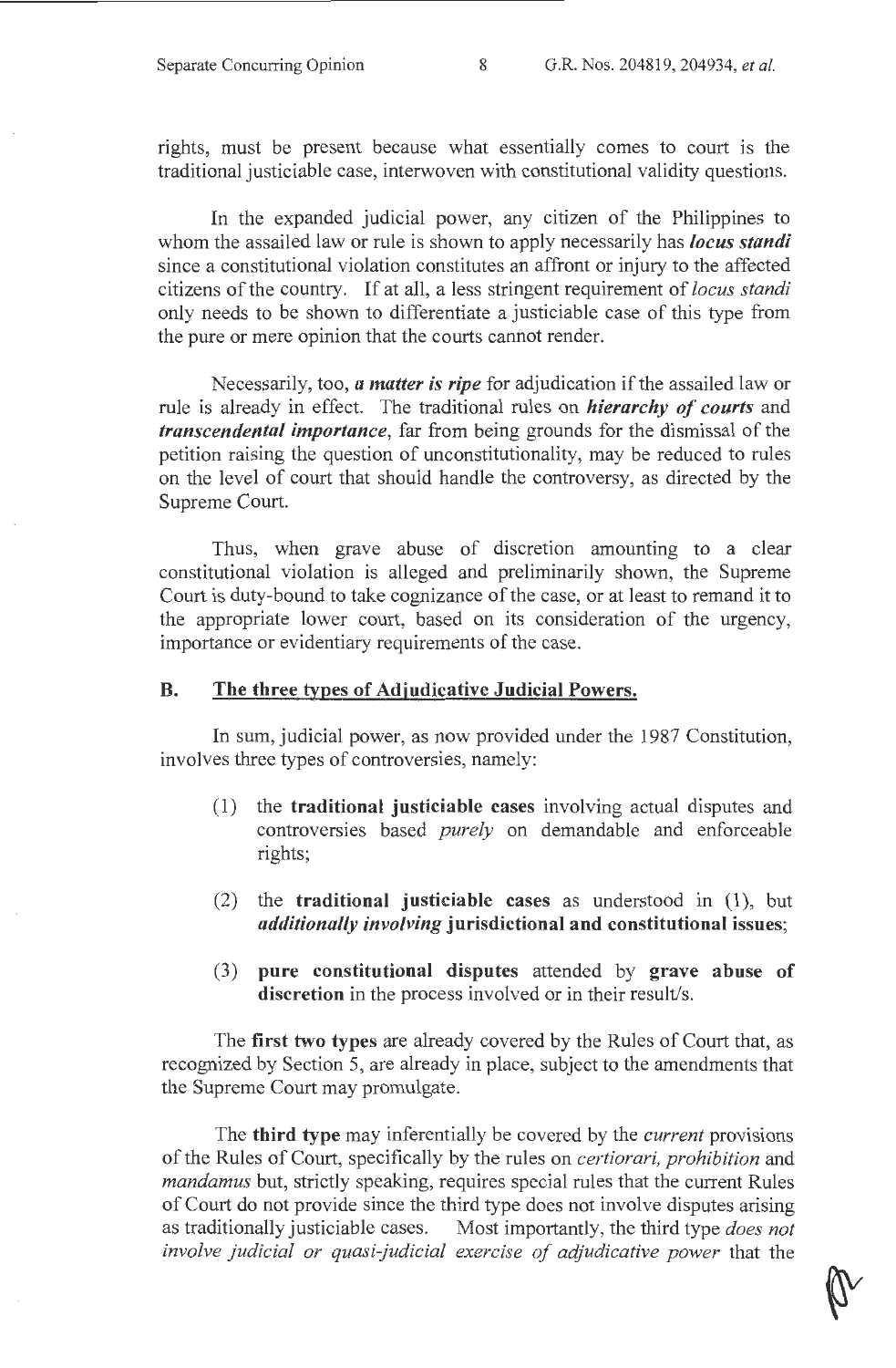Supreme Court has traditionally exercised over lower tribunals<sup>7</sup> to ensure that they stay within the confines of their adjudicative jurisdiction.

In the petitions now before us, these new realities on judicial power necessarily must be considered as the petitions allege actions by the legislature and by the executive that lie outside the contemplation of the Constitution. Specifically, they involve the constitutionally infirm provisions of the RH Law passed by Congress and of the IRR of the law that the executive promulgated through the Department of Health.

To be sure, the absence of specifically applicable rules cannot be a judicial excuse for simply bodily lifting the rules for the traditional justiciable cases which the present cases are not. In fact, the Court should not even be heard to give an excuse as it is not undertaking a power that it may exercise at its discretion; the Court is discharging an express duty imposed by the Constitution itself.

In providing for procedural parameters, the Court may not simply hark back to jurisprudence *before* the 1987 Constitution as they will not obviously apply, nor to jurisprudence *after* the 1987 Constitution that failed to recognize the third type of justiciable controversy for what it is.

Thus, in the present case, the Court must be guided strictly by the express constitutional command. If past jurisprudence will be made to apply at all, they should be closely read and adjusted to the reality of the third or new type of judicial adjudicative power.

# **C. The Court is duty bound to resolve the present petitions, not simply dismiss them.**

The consolidated petitions before the Court raise several *constitutional challenges* against the RH Law, ranging from violations of the right to life of the unborn (and, concomitantly, of the constitutional prohibition against abortion); violations of the freedom of religion and of speech; violations of the rights of parents and protected familial interests; down to the mostly benign allegations of violation of natural law.

An important and insightful approach is the petitioners' attack on the RH law by considering it as a *population control measure* that is beyond the power of the government to carry out. The respondents parry this attack by arguing that whatever impact the RH law would have on the population would only be incidental, as the main target of the law is to recognize and enhance the reproductive health rights of women. I **agree with the** 

Through the writs of certiorari, prohibition and mandamus over lower courts and quasi-judicial bodies in the exercise of their adjudicative functions.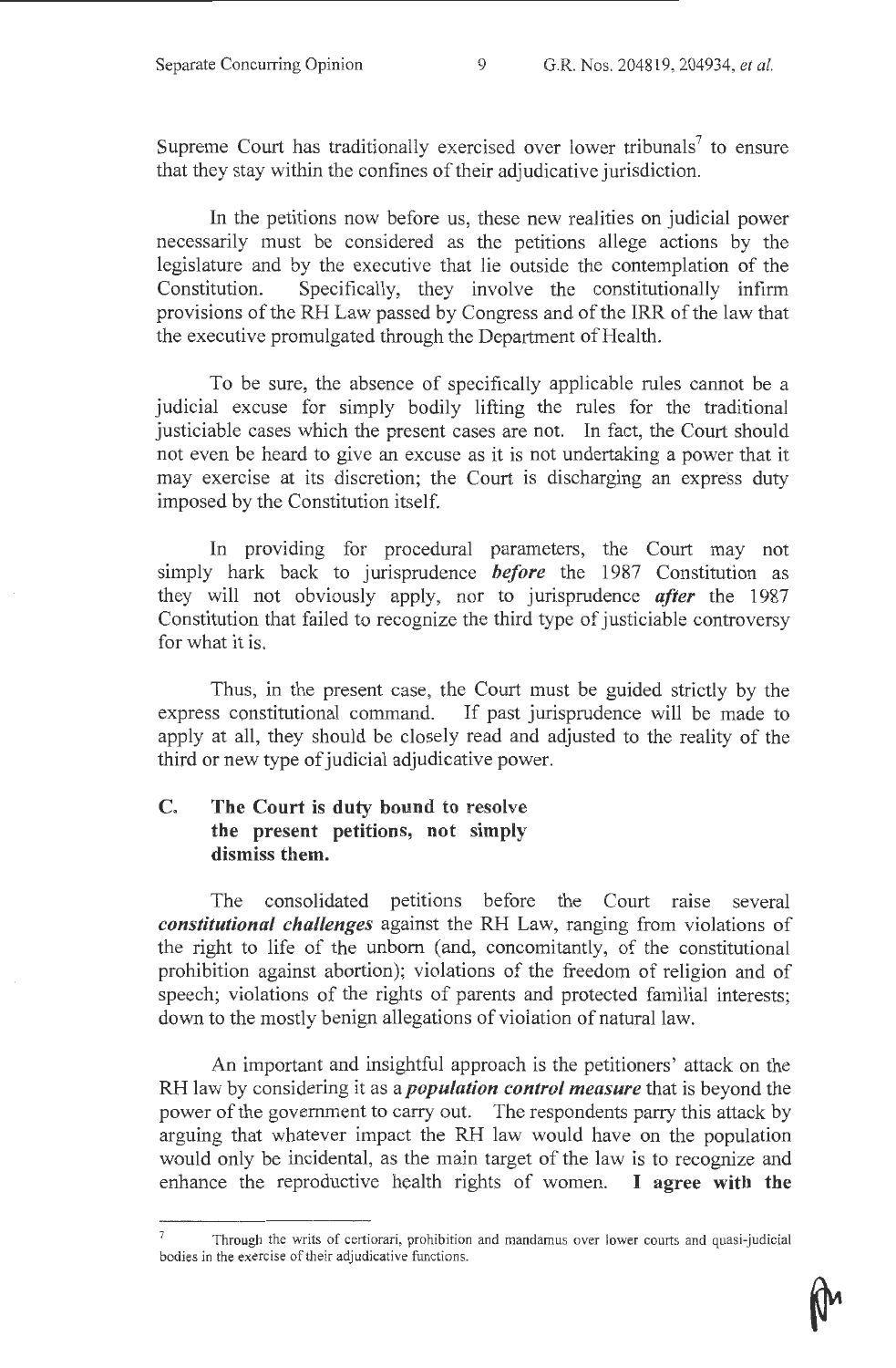# *ponencia's* analysis of what the RH Law really is, and adopt this analysis and conclusion for purposes of my own discussions in this Opinion.

This snapshot of the petitions strongly shows how the economic, social, cultural and religious dimensions of the RH law cut a swath through the traditional legal and constitutional realm of adjudication. It is no surprise that it took the RH bill fourteen years in Congress before it was enacted into law.

The sharp divide between the law's proponents' and opponents' views and beliefs on the propriety of the RH law, within and outside its legal and constitutional dimensions, reflect the law's encompassing impact: its *implementation* could, quite possibly, change the face of Philippine society as we know it today. In fact, in this Separate Opinion, I add my own nagging concerns and observations although I know that these may go into the wisdom of the law and are not appropriate for adjudication. I do this, however, in the name of *judicial license* that should allow me, as a citizen, to express my own personal observations on the dispute at hand.

Indeed, if the RH law seeks to bring about strong, socio-political and economic changes even at the price of our historical identity, culture and traditions, then so be it, *but the affected public should know the impact of the issues that soon enough will confront the nation.* It is important, too, that changes should not come at the expense of the provisions of the Constitution  $-$  the only document that holds the nation together "during" times of social disquietude or political excitement," as in the present case. This should not be lost on us, as a Court, and should be a primary consideration in our present task.

At the core of the petitions is the RH law's alleged violation of the right to life of the unborn. I view the unborn's right to life within the much broader context of Article II, Section 12 of the 1987 Constitution *recognizing* the sanctity and autonomy of familial relations and the natural and primary parental right in child-rearing, on the one hand, and Article XV, Sections 1 and 3, recognizing the key role of the family, on the other.

These constitutional provisions serve as the compass guiding this Opinion and should in fact serve as well for the Court's own decisionmaking. Even those in the political departments of government should pay them heed, separately from the political and economic considerations that, from the terms of the RH law and its IRR, obviously served as the political departments' driving force.

Under our constitutional regime, the judicial department is the only organ of government tasked to guard and enforce the boundaries and limitations that the people had put in place in governing themselves. This constitutional duty of the Court has been *expanded* by the additional power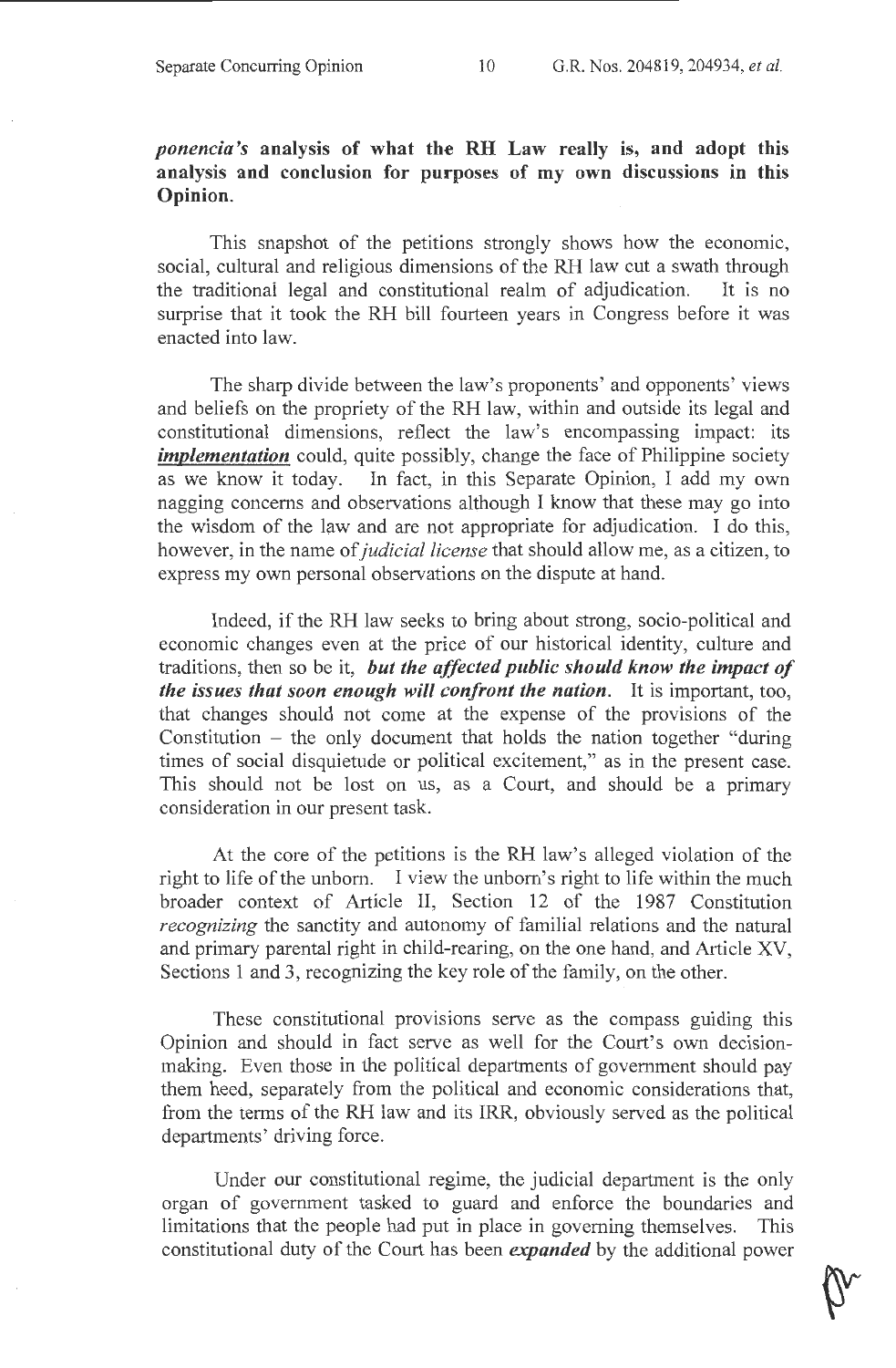of judicial review under the 1987 Constitution to "determine whether or not there has been a grave abuse of discretion amounting to lack or excess of jurisdiction on the part of any branch or instrumentality of the Government."

These are awesome powers carrying deep and far-ranging duties that we can only discharge while fully aware of their accompanying responsibilities and pre-ordained limits. The present Court, I am sure, is fully aware of the extent of these duties and the limitations, particularly of the rule that we cannot set new polices nor seek to implement current ones as these involve roles that are not constitutionally ours to undertake.

I am aware, too, that the RH Law now before us carries multidimensional repercussion, not all of them within the legal and constitutional realms. These realities, however, should not leave us timid in undertaking our tasks; for as long as we act within the confines of our constitutionallydefined roles, we cannot go wrong.

A sure measure to best ensure proper action is to consider the petitions *under the third type of judicial adjudications power (defined above) that we first consciously utilize under the present Constitution.* In this way, we give full respect to the separation of powers; we step in only when the legislative and the executive step out of the bounds defined for them by the Constitution.

For all these reasons, I join the *ponencia 's* result in its ruling that a controversy exists appropriate for this Court's *initial consideration* of the presence of grave abuse of discretion: and *consequent adjudication* if the legislative and executive actions can be so characterized.

### **II. Substantive Discussions**

### **A. The RH Law does not fully protect the right to life of the unborn child.**

#### **a. Overview**

The 1987 Constitution has implicitly recognized the right to life of the unborn child under its Section 12 when it gave the mandate, under the Section's second sentence, to protect the unborn life from its conception, equally with the life of mother.

I agree with the *ponencia's* conclusion that under Section 12, the conception that the Constitution expressly speaks of, occurs upon fertilizations of the ovum. Thus, the RH law cannot be faulted in its definition of an *abortifacient* to be *any drug or device that kills or destroys the fertilized ovum or prevents its implantation in the uterus.* 

I *slightly* differ, however, from the way the *ponencia* arrived at its conclusion. To me, the Constitution never raised the question of "when life

 $\sqrt{2}$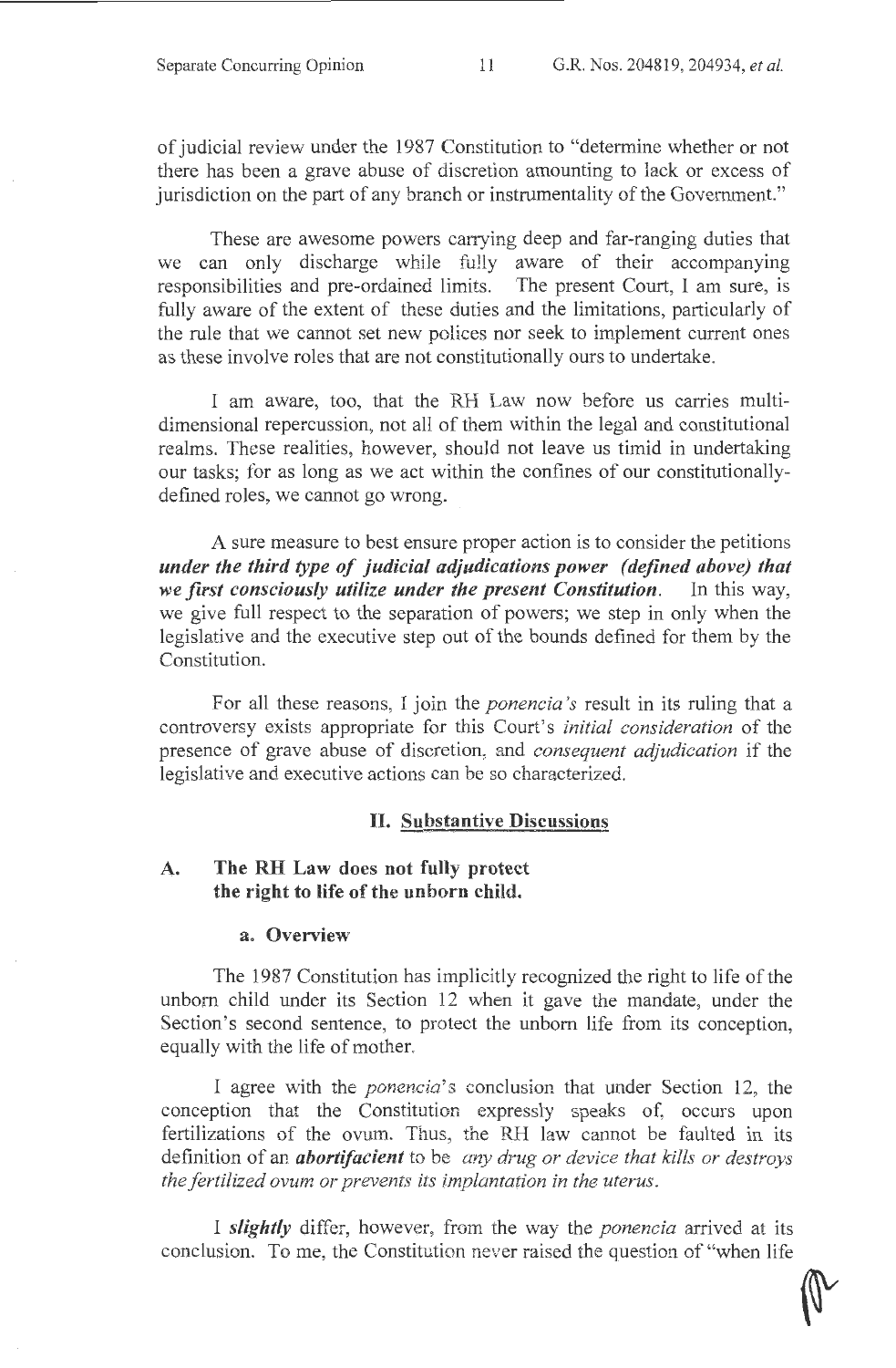begins"; $\delta$  in fact, this is a question that the framers of the Constitution sensibly avoided by simply adopting the formulation *"the life of the unborn from conception."* Interestingly, they even dropped the term *"moment of conception"* since this precise moment cannot be determined with certainty. The answer the framers decided upon (reinforced by undisputed medical authorities) and which they hope future constitutional leaders and decisionmakers will grasp and respect is that *once the sperm cell and the egg cell unite (resulting in the combination of their genetic materials to form the fertilized egg or the zygote),9 the protection intended for the unborn should be triggered with full force.* I write this Opinion with full respect for this hope.

Thus, I agree with the *ponencia* that the RH law protects and promotes the right to life of the unborn by its continued prohibition on abortion and distribution of abortifacients. I do recognize, however, that while the RH law generally protects and promotes the unborn's right to life, its *Section 9 and its IRR fail in their fidelity to the Constitution and to the very terms of the RH Law itself. For one, it fails to adopt the principle of double effect under Section 12, Article II of the 1987 Constitution,* as more fully discussed below.

For these reasons, I cannot wholly concur that the *RH law and its IRR,* as they came to this Court, were fully protective of the right to life of the unborn. In fact, the Court should lay down guidelines, culled from a constitutionally-valid RH Law, of what the government can actually procure and distribute under the RH law, consistent with its authority under this law and Section 12, Article II of the Constitution.

### i. The primacy of life in the Philippine context

The primacy of life from its earliest inception is a constitutional ideal *unique* to the 1987 Philippine Constitution. While our system of government of tripartite allocation of powers (Articles VI to VIII), the concept of our Bill of Rights (Article III) and even the traditional concept of judicial review (Section 1, Article VIII) may have been of American origin, the idea of life itself as a fundamental constitutional value from its earliest inception carries deep roots in the Philippine legal system.

The idea of life as a fundamental constitutional value from its earliest inception is not of recent vintage although our previous constitutions did not have a provision equivalent to the present Section 12, Article II. Our legal

As petitioner Alliance for Family Foundation Inc, states, "the question of when life begins is neither metaphysical nor theological - it is scientific;" (Memorandum, pp. 48) and unless the scientific community has become unanimous on a question that transcends every culture, race, and religion, this Court cannot consider itself adequate to answer the question. Indeed, the question of "when life begins?" is not simply a question of law that this Court can conclusively answer; it is not also simply a question of policy that Congress can conclusively determine. What the Court does know is that it is question that is as old as humanity itself.

<sup>9</sup> http://psychology.about.com/od/developmentalpsychology/a/prenataldevelop.htm.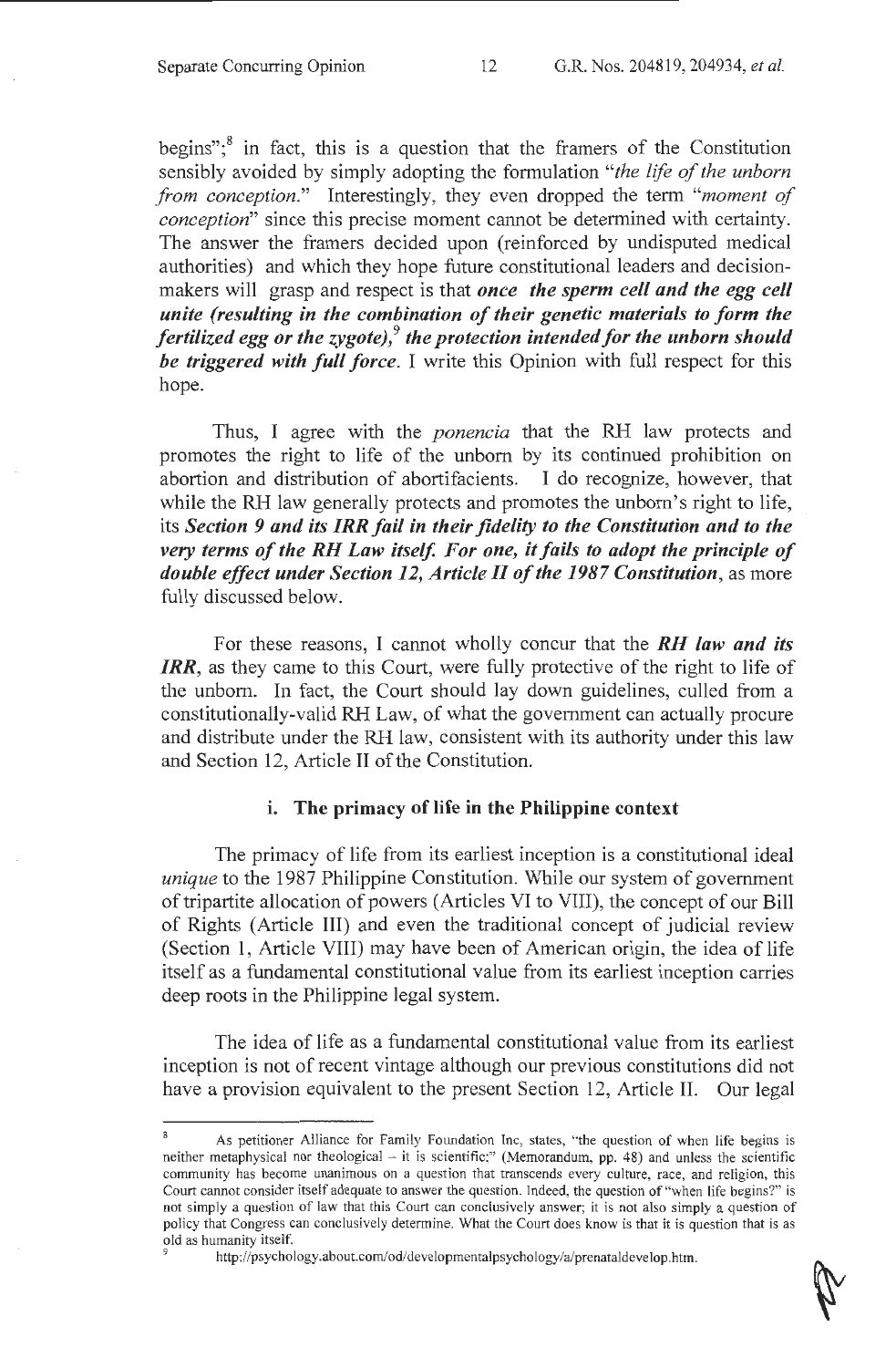history shows that abortion laws have been in existence even during the Spanish regime when the Spanish Penal Code was made applicable in the Philippines. When the Revised Penal Code was enacted in 1930, the life of the unborn was also considered by suspending the execution of the death sentence<sup>10</sup> on a *pregnant* woman. Under the New Civil Code of 1950, an unborn child is granted *presumptive personality* from the time of its conception for civil purposes that are favorable to it, although subject to the condition that it be born later.<sup>11</sup> To a certain extent, this presumptive personality is already recognized under our penal laws. Under Title I (Crimes Against Persons), Chapter 8 (Destruction of Life) of the Revised Penal Code, the killing of viable, and even non-viable, fetuses may result in criminal liability.<sup>12</sup>

The continued efficacy of these statutory provisions evidences our society's high regard for the life of the unborn; thus, our present Constitution allows us to disregard it only for the equally paramount necessity of saving the life of the unborn's mother. It also reflects not only our society's recognition of and respect for the life of the unborn as a Filipino ideal to be pursued under the 1987 Philippine Constitution, but of the country's own cultural values as a people. $^{13}$ 

That this same respect is now *expressly* provided under the 1987 Constitution is not so much for the purpose of creating a right, but for the purpose of strengthening the protection we extend to the unborn life against varied external threats to it.<sup>14</sup> It would indeed be *very ironic* if the threat would come from our own government *via* the abortifacients it hopes to distribute under the RH Law's IRR.

<sup>&</sup>lt;sup>10</sup> Article 83 of the Revised Penal Code.<br><sup>11</sup> See also Presidential Decree (*PD*) No. 603. The effect of this grant of presumptive personality is illustrated in *Ge/uz v. Velez* (G.R. No. L-16439, July 20, 1961) where the Court, denied recovery of damages for the death of an unborn because it is not yet "endowed with personality." Nevertheless, the Court recognized that an unborn fetus has a "right to life and physical integrity." Similarly in *Quimiging v. lcao* (G.R. No. 26795, July 31, 1970), the Court ruled an unborn child is entitled to receive support from

its progenitors.<br><sup>12</sup> See Arts. 255-259 of the Revised Penal Code.<br><sup>13</sup> The Presmble of the 1987 Constitution used:

The Preamble of the 1987 Constitution reads:

We, the sovereign Filipino people, imploring the aid of Almighty God, in order to build a just and humane society, and establish a Government that shall embody our ideals and aspirations, promote the common good, conserve and develop our patrimony, and secure to ourselves and our posterity, the blessings of independence and democracy under the rule of law and a regime of truth, justice, freedom, love, equality, and peace, do ordain and promulgate this Constitution.

This conclusion is reached by a reading of Section 12, Article II in relation with the other provisions in the 1987 Constitution. Unlike the US Constitution, the idea of respect for life and for human dignity penneates the Philippine Constitution, viz: Section 5, Article II on the protection of life under a democracy; Section 9, Article 11 on a social order that ensures quality life for all; Article 11 in relation to Article XIII on its special regard for the youth, women, health, and ecology as factors affecting the life of the people; Section 1, Article lll on the protection of life through the observance of due process; Section I, Article Xll on national economy that fosters equality of life for all.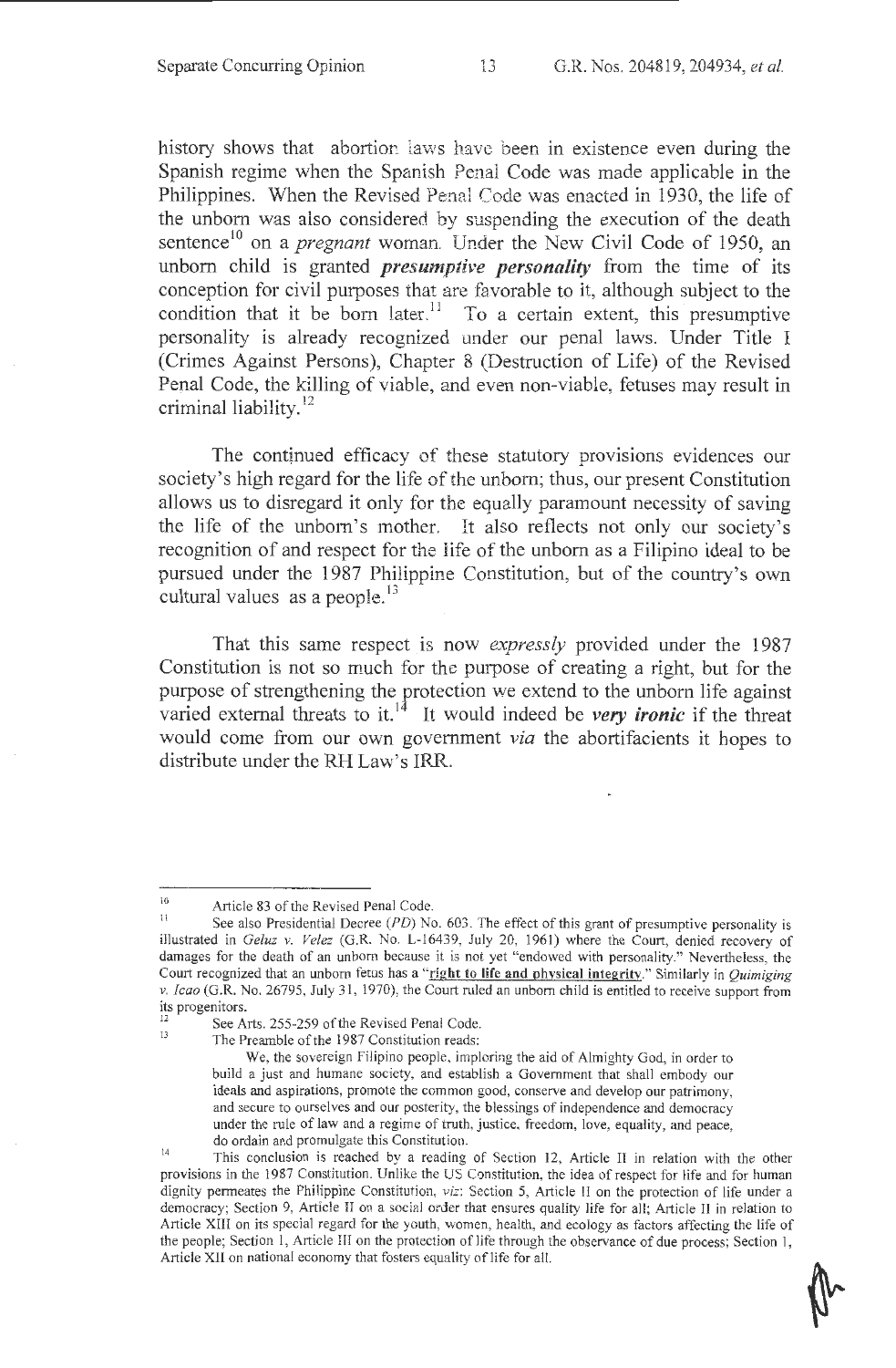### **b. The 1987 Constitution**

## **i. The status of the unborn under the 1987 Constitution**

Although the framers of the Constitution expressly recognized the unborn's right to life from conception, they did not intend to give the unborn the status of a person under the law.

Instead, the framers distinguished between the unborn's right to life and the rights resulting from the acquisition of legal personality upon birth in accordance with law. Unlike the rights emanating from personhood, the right to life granted to the unborn is in itself complete from conception, unqualified by any condition.

Although Section 12, Article II of the Constitution does not consider the unborn a person, its terms reflect the framers' clear intent to convey an utmost respect for human life<sup>15</sup> that is not merely co-extensive with civil personality. 16 This intent requires the extension of **State protection** to the life of the unborn from conception. To be precise, Section 12, Article II of the 1987 Constitution provides:

Section 12. The State recognizes the sanctity of family life and shall protect and strengthen the family as a basic autonomous social institution. It shall **equally protect the life of the mother and the life of the unborn from conception.** The natural and primary right and duty of parents in the rearing of the youth for civic efficiency and the development of moral character shall receive the support of the Government.

# **ii. The constitutional meaning of conception and to whom is this right to life extended**

Unlike the *ponencia,* I take the view that the question of *when the life of the unborn begins* cannot strictly be answered with reference to time, *i.e.,*  the exact time the sperm cell fertilized the egg cell. But other than this uncertainty, the germinal stage<sup>17</sup> of prenatal development<sup>18</sup> that transpires (after the union of the sperm cell and the egg cell and the combination of their genetic material materialized to form the fertilized egg or the zygote) is not debatable.

<sup>&</sup>lt;sup>15</sup><br>Records of the Constitutional Commission (*RCC*), July 17, 1986, p. 56.<br>A heated and malanged debated around an the question of whether a n

<sup>16</sup>A heated and prolonged debated ensued on the question of whether a provision protecting the life of the unborn should ever be written in the Constitution. 17 There are three basic stage of prenatal development: germinal stage, embryonic stage and fetal

stage (http://psychology.about.com/od/developmentalpsychology/a/prenataldevelop.htm.) last accessed March 20, 2014.

The process of growth and development within the womb in which a zygote (the cell formed by the combination of a sperm and an egg) becomes an embryo, a fetus, and then a baby (http://www.medterms.com/script/main/art.asp?articlekey= I 1899).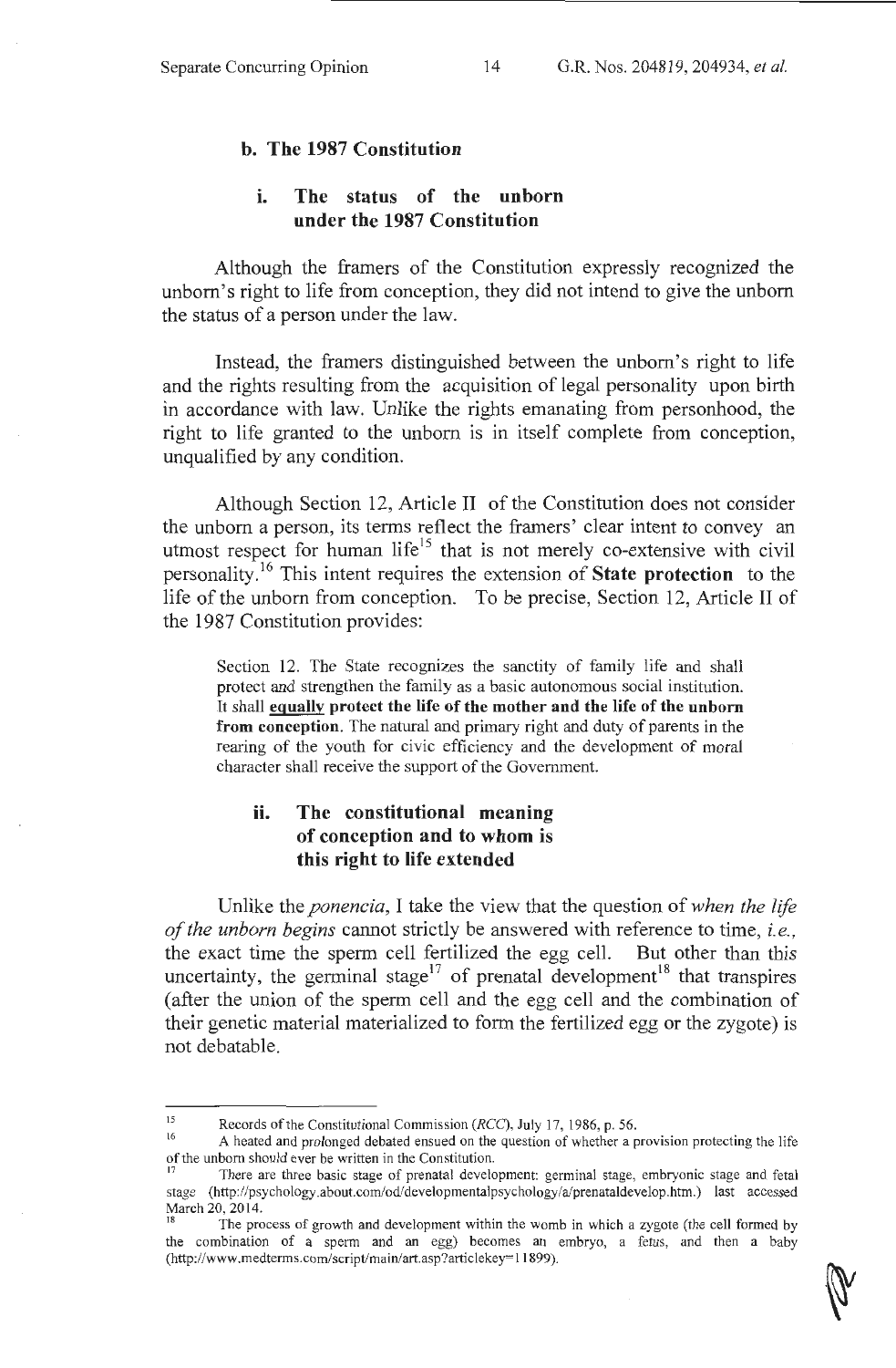Upon fertilization, a complex sequence of events is initiated by the zygote to establish the molecular conditions required for continued embryonic development. The behavior of the zygote at this point is radically unlike that of either sperm or egg separately; it exhibits signs of independent life characteristic of a human organism.

Since the constitutional intent is to protect the life of the unborn, and the fertilized egg (or the zygote) already exhibits signs and characteristics of life, then this fertilized egg is already entitled to constitutional protection. I say this *even if* this fertilized egg may not always naturally develop into a baby or a person.

*I submit that for purposes of constitutional interpretation, every doubt should be resolved in favor of life, as this is the rule of life, anywhere, everywhere; any doubt should be resolved in favor of its protection following a deeper law that came before all of us – the law commanding the preservation of the human specie.* This must have been the subconscious reason why even those who voted against the inclusion of the second sentence of Section 12 in Article II of the Constitution conceded that a fertilized ovum - the word originally used prior to its substitution by the word "unborn" - is possessed of human life although they disagreed that a *right* to life itself should be extended to it in the Constitution.<sup>20</sup>

It is in these lights that I dispute the Solicitor General's argument that Congress' determination (that contraceptives are not abortifacients) is entitled to the highest respect from this Court since it was arrived at after receiving, over the years, evidence, expert testimonies and position papers on the distinction between contraceptives and abortifacients.

The Solicitor General argues that even assuming medical uncertainty on the mechanisms of contraceptives and Intrauterine Devises in view of the contrary opinions of other medical experts, this uncertainty does not prevent Congress from passing the RH law because legislative options "in areas fraught with medical and scientific uncertainties" must be "especially broad" and calls for judicial deference until an actual case exists.

### I cannot agree with the implied assertion that Congress' determination that contraceptives are not abortifacients is binding on the Court.

*First*, the nature of a particular contraceptive to be distributed by the government under the RH law still has to be determined by the FDA and any advance recognition by Congress of its abortifacient or non-abortifacient character would be premature.

<sup>&</sup>lt;sup>19</sup> (http://psychology.about.com/od/developmentalpsychology/a/prenataldevelop.htm.) last accessed March 20, 2014.<br><sup>20</sup> RCC, July 17, 1986.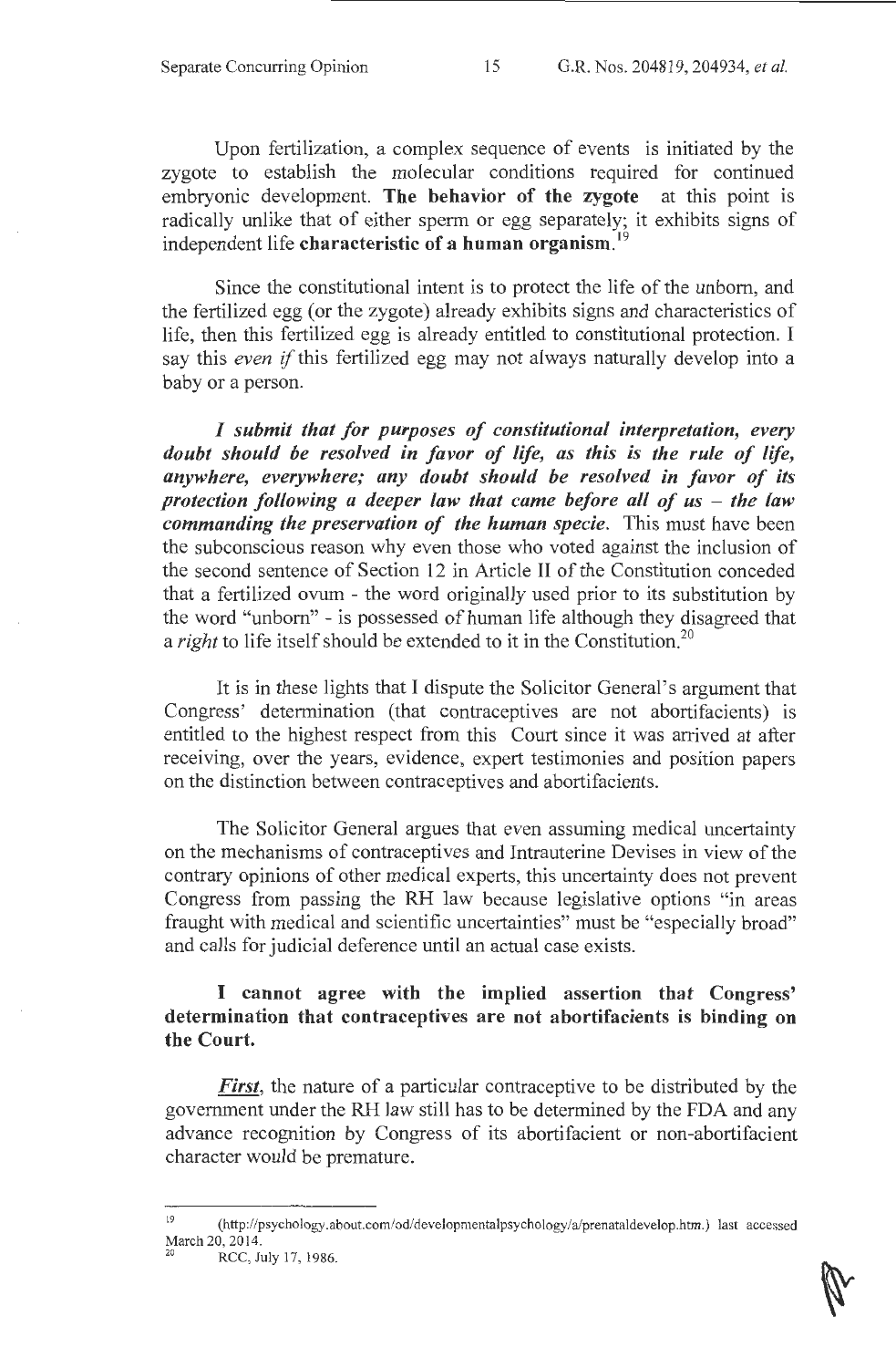**Second**, as will be discussed shortly, the statutory meaning of "abortifacient," on which the constitutional acceptability of a contraceptive depends, must depend in the first place on the extent of the prohibition defined in the Constitution, not as defined by Congress.<sup>21</sup>

*Third,* and more importantly, while US case law has established Congress' broad discretion in areas where medical uncertainty exists, none of these cases<sup>22</sup> involved a challenge on congressional discretion and its collision with a specific constitutional provision protecting the life of the unborn from conception. This aspect of the present cases uniquely distinguishes them from the cases cited by the respondents. In the same vein, the specific provisions unique to the 1987 Constitution limit the applicability of parallel US jurisprudence in resolving issues through solutions consistent with our own "aspirations and ideals" as a nation and our own tradition and cultural identity as a people.

*Fourth and* last, *this Court cannot be deferential to any official, institution or entity, in the discharge of the Court's duty to interpret the Constitution, most specially when the existence of the most important physical and spiritual being on earth - humankind - is at stake.* Let it not be said hereafter that this Court did not exert its all in this task. When - *God forbid!* - fetuses begin dying because abortifacients have been improvidently distributed by government, let not the blame be lain at the door of this Court.

While the US Supreme Court recently reversed the trend of reviewing congressional findings of fact in *Gonzales v. Carhart* (550 US 124 [2007]) it formally disavowed judicial deference on the US Congress's findings:

Although we review congressional fact finding under a deferential standard, we do not in the circumstances here place dispositive weight on Congress' findings. The Court retains an independent constitutional duty to review factual findings where constitutional rights are at stake. See Crowell v. Benson, 285 U.S. 22, 60 (1932) ("In cases brought to enforce constitutional rights, the judicial power of the United States necessarily extends to the independent determination of all questions, both of fact and law, necessary to the performance of that supreme function")

<sup>22</sup>  See *Gonzales v. Carhart,* 550 U.S. l24, (2007); *Kansas v. Hendricks,* 521 US 346 ( 1997); *Jones v. United States,* 463 U.S. 354 (1983).

In *Gonzales v. Carhart,* the Court was confronted with a medical disagreement whether the law's prohibition on a particular abortion procedure would ever impose significant health risks on women seeking abortion. The Court upheld the prohibition as being consistent with the State's interest in promoting respect for human life at all stages in the pregnancy. "The medical uncertainty provides a sufficient basis to conclude in this facial attack that the Act does not impose an undue burden." In *US v. Marshall,* 414 U.S. 417 (1974), which the public respondents cited, after Robert Edward Marshall pleaded guilty to an indictment charging him with entering a bank with intent to commit a felony, he requested that he be considered for treatment as a narcotic addict pursuant to law. The court denied his request because his prior two felony convictions statutorily excluded him from the discretionary commitment provision of the law. Marshall questioned the denial on due process grounds. The Court denied the challenge. After considering the limited resources to fund the program and the lack of "generally accepted medical view as to the efficacy of presently known therapeutic methods of treating addicts," the Court said that Congress simply made "a policy choice in an experimental program" that it deems more beneficial to the society.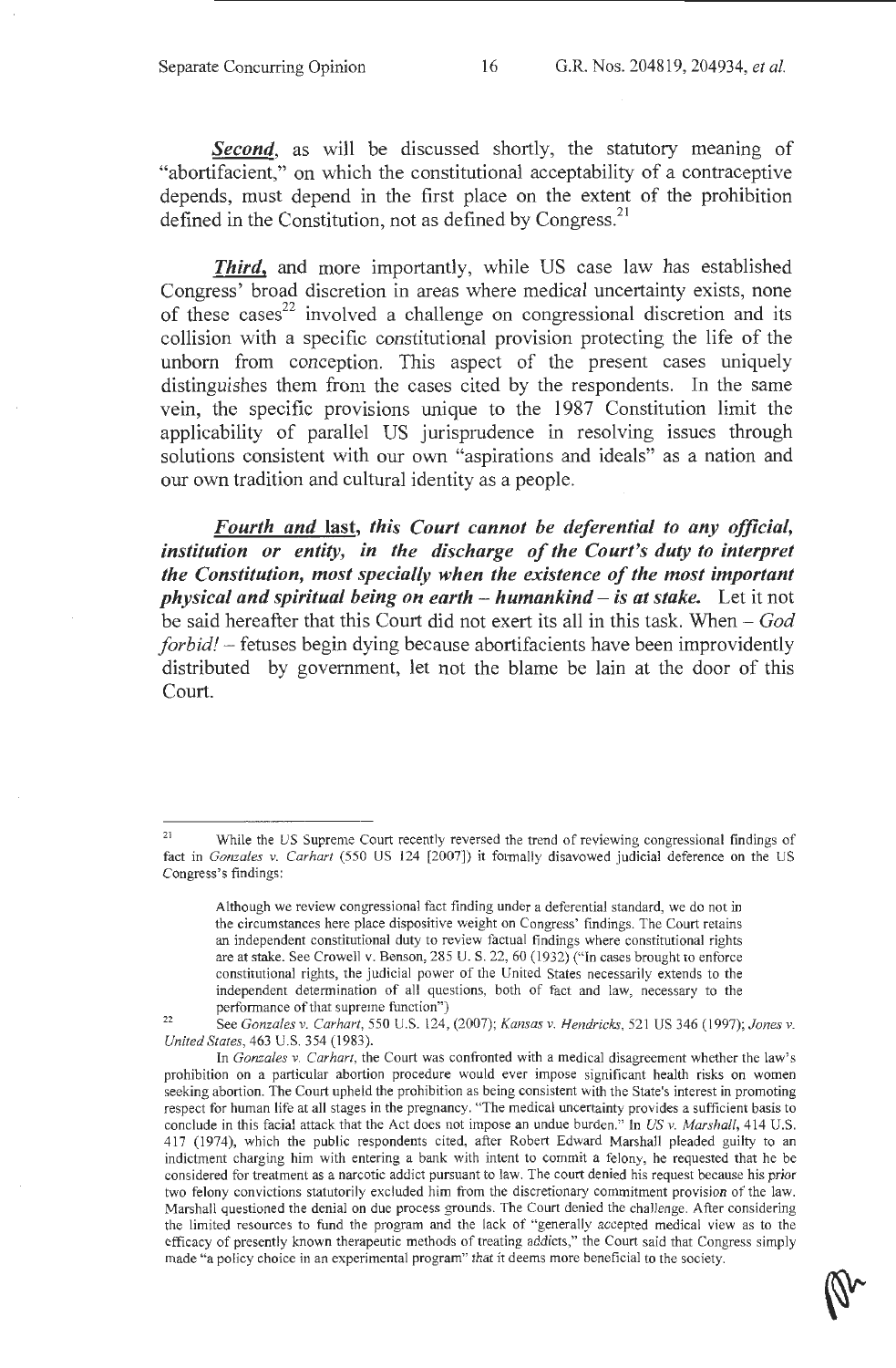# **iii. Section 12, Article II of the 1987 Constitution as a selfexecuting provision**

The respondents argue that the recognition of a right under the Constitution does not automatically bestow a right enforceable through adjudication. Thus, they claim that Section 12, Article II of the 1987 Constitution is not a self-executing provision; while this Section recognizes the right to life of the unborn child, it leaves to Congress the discretion on how it is to be implemented. The RH law actually embodies the exercise of Congress' prerogative in this area when it prohibited abortion and access to abortifacients.

I submit that the mandate to equally protect the life of the mother and the life of the unborn child from conception under Section 12, Article II of the Constitution is *self-executing to prevent and prohibit the state from enacting legislation that threatens the right to life of the unborn child.* 

To my mind, Section 12, Article II should not be read narrowly as a mere policy declaration lest the actual intent of the provision be effectively negated. While it is indeed a directive to the State to equally protect the life of the mother and the unborn child, this command cannot be accomplished without the corollary and indirect *mandate to the State to inhibit itself* from enacting programs that contradict protection for the life of the unborn.

Read closely, the second paragraph of Section 12, Article II contains two mandates for the State to comply with:

*First,* it contains a *positive command* for the State to enact legislation that, in line with the broader context of protecting and strengthening the Filipino family, recognizes and protects equally the life of the unborn child and the mother. It is within this context that Congress enacted the RH Law's provisions,  $^{23}$  as well as prior laws<sup>24</sup> that provide healthcare measures for the mother and her child during and after pregnancy.

*Second,* Section 12, Article II provides a *negative command* against the State to refrain from implementing programs that threaten the life of the

<sup>23</sup> Section 3(c); Section 4 (c), (d), (q)2; and Section 5, Republic Act (RA) No. 10354.<br>24 Under Section 17 a(1) and (3) of RA No. 9710 (An Act Providing for the Magna Carta of Women), women are granted, among others, access to maternal care which includes access to pre-natal and post-natal services to address pregnancy and infant health and nutrition and legal, safe and effective methods of family planning. Under Section 3(f) of RA No. 6972 (An Act Establishing a Daycare Center in Every Barangay, Instituting therein a Total Development and Protection of Children Program, Appropriating Funds therefor, and For Other Purposes) the total development and protection of children program at the barangay level include a referral and support system for pregnant mothers for prenatal and neonatal care. Under Section 3(a) of RA No. 8980 (An Act Promulgating a Comprehensive Policy and a National System for Early Childhood Care and Development Providing Funds therefor and For Other Purposes), the early childhood and development system under the law aims to make adequate health and nutrition programs accessible to mothers as early as the pre-natal period.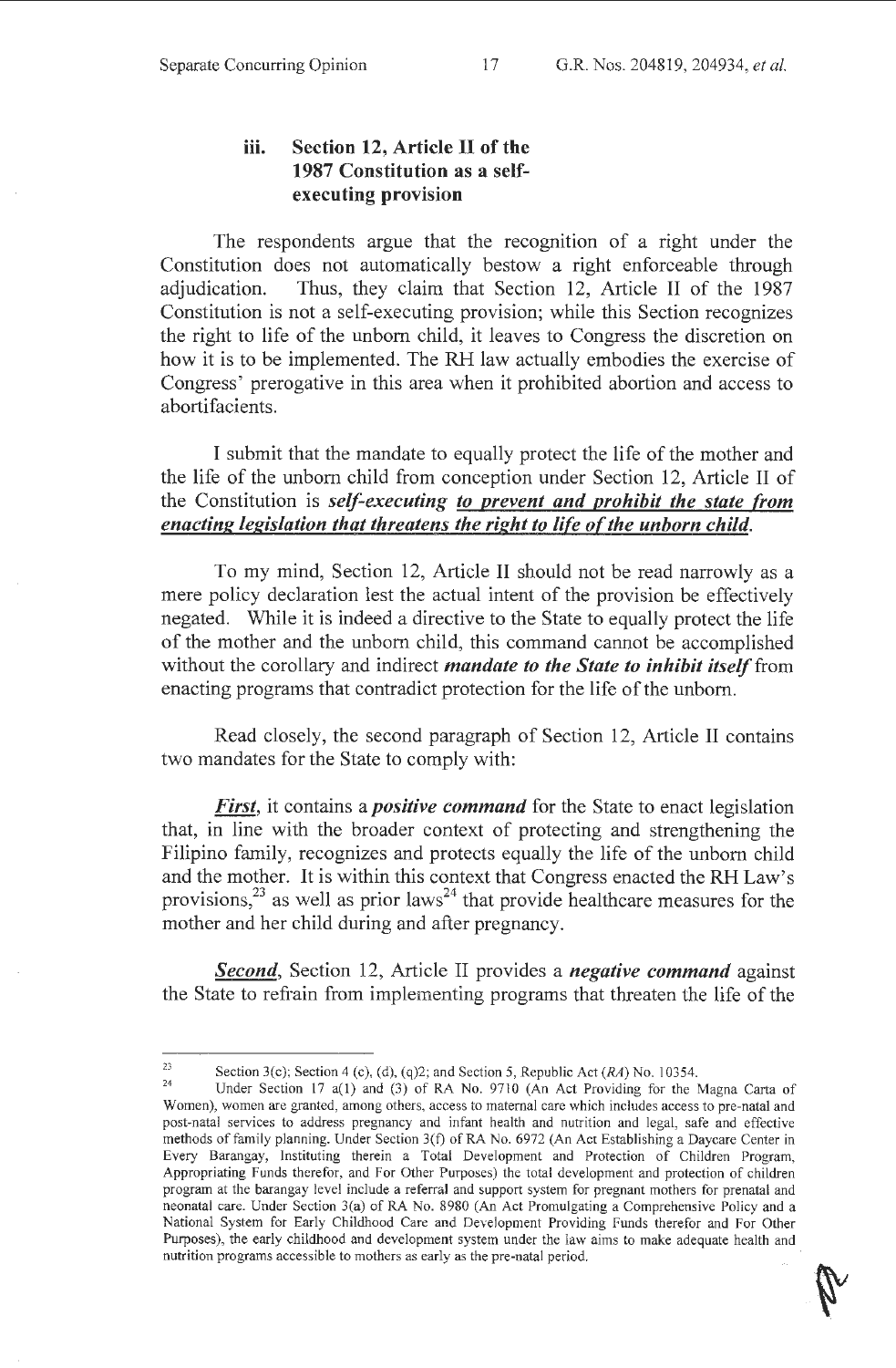unborn child or that of the mother. This is a constitutional directive to the Executive Department.

By commanding the State to equally protect the life of the unborn child and the life of the mother, the Constitution not only recognizes these rights, but provides a minimum level of protection in the case of the unborn child. In effect, the Constitution prohibits the State from implementing programs that are contrary to its avowed policies; in the case of the unborn child, the State cannot go lower than the minimum level of protection demanded by the Constitution.

In concrete terms, the State cannot, *in the guise of enacting social welfare legislation,* threaten the life of the unborn child after conception. The State recognizes the right to life of the unborn child from conception, and this should not be imperiled by the State itself in the course of reproductive health programs that promote and provide contraceptives with abortifacient properties. In more specific terms under the circumstances of this case, the State cannot, through the legislature, pass laws seemingly paying respect and rendering obedience to the Constitutional mandate while, through the executive, promulgating Implementing Rules and Regulations that deviously circumvent the Constitution and the law.

To recapitulate, the State, through Congress, exercises full authority in formulating programs that reflect the Constitution's policy directive to equally protect the life of the mother and the unborn child and strengthen the Filipino family while the Executive carries the role of implementing these programs and polices. This discretion, however, is limited by the flipside of Section 12, Article II's directive - *i.e.,* these programs cannot contradict the equal protection granted to the life of the unborn child from conception and the life of the mother.

I now proceed to my reading and appreciation of whether the right to protection, both of the mother and the unborn, are fully respected under the RH law.

At the outset, I note that both the petitioners and the respondents agree that Section 12, Article II of the 1987 Constitution prohibits abortion in the Philippines. This point of agreement not only strengthens my argument regarding the self-executing nature of the negative command implicit in the provision, but also sets the stage for the point of constitutional query in the present case.

To me, the question in the present case involves the scope of the level of protection that Section 12, Article II recognizes for the unborn child: to what extent does Section 12, Article II of the 1987 Constitution protect the unborn's right to life? And does the RH Law comply with the protection contemplated under this constitutional provision?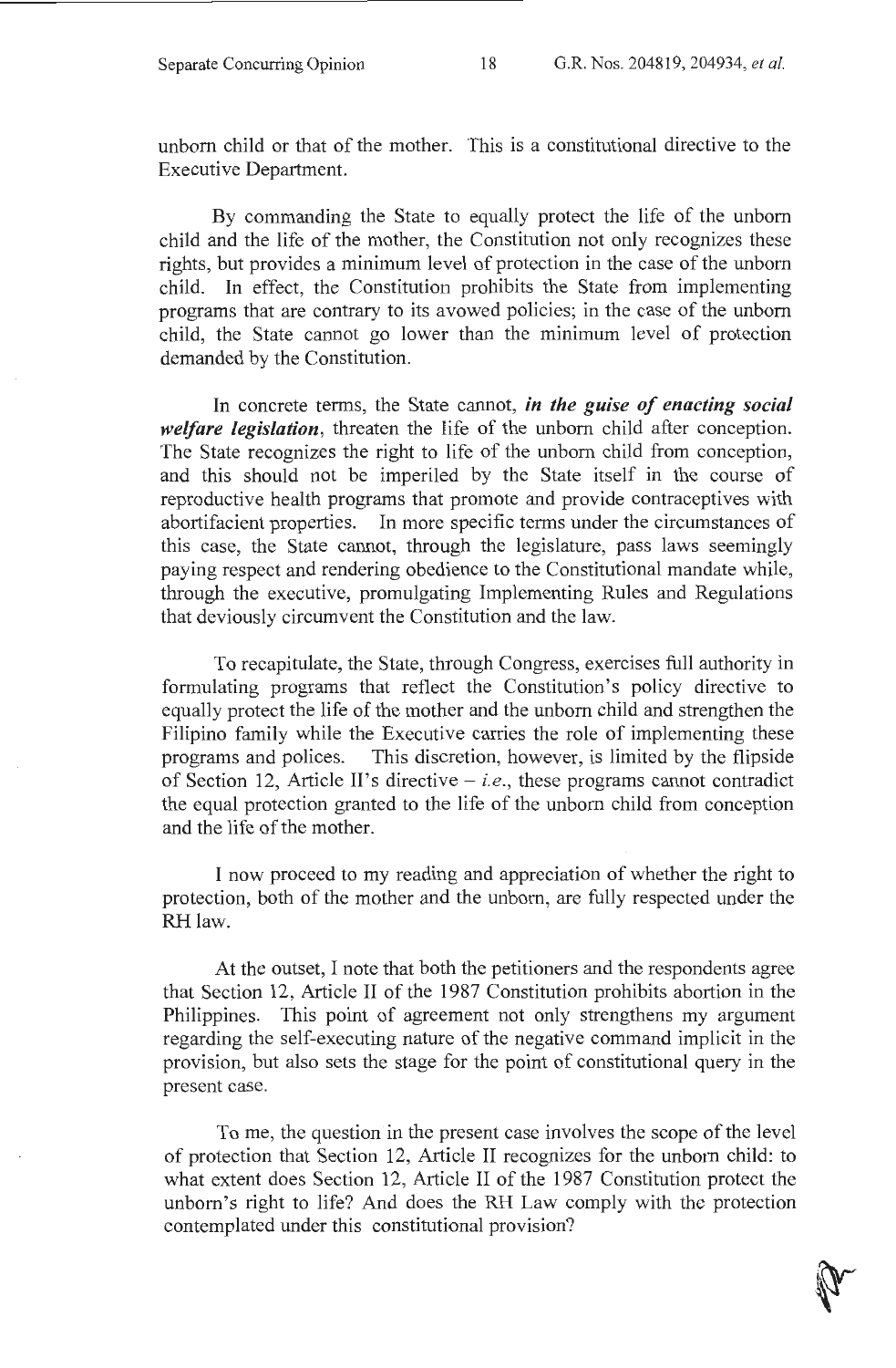According to the OSG, the RH law does not violate the right to life provision under the Constitution because the law continues to prohibit abortion and excludes abortifacients from the provision of access to modem family planning products and device. By anti-abortion, the public respondents meant preventing the Supreme Court from creating a *Roe v. Wade* rule – a rule that granted women the right to terminate pregnancy under the trimestral rule.

# **c. Section 12, Article II of the 1987 Constitution and Roe v. Wade**

I submit that the scope and level of protection that Section 12, Article II of the 1987 Constitution is deeper and more meaningful than the prohibition of abortion within the meaning of *Roe v. Wade.* 

In the landmark case of *Roe v. Wade,* a Texas statute made it a crime to procure or attempt an abortion except when necessary to save the life of the mother. After discussing abortion from a historical perspective, the US Supreme Court noted the three reasons behind the enactment of criminal abortion laws in the different states in the United States, *viz: first,* the law sought to discourage illicit sexual conduct – a reason that has not been taken seriously; *second,* since the medical procedure involved *was* then hazardous to the woman, the law seeks to restrain her from submitting to a procedure that placed her life in serious jeopardy; *third,* the law advances the State's interest in protecting prenatal life<sup>25</sup> - a reason that is disputed because of the absence of legislative history that supports such interest. The Court said that "it is with these interests, and the weight to be attached to them, that this case is concerned." Unhesitatingly, the US Supreme Court struck down the law as unconstitutional and ruled that the right to privacy extends to a pregnant woman's decision whether to terminate her pregnancy.<sup>26</sup> It observed:

This right of privacy, xxx is broad enough to encompass a woman's decision whether or not to terminate her pregnancy. **The detriment that the State would impose upon the pregnant woman by denying this choice altogether is apparent.** Specific and direct harm medically diagnosable even in early pregnancy may be involved.

25

On this third reason, the US Supreme Court added:

Some of the argument for this justification rests on the theory that a new human life is present from the moment of conception. The State's interest and general obligation to protect life then extends, it is argued, to prenatal life. Only when the life of the pregnant mother herself is at stake, balanced against the life she carries within her, should the interest of the embryo or fetus not prevail. Logically, of course, a legitimate state interest in this area need not stand or fall on acceptance of the belief that life begins at conception or at some other point prior to live birth. In assessing the State's interest, recognition may be given to the less rigid claim that as long as at least *potential* life is involved, the State may assert interests beyond the protection of the pregnant woman alone.

<sup>26</sup> 

Roe challenged the constitutionality of a Texas criminal abortion law that proscribes procuring or attempting an abortion except on medical advice for the purpose of saving the mother's life.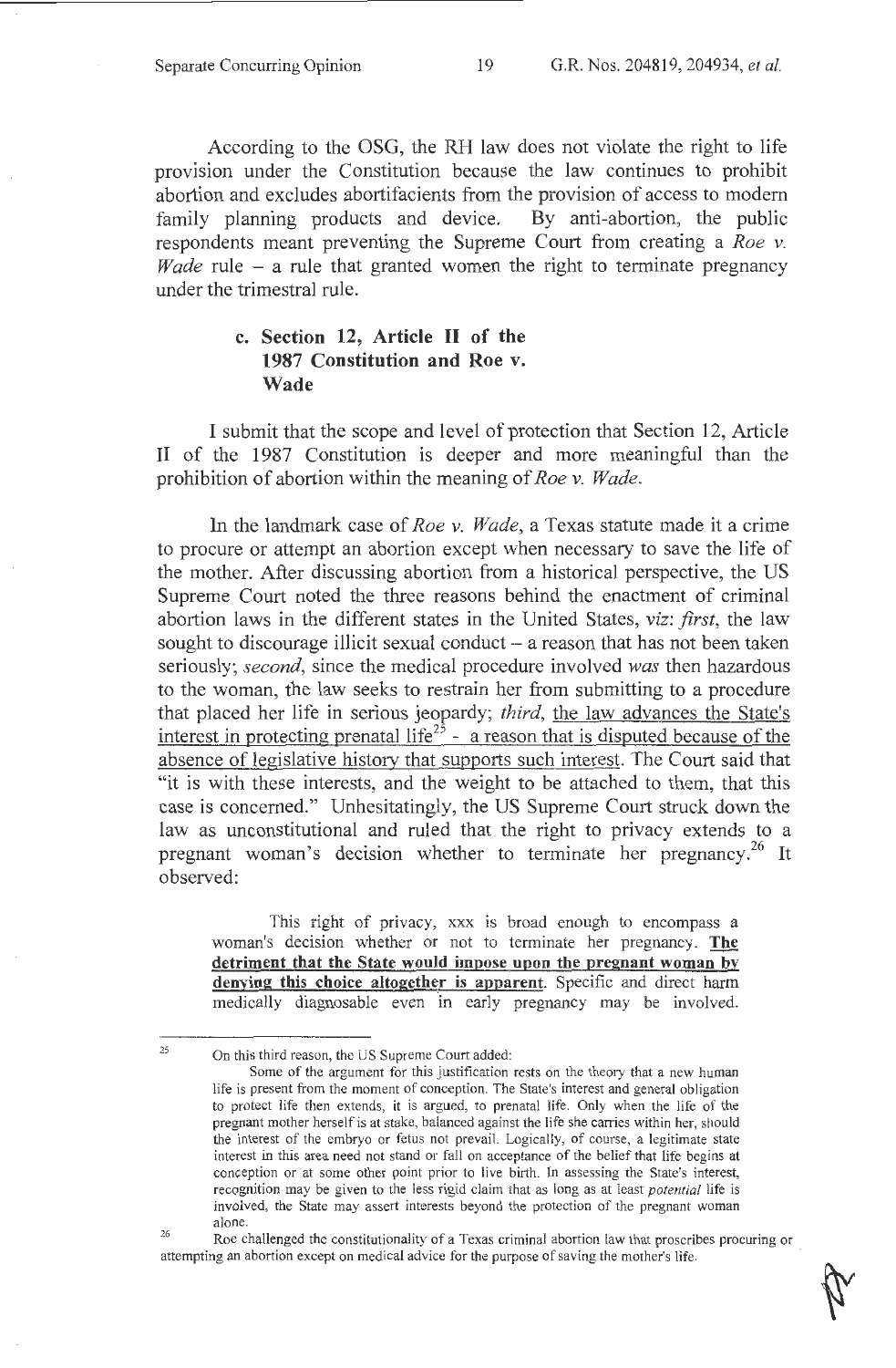Maternity, or additional offspring, may force upon the woman a distressful life and future. Psychological harm may be imminent. Mental and physical health may be taxed by child care. There is also the distress, for all concerned, associated with the unwanted child, and there is the problem of bringing a child into a family already unable, psychologically and otherwise, to care for it. In other cases, as in this one, the additional difficulties and continuing stigma of unwed motherhood may be involved. All these are factors the woman and her responsible physician necessarily will consider in consultation.

Among the cases that *Roe* cited in support of its ruling, anchored on the right to privacy, are the cases of *Griswold v. Connecticut*<sup>27</sup> and *Eisenstadt v. Baird.*<sup>28</sup> In *Griswold*, the Court invalidated a Connecticut law that made it a crime to use and abet the use of contraceptives for violating a married couples' right to privacy. In *Eisenstadt,* the Court extended the protection of the right to privacy even to unmarried individuals by invalidating a Massachusetts law that penalized anyone who distributed contraceptives except if done by a physician to married couples.<sup>29</sup>

While *Roe* recognized the state's legitimate interest in protecting the pregnant woman's health and the potentiality of human life, it considered the pregnant woman's decision to terminate her pregnancy *prior* to the point of fetal viability (under a trimestral framework<sup>30</sup>) as a liberty interest that should *prevail* over the state interest.

Apart from the context in which the U.S. decision is written, a reading of the second sentence of Section 12, Article II, in light of the framers' intent in incorporating it in the Constitution, reveals more distinctions from *Roe* than what the public respondents claim.

The framers did not only intend to prevent the **Supreme Court** from having a Philippine equivalent of a *Roe v. Wade* decision,<sup>31</sup> they also

<sup>27 381</sup> US 479 (1965). The Court reversed the conviction of the appellants who prescribed contraceptives to married couples.<br>
<sup>28</sup> 405 US438 (1971).<br>
<sup>29</sup> The US Supreme Court said that "if the right of privacy means anything, it is the right of the

*individual,* married or single, to be free from unwarranted governmental intrusion into matters so fundamentally affecting a person as the decision whether to bear or beget a child."<br><sup>30</sup> The following is Roe's trimester framework.

<sup>(</sup>a) For the stage prior to approximately the end of the first trimester, the abortion decision and its effectuation must be left to the medical judgment of the pregnant woman's attending physician.

<sup>(</sup>b) For the stage subsequent to approximately the end of the first trimester, the State, in promoting its interest in the health of the mother, may, ifit chooses, regulate the abortion procedure in ways that are reasonably related to maternal health.

<sup>(</sup>c) For the stage subsequent to viability the State, in promoting its interest in the potentiality of human life, may, if it chooses, regulate, and even proscribe, abortion except where necessary, in appropriate medical judgment, for the preservation of the life

or health of the mother.<br><sup>31</sup> The cases *(e.g.,Griswold v. Connecticut,* 381 U.S. 479 [1965] and *Eisenstadt v. Baird,* 405 U.S. 438 [1971]) that set the stage for *Roe v. Wade* essentially reflect what the American constitutional law thinking is on the matter of pregnancy, abortion, and the State's intervention. The apprehension of the Framers of the constitution that this individualist American ideal of privacy to justify abortion might find their way in our statute books and jurisprudence must be understood in light of this apprehension. What is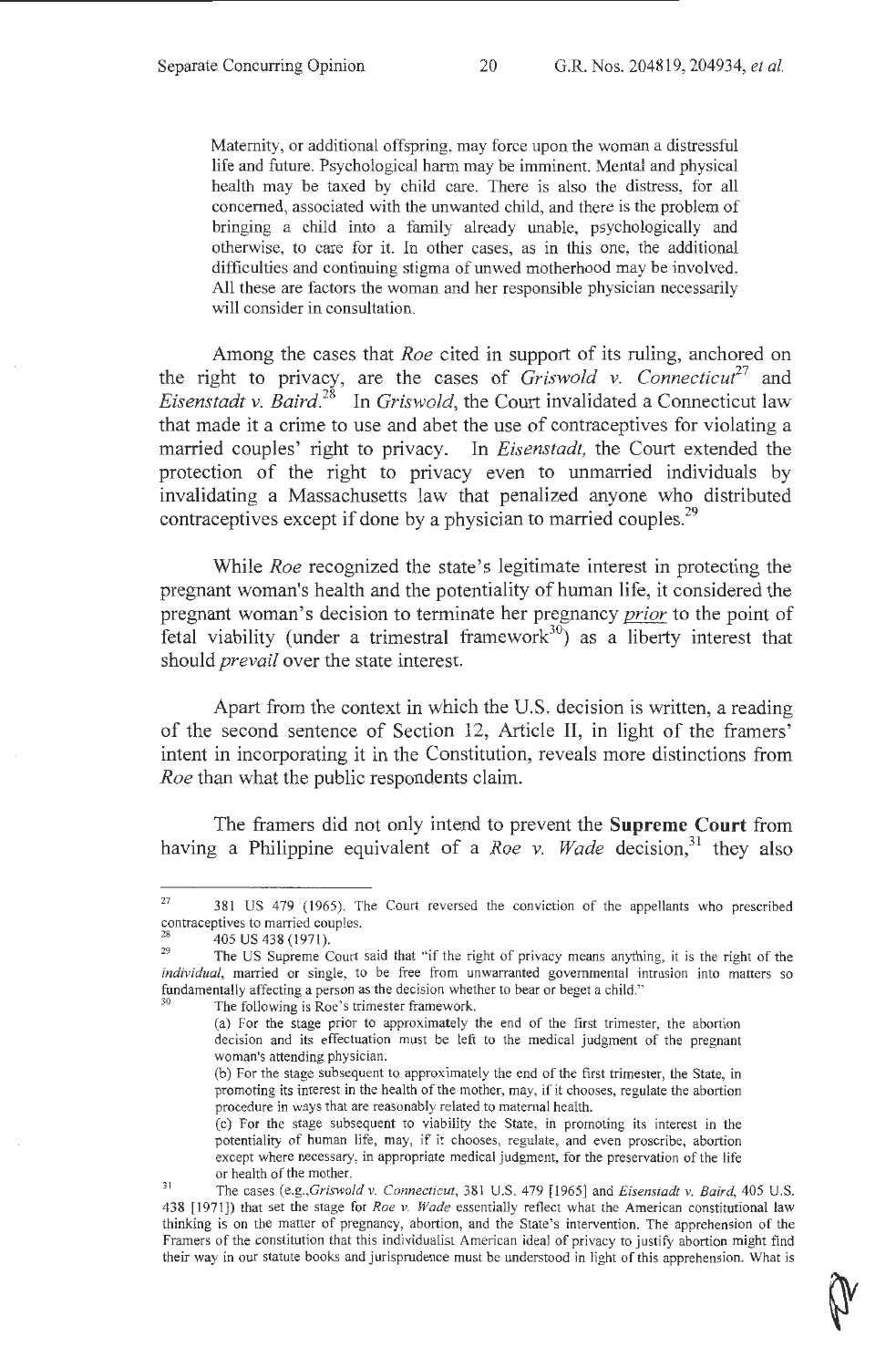unequivocally intended to deny Congress the power to determine that only at a certain stage of prenatal development can the constitutional protection intended for the life unborn be triggered.<sup>32</sup> In short, the clear intent of the Framers was to prevent both *Congress and the Supreme Court* from making abortion possible.

Indeed, in discussing the third reason for the enactment of a criminal abortion law, *Roe* avoided any reliance on the theory that life begins at conception, much less on the principle that accompanies the theory that there must be a protected right to life at that stage. Instead the U.S. Supreme Court merely deferred to the State's legitimate interest in potential life. In the 1987 Philippine Constitution, by inserting the second sentence of Section 12, Article II, the framers sought to make an express rejection of this view in *Roe.* 

Thus, while this Court or Congress cannot conclusively answer the question of "when life begins" as in *Roe,* Philippine constitutional law rejects the right to privacy *as applied in Roe* by granting a right to life to the unborn (even as a fertilized egg or zygote) instead of gratuitously assuming that the State simply has an interest in a potential life that would be subject to a balancing of interest test other than the interest that the Constitution expressly recognizes.

Interestingly, in *Carey v. Population Services, Int'l.*<sup>33</sup> in striking down a New York law criminalizing the sale, distribution<sup>34</sup> and advertisement of nonprescription contraceptives, the US Supreme Court clarified that they so rule "not because there is an independent fundamental 'right of access to contraceptives,' but because such access is essential to the exercise of the constitutionally protected right of decision in matters of childbearing that is the underlying foundation of the holdings in *Griswold, Eisenstadt v. Baird,* and *Roe v. Wade."* Accordingly, the State cannot pass a law impeding its distribution on pain of prosecution. *No such law is involved in the present case.* 

34

The Constitution protects individual decisions in matters of childbearing from unjustified intrusion by the State. Restrictions on the distribution of contraceptives clearly burden the freedom to make such decisions.

Except by a licensed pharmacist and only to a person sixteen years of age or over.

distinctly noticeable in these American cases that set it apart from the case before us is the reversal of roles between the exercise of governmental power and the assertion of fundamental rights. These American cases basically involved the government's assertion of its interest over potential life as opposed to a woman's privacy and liberty interest to terminate that potential life. In the case before us, it is the government which<br>is accused of threatening a potential life through the RH law.<br> $R = 5.6 \times 100\%$ 

Eighthrough threatening a potential 1986.<br>33 A31 U.S. 678 (1977). The Court struck down a New York law criminalizing the sale, distribution (except by a licensed pharmacist to a person sixteen years of age or over) and advertisement of nonprescription contraceptives because the limitation on the distribution imposed a significant burden on the right of the individuals to use contraceptives if they choose to do so. The Court ruled that since a decision on whether to bear or beget a child involves a fundamental right, regulations imposing a burden on it may be justified only by compelling state interests, and must be narrowly drawn to express only those interests - something which is absent in this case. The Court said: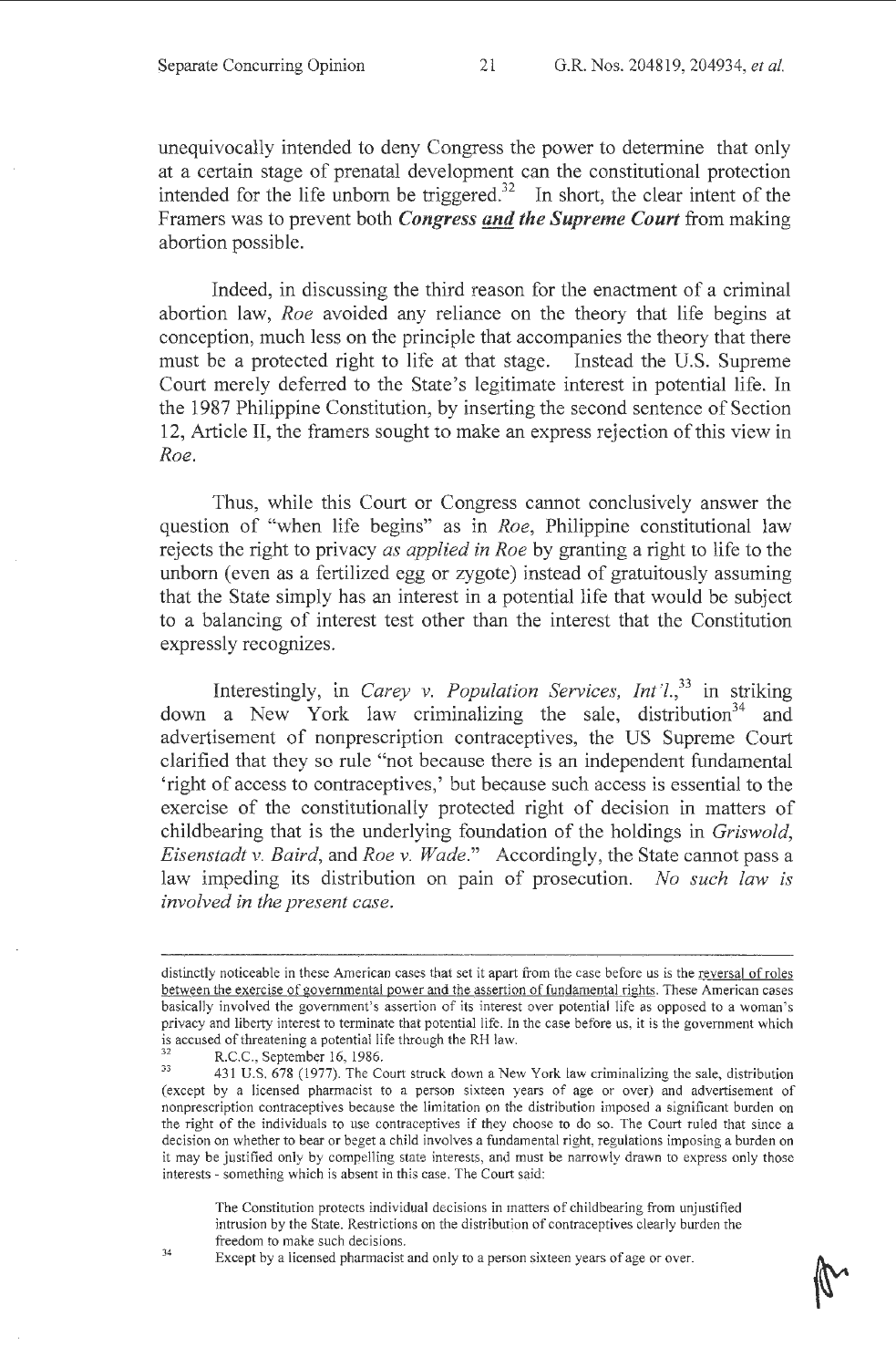In *Planned Parenthood* v. *Casey,<sup>35</sup>*the US Supreme Court reaffirmed the "central holding" in *Roe* v. *Wade,* among others, that the State has legitimate interests *from the outset of the pregnancy* in protecting the health of the woman and the life of the fetus that may become a child.<sup>36</sup> In the Philippine jurisdiction, these legitimate interests rest on a higher and stronger ground not only because they are commanded by our Constitution but because these legitimate interests were made *to extend to the life of the unborn from conception.* The mandatory command of the Constitution to protect the life of the unborn by itself limits the power of Congress in enacting reproductive health laws, *particularly on subsidizing contraceptives.* 

### **d. Abortion, abortifacients and the RH Law**

. As I earlier noted, both petitioners and the respondents agree that Section 12, Article II of the 1987 Constitution prohibits abortion. As to what abortion is and when pregnancy is established, the Medical Experts' Declaration cited by the respondents themselves is instructive:

- 1. xxx
- 2. xxx
- 3. All contraceptives, including hormonal contraceptives and IUDs, have been demonstrated by laboratory and ciinical studies, to act primarily prior to fertilization. Hormonal contraceptives prevent ovulation and make cervical mucus impenetrable to sperm. Medicated IUDs act like hormonal contraceptives. Copper T IUDs incapacitate sperm and prevent fertilization.
- 4. The thickening or thinning of the endometrium (inner lining of the uterus) associated with the use of hormonal contraceptives has not been demonstrated to exert contraceptive action, i.e. if ovulation happens and there is fertilization, **the developing fertilized egg (blastocyst) will implant and result in a pregnancy (contraceptive**  failure). In fact, blastocysts have been shown to implant in inhospitable sites without an endometrium, such as in Fallopian tubes.
- 5. **Pregnancy can be detected and established** using currently available laboratory and clinical tests  $-$  e.g. blood and urine levels of HCG (Human Chorionic Gonadotrophin) and ultrasound - **only after implantation of the blastocyst.** While there are efforts to study chemical factors associated with fertilization, currently there is no test establishing if and when it occurs.

<sup>35</sup> 

 $\frac{35}{36}$  505 US 833 (1992).<br><sup>36</sup> In this case, the constitutionality of a Pennsylvania statute which imposes certain requirements before and after an abortion was challenged. The US Supreme Court abandoned the trimester framework in *Roe* by replacing it with the "undue burden" standard - *i.e.*, maintaining the right of the pregnant woman to terminate her pregnancy subject to state regulations that does not amount to an "undue burden" for the exercise of the right. Nonetheless, the Court emphasized that it affirms *Roe's* "central holding" which consists of three parts: *first,* a recognition of the right of the woman to choose to have an abortion before viability without undue interference from the State; second, a confirmation of the State's power to restrict abortions after fetal viability, if the law contains exceptions for pregnancies which endanger the woman's life or health; third, the principle that the State has legitimate interests from the outset of the pregnancy in protecting the health of the woman and the life of the fetus that may become a child.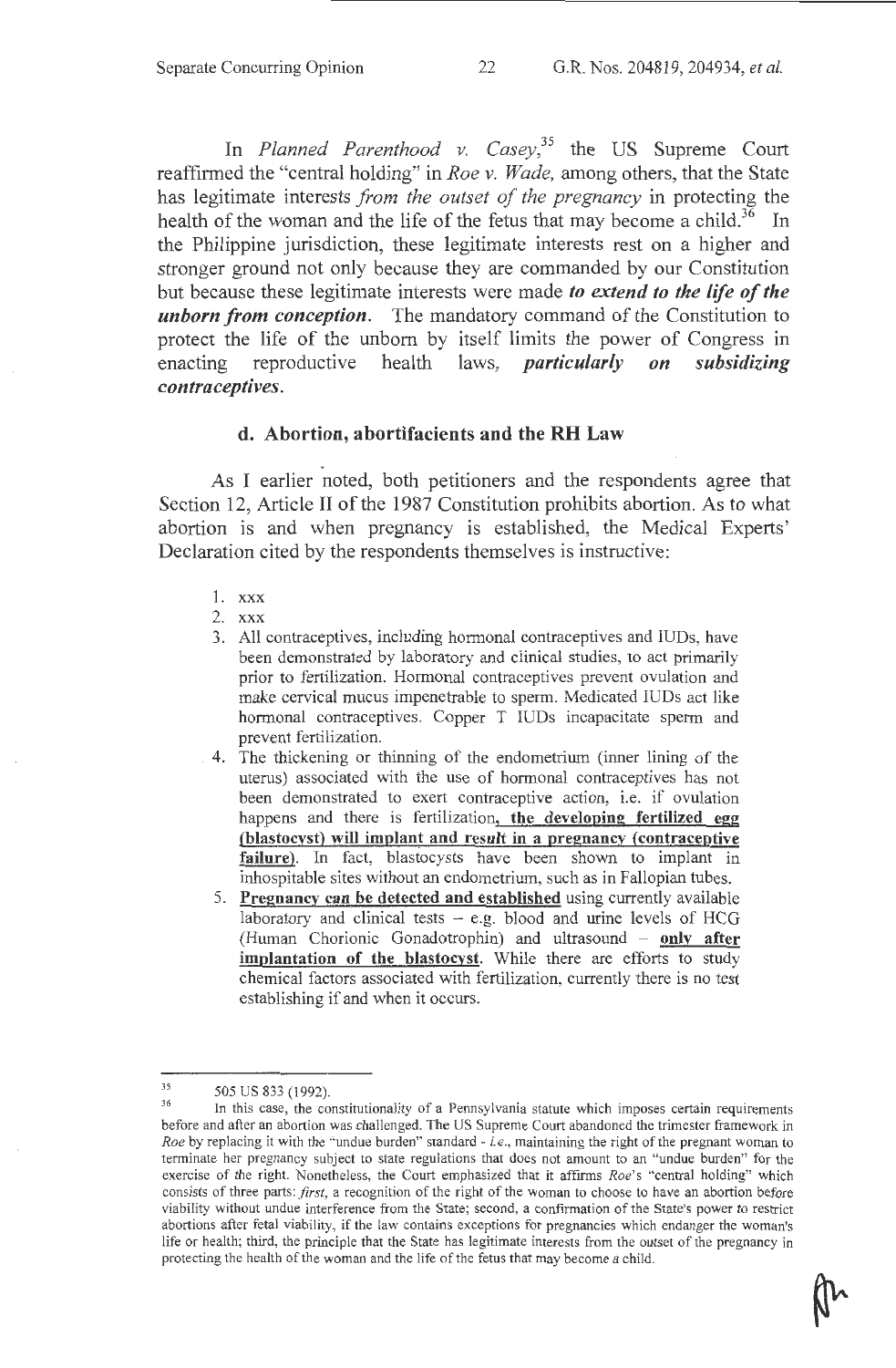- 6. Abortion is the termination of an established pregnancy before fetal viability (the fetus' ability to exist independently of the mother). Aside from the 50% of zygotes that are naturally unable to implant, an additional wastage of about 20% of all fertilized eggs occurs due to spontaneous abortions (miscarriages).
- 7. Abortifacient drugs have different chemical properties and actions from contraceptives. Abortifacients terminate an established pregnancy, while contraceptives prevent pregnancy by preventing fertilization.
- 8. xxx

Based on paragraph number 6 of the Medical Experts' Declaration, abortion is the termination of established pregnancy and that abortifacients, logically, terminate this pregnancy. Under paragraph number 5, pregnancy is established only *after* the implantation of the blastocysts or the fertilized egg. From this **medical viewpoint**, it is clear that prior to implantation, it is premature to talk about abortion and abortifacient as there is nothing yet to abort.

*If the constitutional framers simply intended to adopt this medical viewpoint in crafting Section 12, Article II, there would have been no real need to insert the phrase "from conception.*" This should be obvious to a discerning reader. Since conception was equated with fertilization, as borne out by Records of the Constitutional Commission, a fertilized egg or zygote, even without being implanted in the uterus, is therefore already entitled to constitutional protection from the State.

> e. The RH law's definition of abortifacient textually complies with Section 12, Article II, 1987 Constitution; Section 9 negates this conclusion.

In this regard, I find that despite the recognition of abortion only at a late stage from *the strict medical viewpoint,* the RH law's implied definition of abortion is broad enough to extend the prohibition against abortion to cover the fertilized egg or the zygote. Consistent with the constitutional protection of a fertilized egg or zygote, the RH Law defines an abortifacient as:

any drug or device that induces abortion or the destruction of a fetus inside the mother's womb or the prevention of the fertilized ovum to reach and be implanted in the mother's womb upon determination of the FDA.

By considering a drug or device that prevents the fertilized ovum from reaching and implanting in the mother's womb as an abortifacient, the law protects the unborn at the earliest stage of its pre-natal development.

Thus, I agree with the *ponencia* that the RH law's definition of abortifacient is constitutional. The law, however, still leaves a nagging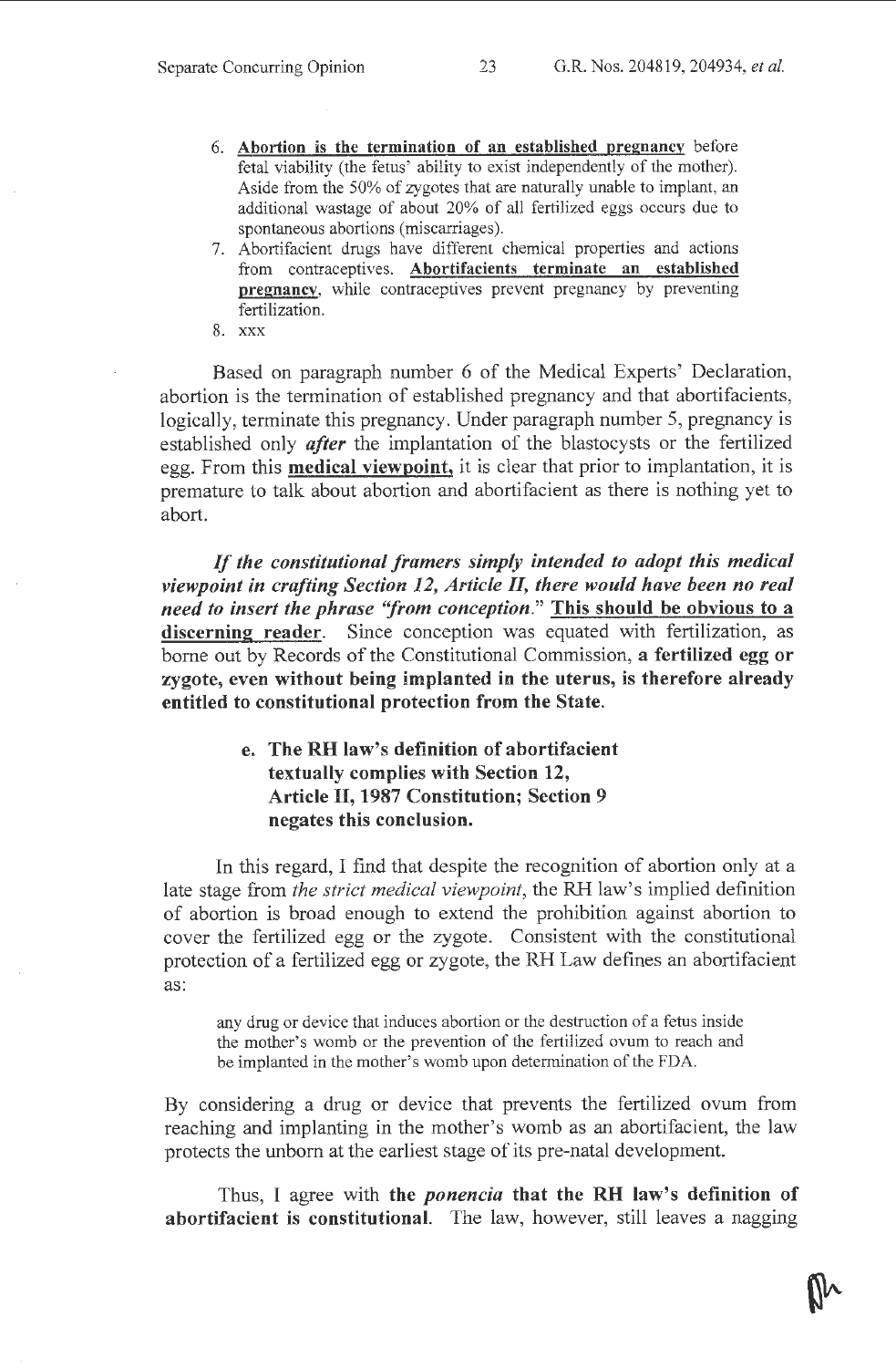and contentious question relating to the provision of its Section 9, which reads:

SEC. 9. The Philippine National Drug Formulary System and Family Planning Supplies. - The National Drug Formulary shall include hormonal contraceptives, intrauterine devices, injectables and other safe, legal, non-abortifacient and effective family planning products and supplies. The Philippine National Drug Formulary System (PNDFS) shall be observed in selecting drugs including family planning supplies that will be included or removed from the Essential Drugs List (EDL) in accordance with existing practice and in consultation with reputable medical associations in the Philippines. For the purpose of this Act, any product or supplv included or to be included in the EDL must have a certification from the FDA that said product and supply is made available on the condition that it is *not to be used as an aborti[acient.* 

These products and supplies shall also be included in the regular purchase of essential medicines and supplies of all national hospitals: Provided, further, That the foregoing offices shall not purchase or acquire by any means emergency contraceptive pills, postcoital pills, abortifacients that will be used for such purpose and their other forms or equivalent. [emphases ours]

Section 9 includes hormonal contraceptives, intrauterine devices and injectables (collectively, *contraceptives)* among the family planning products and supplies in the National Drug Formulary, and makes them part of the products and supplies included in the regular purchase of all national hospitals. While the FDA still has to determine whether a particular contraceptive is abortive in nature, the underscored portion of *paragraph 2 of Section 9 strongly indicates that abortifacients will be available for procurement and distribution by the government.* In short, the second paragraph of Section 9 itself confirms that the contraceptives to be distributed by the government are abortifacient-capable *depending only on its "use."<sup>37</sup>*

That abortifacient-capable contraceptives will be procured and distributed by the government (necessarily using State funds) under Section 9 of the RH law is confirmed by the Implementing Rules and Regulations  $(IRR)$  of the RH law itself.

The IRR defines an *abortifacient* as "any drug or device that *primarily*  induces abortion or the destruction of a fetus inside the mother's womb or the prevention of the fertilized ovum to reach and be implanted in the mother's womb upon determination of the Food and Drug Administration." It also defines a *contraceptive* as "any safe, legal, effective, and scientifically proven modem family planning method, device, or health product, whether natural or artificial, that prevents pregnancy but does not

<sup>37</sup>Petitioner ALFI correctly pointed out that under the Implementing Rules and Regulations *(!RR)* of RA No. 10354 (Section 3.0la and 7.04a), a drug or device will be considered an abortifacient only if it "primarily" induces the abortion, destruction of fetus inside the mother's womb or the prevention of the fertilized ovum to reach and be implanted in the uterus (Memorandum, p. 168).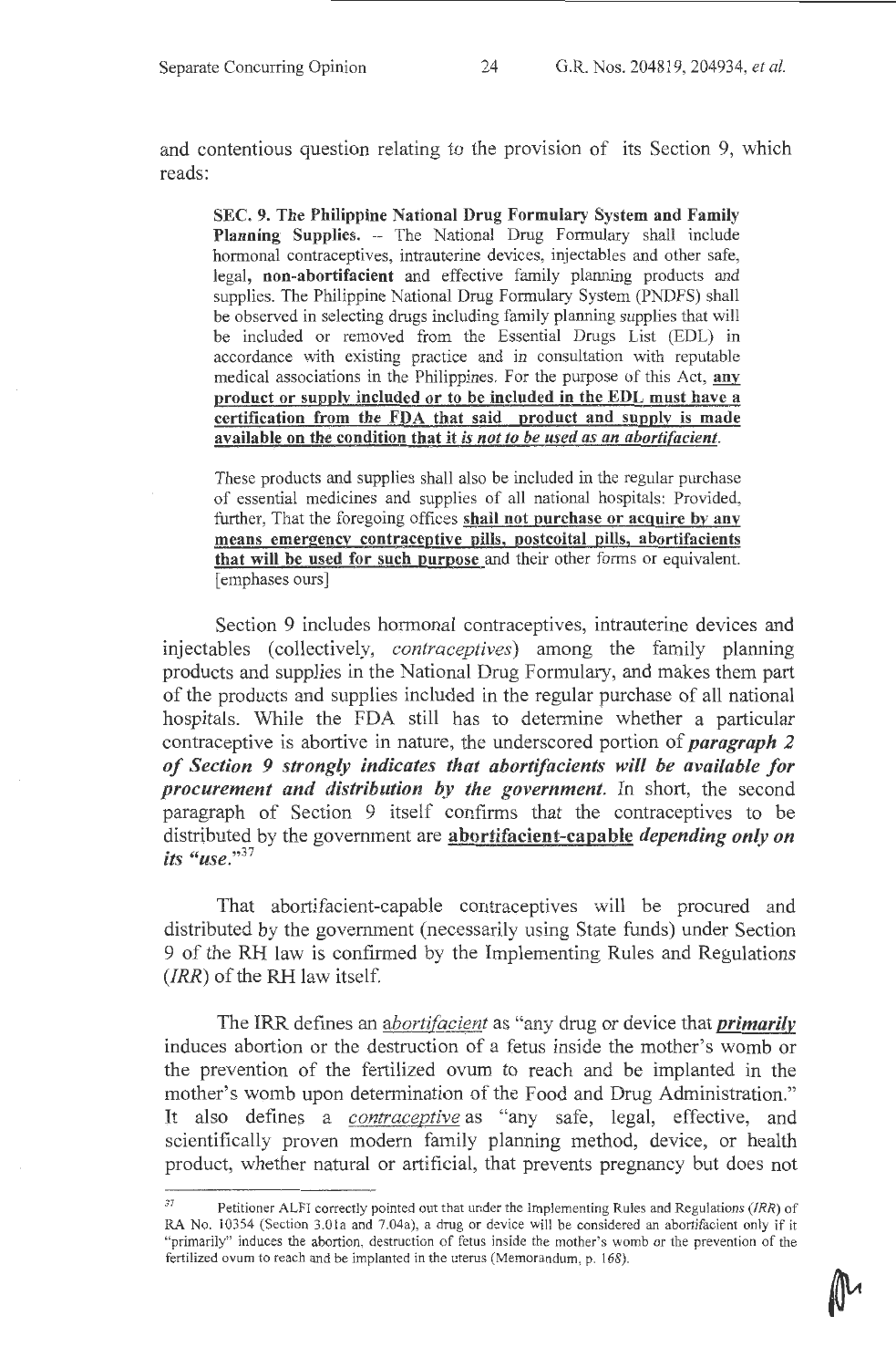*primarily* destroy a fertilized ovum or prevent a fertilized ovum from being implanted in the mother's womb.<sup>38</sup>

*Bv these definitions, the RH law's IRR has added a qualification to the definition of an abortifacient that is not found in the law.* Under the IRR of the RH law, a drug or device is an abortifacient only if its *primary*  mechanism - as opposed to *secondary* mechanism, which the petitioners have strongly asserted - is abortive in nature. This added qualification to the definition of an abortifacient is a strong argument in favor of the petitioners that the contraceptives to be distributed by the state are abortifacientcapable.

Thus, in one breath, Section 9 of the RH law allows the inclusion of non-abortifacients only in the National Drug Formulary and in another breath allows the distribution of abortifacients based solely on the FDA certification that these abortifacents should not be used as such. To address this conflict, the *ponencia* submits that the FDA's certification in the last sentence of paragraph 1 of Section 9 should mean that the contraceptives to be made available *"cannot"* - instead of "is not" - be used as abortifacient, following the no-abortion principle under the Constitution.

To my mind, this inconsistency within the provision of Section 9, as reinforced by the RH law's IRR, should be addressed by construing it in relation with the entirety of the RH law.

One of the guiding principles under the RH law is the primacy given to effective and quality reproductive health care services to ensure maternal and child health.<sup>39</sup> Towards this end, the RH law allows properly trained and certified midwives and nurses to administer "lifesaving drugs such as, but not limited to, oxytocin and magnesium sulfate, in accordance with the guidelines set by the DOH, under emergency conditions and when there are no physicians available."<sup>40</sup> Similarly, the RH law included in the definition of Basic Emergency Obstetric and Newborn Care (BEMONC) the administration of certain drugs as part of lifesaving services for emergency maternal and newborn conditions/complications. These provisions are

38

xxx

Section 7.04 of the IRR also reads:

Section 7.04. *FDA Certification of Family Planning Supplies.* The FDA must certify that a family planning drug or device is not an abortifacient in dosages of its approved indication (for drugs) or intended use (for devices) prior to its inclusion in the EDL. The FDA shall observe the following guidelines in the determination of whether or not a drug or device is an abortifacient:

a) As defined in Section 3.01 (a) of these Rules, a drug or device is deemed to be an abortifacient if it is proven to *primarily* induce abortion or the destruction of a fetus inside the mother's womb or the prevention of the fertilized ovum to reach and be implanted in the mother's womb;

<sup>39</sup>  40 Section 2(c), RA No. 10354.

Section 5, RA No. 10354.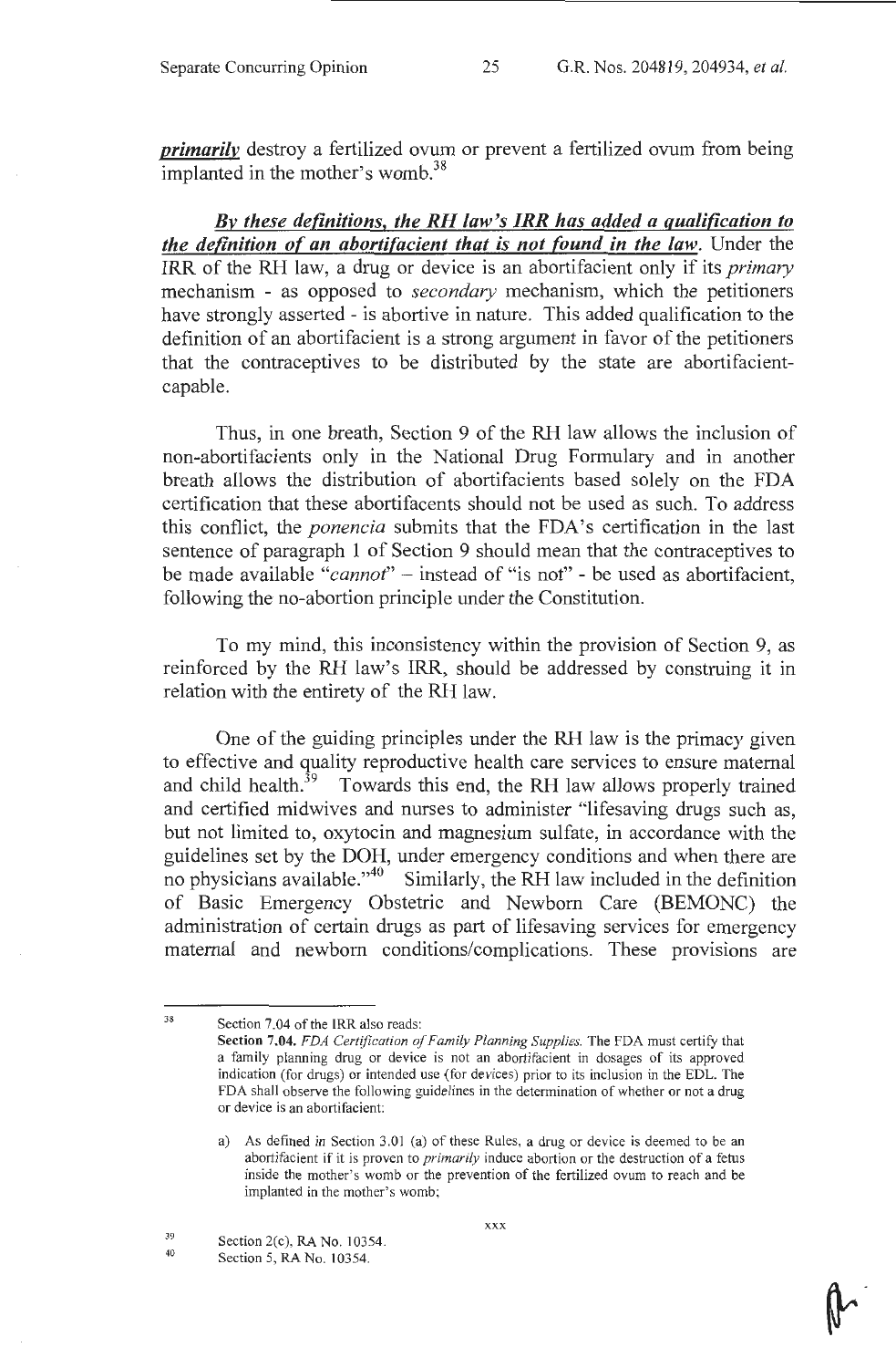consistent with the State's commitment to reduce both maternal and infant mortality, and to ultimately save lives.<sup>41</sup>

The "life-saving" thrust of the law is complemented by the RH law's provisions that continues to prohibit abortion and prohibits the procurement and distribution of abortifacients. The RH law also limited the extent of the reproductive health rights it grants by excluding from its coverage abortion and access to abortifacients.<sup>42</sup> More specifically, it broadly defined abortifacients to include any drug or device that prevents the fertilized ovum from reaching and implanting in the womb. Thus, the RH law protects the fertilized ovum (zygote) consistent with Section 12, Article II of the 1987 Constitution.

Considering the "life-saving" thrust of the law, the procurement and distribution of abortifacients allowed under Section 9 should be interpreted with this "life-saving" thrust in mind. As an aid in understanding this approach, I quote respondent Senator Cayetano's explanation, cited by the public respondents:

Allow me to explain. A careless phrase like "no drug known to be an abortifacient will be made available in the Philippines" sounds like a statement we could all support. But what most of us do not understand is the fact that many life-saving drugs are made available to an ailing mother to address her medical condition although there is a possibility that they may be harmful to a pregnant mother and her fetus. Thus, we have for instance, drugs for diseases of the heart, hypertension, seizures, ulcers and even acne, all of which are to be taken only under doctors' prescription and supervision precisely because of their harmful effects.

Making a blanket statement banning all medicines classified as abortifacients would put all these mothers and their children's lives in greater danger. For decades, these mothers have relied on these medicines to keep them alive. I would like to give another example. A known abortifacient, misoprostol commonly known as cytotec, is one of the drugs that can save a mother's life. I am talking about a mother who just gave birth but has internal hemorrhage and in danger of bleeding to death. Her child has been born. Her child will live but she will die without this drug to stop her bleeding. Are we now to ban the use of this drug? Are we now to say that because it could possibly be used as an abortifacient, it could possibly be abused, this mother must now die despite giving birth to a healthy baby?

Mr. President, we clearly need to make distinctions. These life saving drugs SHOULD NOT BE USED on any circumstances for purposes of carrying out an abortion. But under strict guidelines by the FDA, they can be used by a health practitioner to save a mother's life.

41 42

Public Respondents' Comment, pp. 4-5.

Section 4(s), RA No. 10354.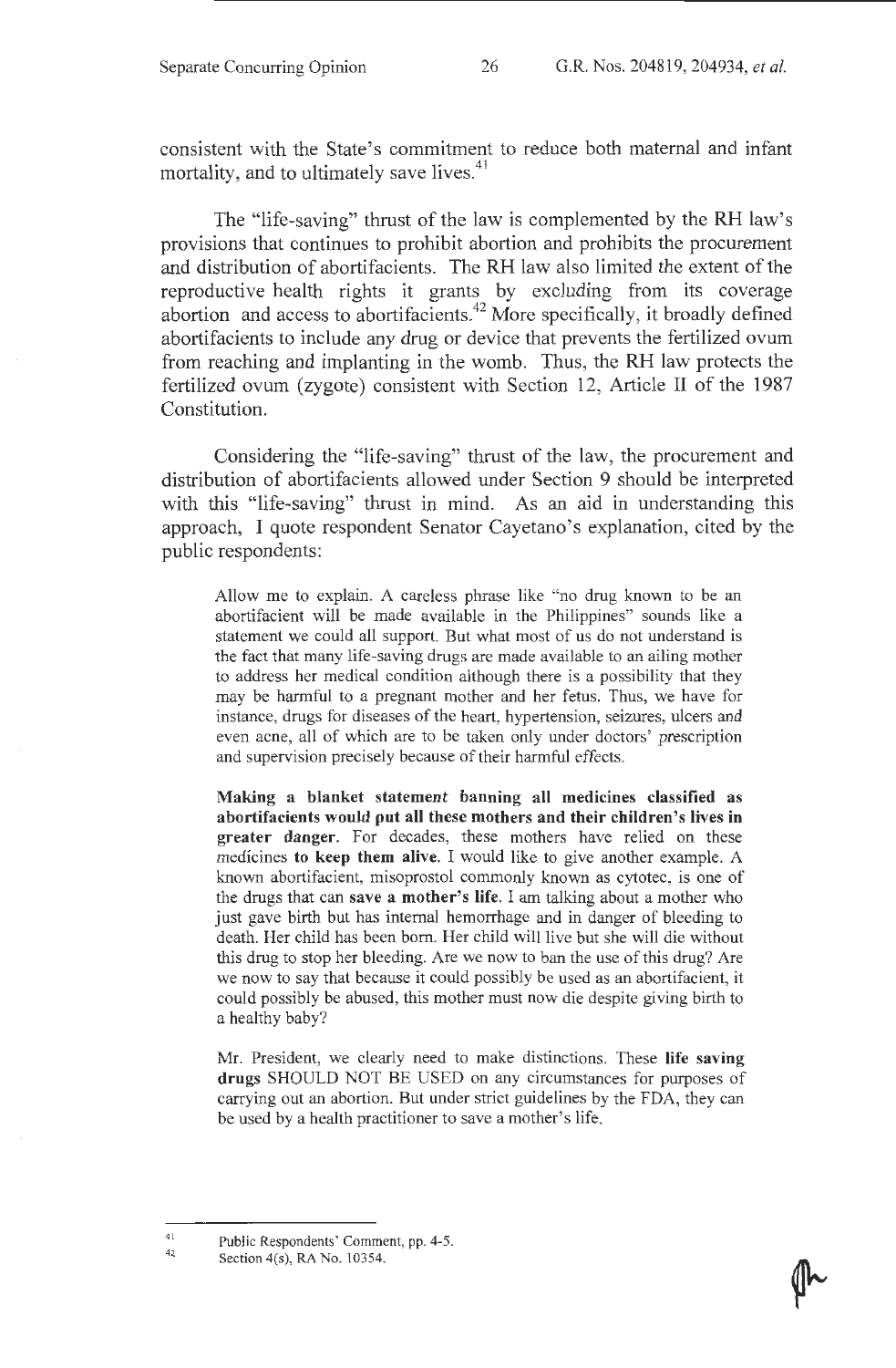In short, the law allows the procurement of abortifacients under Section 9 *only* for the equally compelling interest of the State to save the life of the mother on account of a medical necessity.

#### **f. The principle of double effect**

In situations where the life of the unborn and the life of the mother collide with each other, the principle of double effect under Section 12, Article II must be applied. The Sponsorship Speech of Constitutional Commissioner Villegas discussed the principle of double effect, as follows:

What if a doctor has to choose between the life of the child and the life of the mother? Will the doctor be guilty of murder if the life of the child is lost? The doctor is morally obliged always to try to save both lives. However, he can act in favor of one when it is medically impossible to save both, provided that no direct harm is intended to the other. If the above principles are observed, the loss of the child's life is not intentional and, therefore, unavoidable. Hence, the doctor would not be guilty of abortion or murder.

I am sure Commissioner Nolledo can give the jurisprudence on this case, the application of the moral principle called the principle of double effect. In a medical operation performed on the mother, the indirect sacrifice of the child's life is not murder because there is no direct intention to kill the child. The direct intention is to operate on the mother and, therefore, there is no dilemma. And let me say that medical science has progressed so much that those situations are very few and far between. If we can produce babies in test tubes I can assure you that those so-called dilemma situations are very rare, and if they should occur there is a moral principle, the principle of double effect, that can be applied.

What would you say are the solutions to these hard cases? The most radical solution to these hard cases would be a caring and loving society that would provide services to support both the woman and the child physically and psychologically. This is the pro-life solution. The abortion solution, on the other hand, not only kills the fetus but also kills any care and love that society could have offered the aggrieved mother.

Implicit in all these arguments is the petition for the Constitution, the arguments against Section 9, requiring the State to equally protect the life of the mother and the life of the unborn from the moment of conception. These arguments want the Constitution to be open to the possibility of legalized abortion. The arguments have been put on record for the reference of future legislation and jurisprudence. xxx

I wholly agree with this position. Thus, to me, the general rule is that both the life of the unborn and the life of the mother should be protected. However, in case of exceptional conflict situations, the life of one may be preferred over the life of the other where it becomes medically necessary to do so. The principle of double effect recognizes that in some instances, the *use* or administration of certain drugs that are abortifacient-capable are necessary in order to save the life of the mother. The use in administration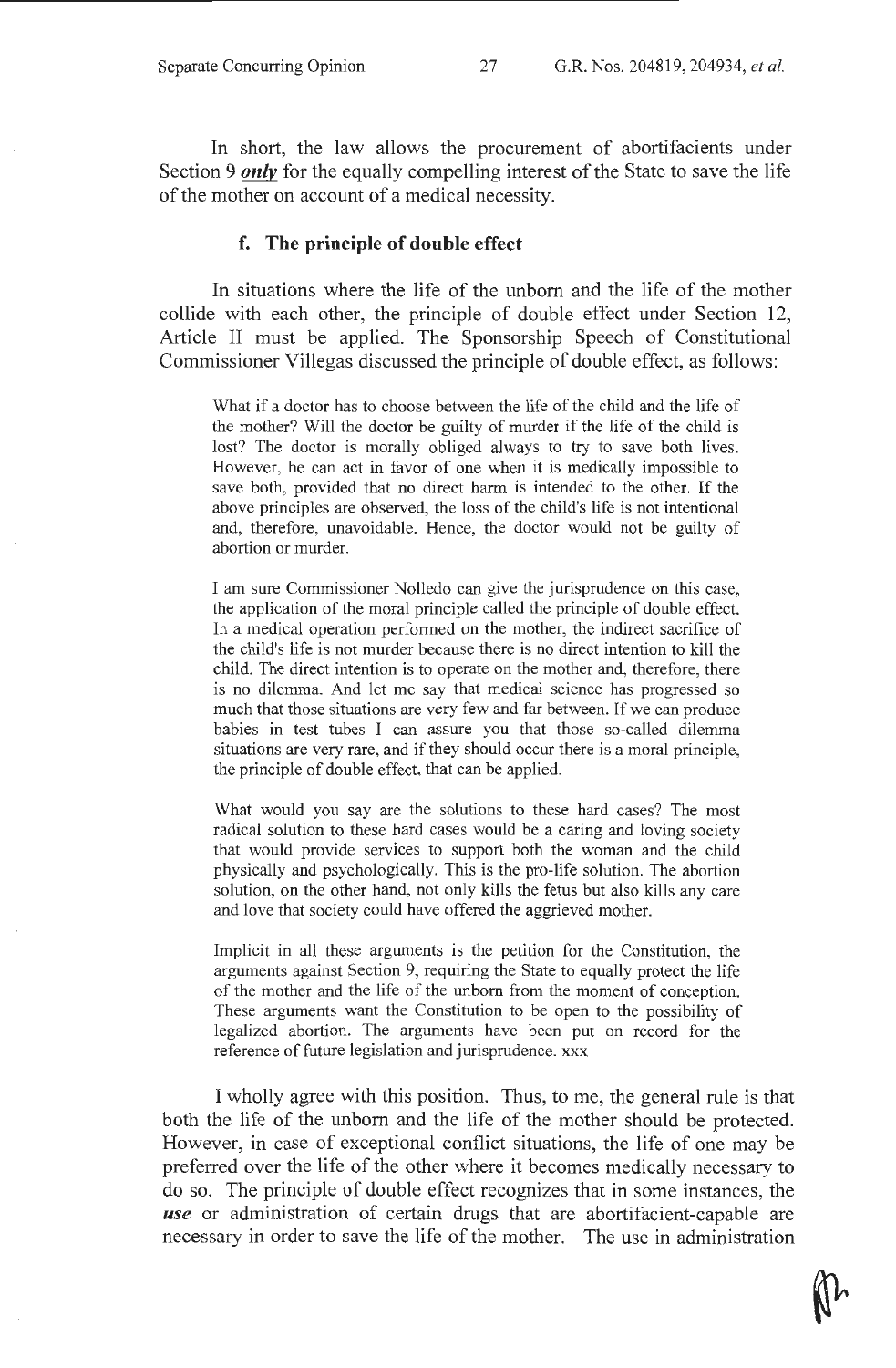of these drugs in these instances is and should be allowed by Section 12, Article II of the Constitution since the policy is equal protection.

Justice Leonen argues in this regard that the principle of double effect is a Christian principle that may or may not be adopted by all of the medical community. He even claims that there are some who recommended its abandonment.

I submit that the religious roots of a principle adopted by the Constitution, is not a valid ground to ignore the principle altogether. While some parts of the Constitution were of foreign origin, some parts  $-$  including the entire text of Section 12, Article II – were uniquely Filipino, intended to be reflective of our own Filipino culture and tradition. I particularly refer to the primacy of life in our hierarchy of values. Not surprisingly, the public respondents do not dispute this principle of double effect and even allowed abortifacient to be used only for the purpose of equally safeguarding the life of the mother. The representatives of the people themselves recognized the primacy of life and the principle of doubie effect in Section 12, Article II when it gave a broad definition of an abortifacient to extend the protection to life to the fertilized ovum (zygote). These reasons effectively refute Justice Leone's positions.

#### *k. The role of the DOH*

As the lead agency in the implementation of the RH law, the Department of Health (DOH) is tasked to "[e]nsure people's access to medically safe, non-abortifacient, legal, quality and affordable reproductive health goods and services[.]"<sup>43</sup> This is consistent with the RH law's policy which "guarantees universal access [only] to medically-safe [and] nonabortifacient" contraceptives. The law also provides that these contraceptives "do not prevent the implantation of a fertilized ovum as determined by the" FDA.<sup>44</sup>

Accordingly, DOH is tasked to procure and distribute to local government units *(LGUs)* family planning supplies for the whole country and to monitor their usage.<sup>45</sup> Once delivered to the LGUs, the responsible health officials "shall assume responsibility for the supplies" and ensure their distribution in accordance with DOH guidelines.<sup>46</sup> For this purpose, a regional officer appointed by the DOH shall oversee the supply chain management of reproductive health supplies and/or health products in his or her respective area.<sup>47</sup> The RH law also authorizes LGUs to implement its own procurement, distribution and monitoring program "consistent with the overall provisions of this Act and the guidelines of the DOH."<sup>48</sup>

<sup>43</sup>  Section 19, RA No. 10354.

<sup>44</sup>  Section 2, RA No. 10354; See also Section 3, RA No. 10354.

<sup>45</sup>  Section 10, RA No. 10354.

<sup>46</sup>  Section 8.08, IRR of RA No. 10354.

<sup>47</sup> 

Section 8.08, IRR of RA No. 10354.<br><sup>48</sup> Section 10, RA No. 10354; Section 8.09 and Section 12.02k, IRR of RA No. 10354. To ensure the effective implementation of RA No. 10354, [See Section 3(i)], the DOH is required to "facilitate the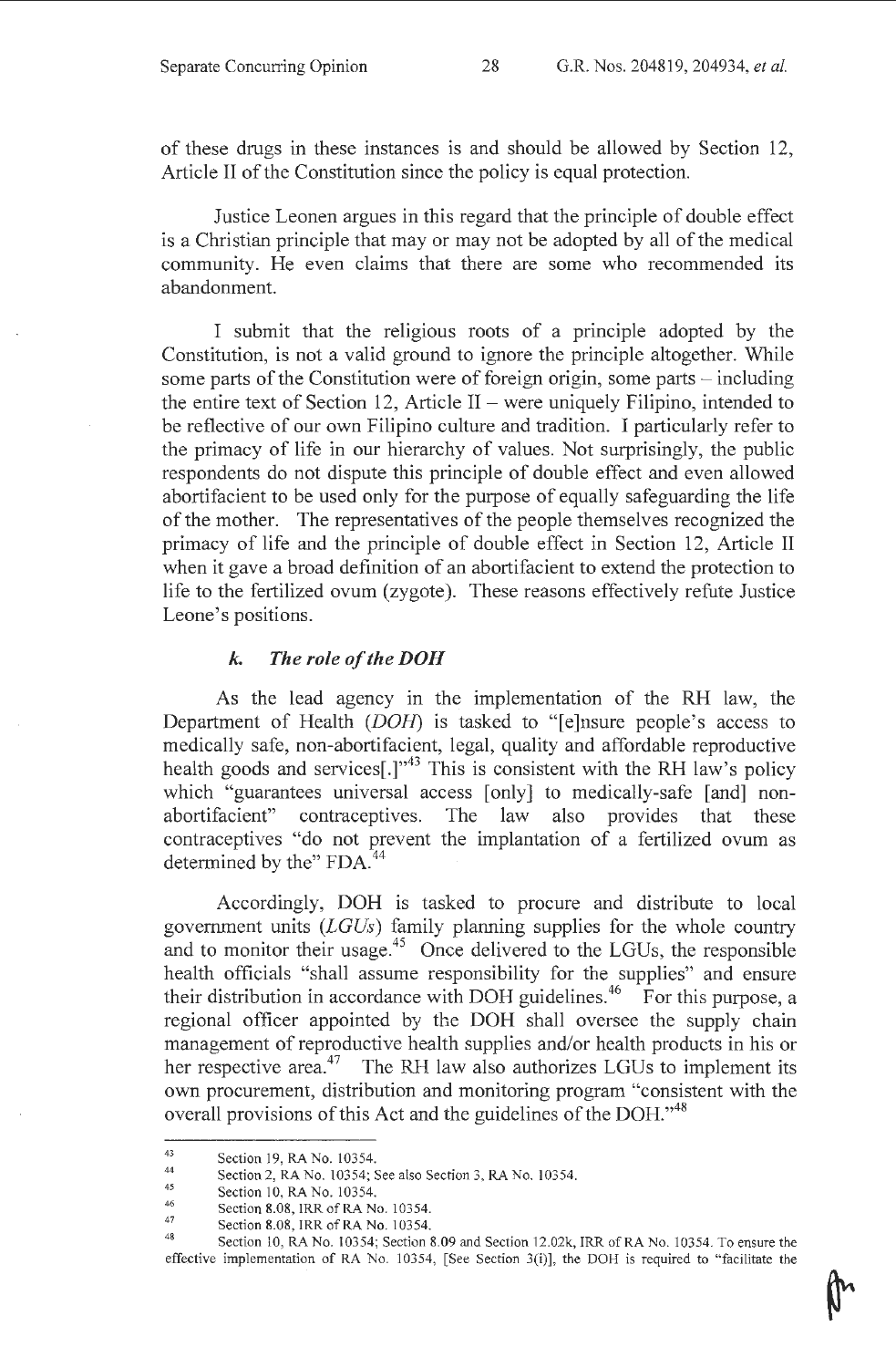#### *t. Guidelines*

Under the RH law, the Food and Drug Administration *(FDA)* is tasked to determine whether a drug or device is abortifacient in nature. Once it determines that it is non-abortifacient, then the DOH may validly procure them.

However, if the FDA determines that the drug or device is abortifacient then *as a rule,* the DOH may not validly procure, much less distribute, them. Consistent with the primacy of life under Section 12, Article II of the 1987 Constitution and the RH law's provisions prohibiting abortion and the distribution of abortifacients, the government cannot procure and distribute these abortifacients. By this, I refer to the definition of an abortifacient under the RH law, *i.e.,* without qualification on whether the nature of its action (to induce abortion, or the destruction of a fetus inside the mother's womb or the prevention of the fertilized ovum to reach and be implanted in the mother's womb) is primary or secondary.

As a matter of *exception,* the government should be able to procure and distribute abortifacients or drugs with abortifacient properties but solely for the purpose of saving the life of the mother. Specifically, the procurement and distribution of these abortifacients may be allowed only in emergency cases and should thus be made under medical supervision.<sup>49</sup> The IRR of the RH law defines an "emergency" as a condition or state of a patient wherein based on the objective findings of a prudent medical officer

involvement and participation of [non-government organization] and the private sector. .. in the production, distribution and delivery of quality reproductive health and family planning supplies and commodities [See Section 19b(2), RA No. 10354; Section i2.0lk and Section 12.04 of the IRR of RA No. 10354]. Towards this end, the IRR of RA No. 10354 provides that "where practicable, the DOH or LGUs may engage [the services of] civil society organizations or private sector distributors [Section 8.08 of the IRR of RA No. 10354].

See Section 5 of RA No. 10354. Section 4.11 to 4.13 of the IRR of RA No. 10354 reads: Section 4.11 *Provision of Life-Saving Drugs During Maternal Care Emergencies.* Midwives and nurses shall be allowed to administer life-saving drugs, such as but not limited to oxytocin and magnesium sulfate, in accordance with the guidelines set by the DOH, under emergency conditions and when there are no physicians available: *Provided, That* they are properly trained and certified to administer these life-saving drugs.

Section 4.12 *Policies on Administration of Life-Saving Drugs.* Properly trained and certified midwives and nurses shall be allowed to administer intravenous fluids, oxytocin, magnesium sulfate, or other life-saving drugs in emergency situations and when there are no physicians available. The certification shall be issued by DOH-recognized training centers upon satisfactory completion of a training course. The curriculum for this training course shall be developed by the DOH in consultation with the relevant societies of skilled health professionals.

Within sixty (60) days from effectivity of these Rules, the DOH shall develop guidelines for the implementation of this provision. The guidelines shall include provisions for immediate referral and transport of the patient upon administration of these life-saving drugs.

Section 4.13 *Certification for LGU-Based Midwives and Nurses for the Administration of Life-Saving Drugs.* The LGUs, in coordination with the DOH, shall endeavor that all midwives and nurses assigned to public primary health care facilities such as Rural Health Units (RHUs) be given training and certification by a DOH-recognized training center to administer life-saving drugs within one (1) year from the effectivity of these Rules.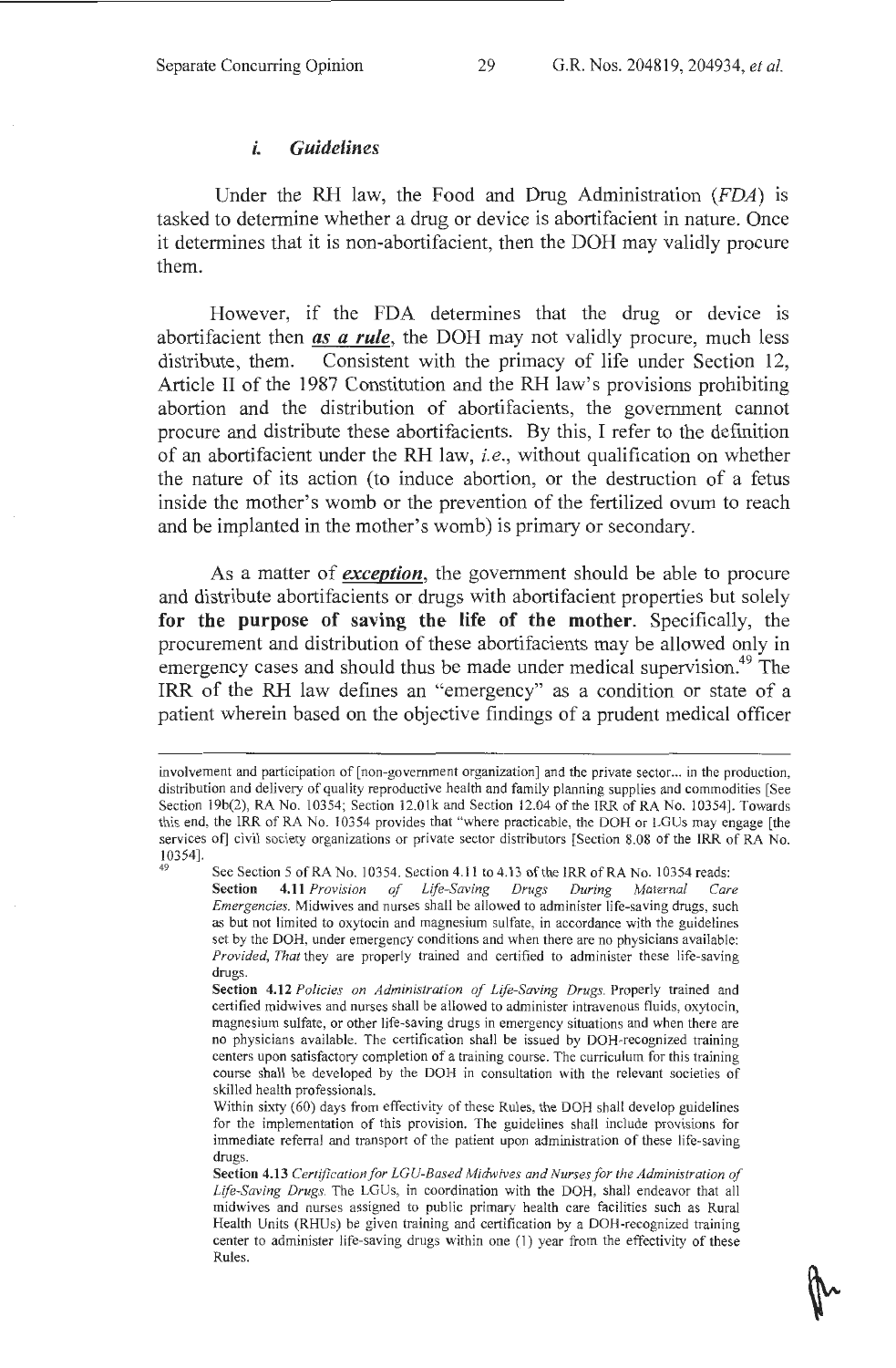on duty for the day there is immediate danger and where delay in initial support and treatment may cause loss of life or cause permanent disability to the patient. $50$ 

In short, after the FDA's prior determination that the drug or device is abortifacient-capable,<sup>51</sup> the FDA will have to issue a certification that these drugs or devices are not to be used as abortifacients whether under the first or second paragraphs of Section 9. The DOH may (i) procure these contraceptives strictly following its (DOH) own guidelines that list the drugs or devices that are essentially used for life-saving purposes; if the drug certified by the FDA to be abortifacient is not essentially used for life saving purpose, then the DOH may not procure them; and (ii) distribute these based on DOH guidelines that limit its distribution strictly for life-saving, medically-supervised and, therefore, non-abortive purpose.

I note in this regard that under the **second paragraph of Section 9,**  the procurement and distribution of emergency contraceptive pills, postcoital pills, abortifacients is subject to a similar condition that it "will not be used" for abortifacient purpose. This condition is also a recognition of the abortifacient-capable nature of "emergency contraceptive pills." Given this nature, their procurement and distribution must likewise involve emergency situation. However, the IRR's own definition of an "emergency contraceptive pills" does not contemplate an emergency situation that permits its procurement and distribution.

l) *Emergency Contraceptive Pills,* also known as *Postcoital Pills* refers to methods of contraception that can be used to prevent pregnancy in the first few days after intercourse intended for emergency use following unprotected intercourse, contraceptive failure or misuse, $x \times x^{52}$ 

The "emergency" situation contemplated under the definition of an "emergency contraceptive pills" as quoted above is not the "emergency" situation under the principle of double effect in Section 12, Article II of the 1987 Constitution or the emergency as defined in the same IRR of the RH law. Should the FDA find, pursuant to its mandate under the RH law, that an emergency contraceptive pill or post-coital pill is abortifacient or is abortifacient-capable, then their distribution and procurement should follow the guideline under the exception.

If an abortifacient-capable drug essentially serves a purpose other than saving the life of the mother  $-$  and is, therefore, not included in the DOH guidelines that list what drugs or device are essentially used for life-saving purposes - then the general rule applies: *the government may not procure and distribute it.* 

*so*  Section 3.0lk of the IRR of RA No. 10354.

<sup>51</sup>  See Section 2, Section 3(e), and Section 4(a) of RA No. 10354.

<sup>52</sup>  Section 3.01(I) of the IRR of RA No. 10354.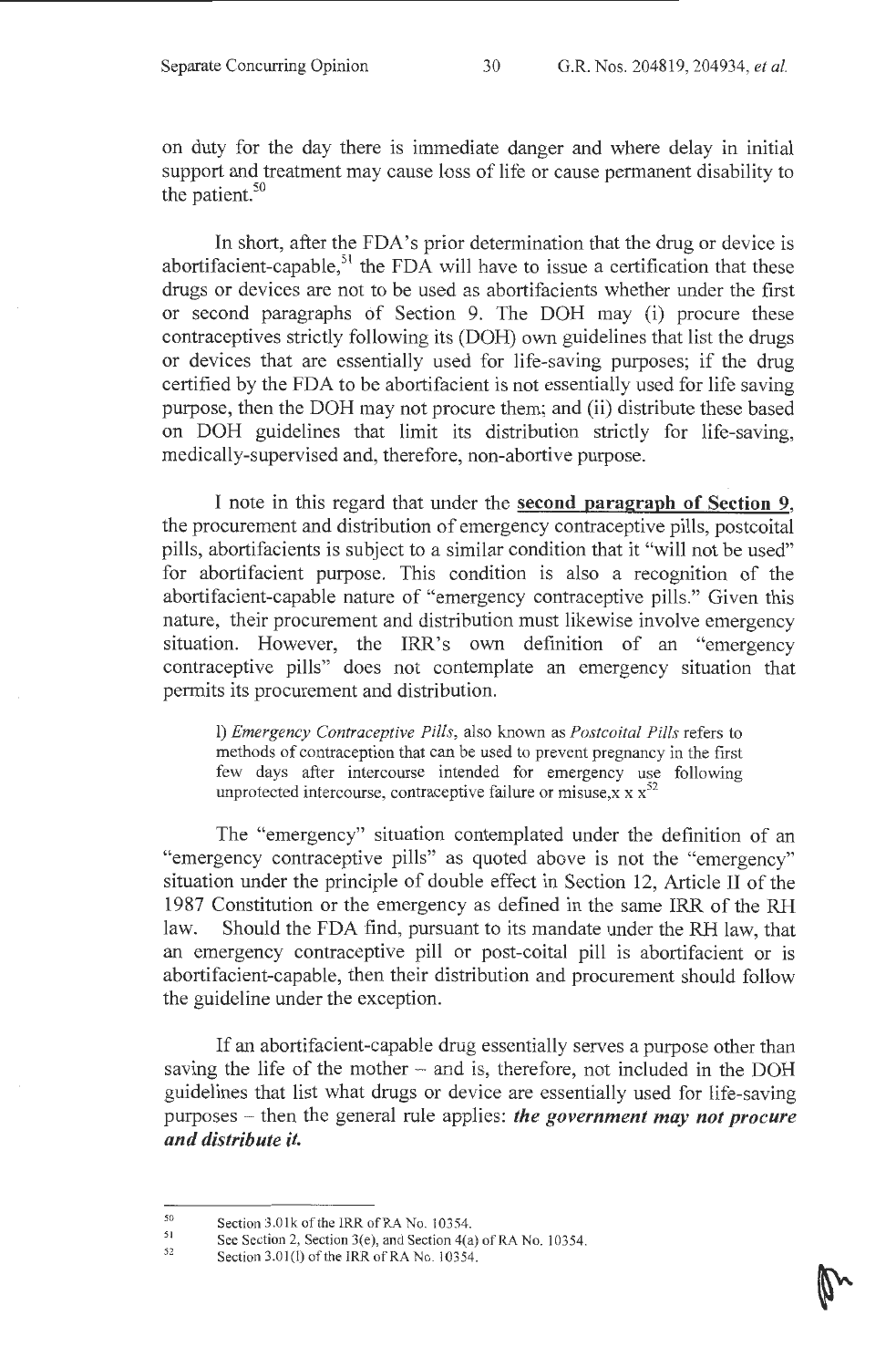Lastly, under Section 7.03 of the IRR of the RH law drugs, medicines, and health products for reproductive health services that are already included in the Essential Drug List as of the effectivity of the IRR shall remain in the EDL, pending *FDA certification that these are not to be used as abortif acients.* 

Since these are contraceptives that are already registered with the  $FDA<sup>53</sup>$  under RA No. 3720 as amended by RA No. 9711,<sup>54</sup> these contraceptives must undergo evaluation by the FDA under the provisions of the RH law to determine whether these are abortifacients - as defined by law and not by the IRR. In either case, the general rule and the exception I have laid down above should apply. On the one hand, if these products are nonabortifacients as defined under the RH law, then the government may procure and distribute them; on the other hand, if these products are abortifacients or are abortifacient-capable, the FDA may issue its certification under Section 7 .03 of the IRR if the product is essentially used for life-saving purposes.

If the DOH determines that the product is essentially used for lifesaving or emergency purposes, the DOH may (i) procure these contraceptives strictly following its (DOH) own guidelines that list the drugs or devices that are essentially used for life-saving purposes; and (ii) distribute these based on DOH guidelines that limit its distribution strictly for life-saving, medically-supervised and, therefore, non-abortive purpose. If the product is essentially for *other* therapeutic purpose, the FDA may not issue the certification under Section 7.03 of the IRR since the product may not be procured and distributed by the government in the first place.

#### B. Parental Rights

### I also agree with the *ponencia* that an attack on Section 14 of the RH law is premature, but for my own reasons and qualifications.

Section 14 of the RH Law mandates the provision of "age-anddevelopment-appropriate reproductive health education" in both the formal and non-formal education system in the country, and for its integration in relevant subjects in the curriculum, thus:

SEC. 14. Age- and Development-Appropriate Reproductive Health Education. - The State shall provide age- and development-appropriate reproductive health education to adolescents which shall be taught by

<sup>53</sup>  Section 3(1) of RA No. 10354 reads: "

<sup>(</sup>I) Modem methods of family planning refers to safe, effective, non-abortifacient and legal methods, whether natural or artificial, that are registered with the FDA, to plan pregnancy.<br>
54 An Act Strengthening and Rationalizing the Regulatory Capacity of the Bureau of Food and Drugs

by Establishing Adequate Testing Laboratories and Field Offices, Upgrading its Equipment, Augmenting its Human Resource Complement, Giving Authority to Retain its Income, Renaming the Food and Drug Administration, Amending Certain Sections of Republic Act No. 3720, as amended, and Appropriating Funds therefor.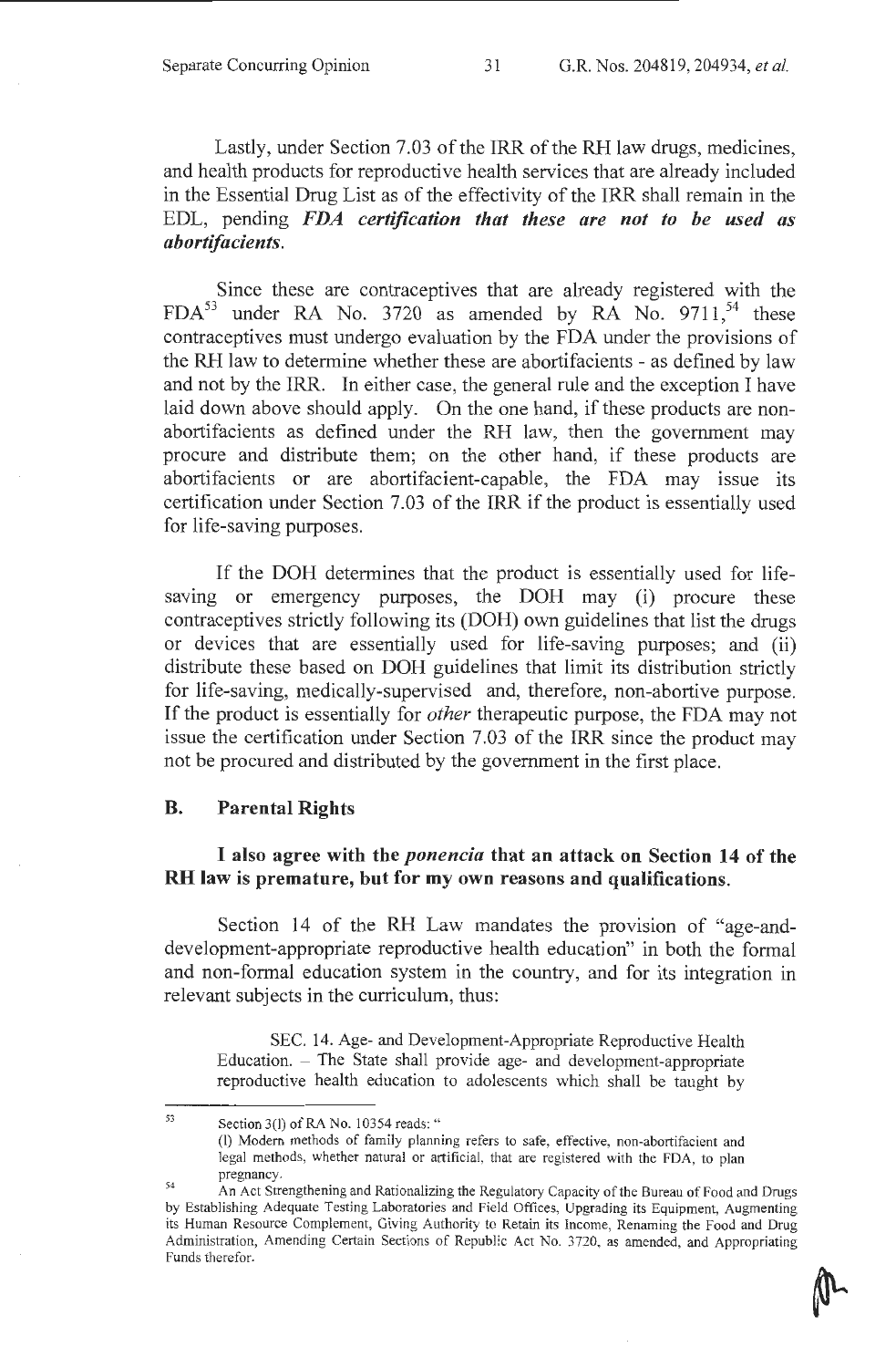adequately trained teachers in formal and nonformal educational system and integrated in relevant subjects such as, but not limited to, values formation; knowledge and skills in self-protection against discrimination; sexual abuse and violence against women and children and other forms of gender based violence and teen pregnancy; physical, social and emotional changes in adolescents; women's rights and children's rights; responsible teenage behavior; gender and development; and responsible parenthood: Provided, That flexibility in the formulation and adoption of appropriate course content, scope and methodology in each educational level or group shall be allowed only after consultations with parents-teachers-community associations, school officials and other interest groups. The Department of Education (DepED) shall formulate a curriculum which shall be used by public schools and may be adopted by private schools.

According to the petitioners, the mandatory RH education in schools deprives parents of their natural and primary right to raise their children according to their religious beliefs, and should thus be held unconstitutional.

The *ponencia,* while recognizing the primacy of parental rights under the 1987 Constitution, holds that it is premature to rule on the constitutionality of the mandatory RH education program, as the Department of Education has yet to formulate the curriculum implementing it. The Court is thus not in the position to speculate on its contents and determine whether they adhere to the Constitution.

I agree with the *ponencia's* observation that the lack of a curriculum renders the petitioners' allegations premature, and dispute Justice Reyes's position that the issue of Section 14's constitutionality is ripe for adjudication and that based on this, we can already rule with finality that Section 14 is constitutional.

We cannot, without first examining the actual contents of the curriculum and the religious beliefs and personal convictions of the parents that it could affect, declare that the mandatory RH education is consistent with the Constitution. In other words, we cannot declare that the mandatory RH education program does not violate parental rights when the curriculum that could possibly supplant it is not yet in existence. Given the primacy of the natural and fundamental rights of parents to raise their children, we should not pre-empt a constitutional challenge against its possible violation, especially since the scope and coercive nature of the RH mandatory education program could prevent the exercise of these rights.

Further, I am uneasy to join the *ponencia 's* conclusion that, at any rate, Section 14 is constitutional. I express misgivings on the constitutionality of this provision, which does not on its face provide for an opt-out clause for parents whose religious beliefs conflict with the State's program.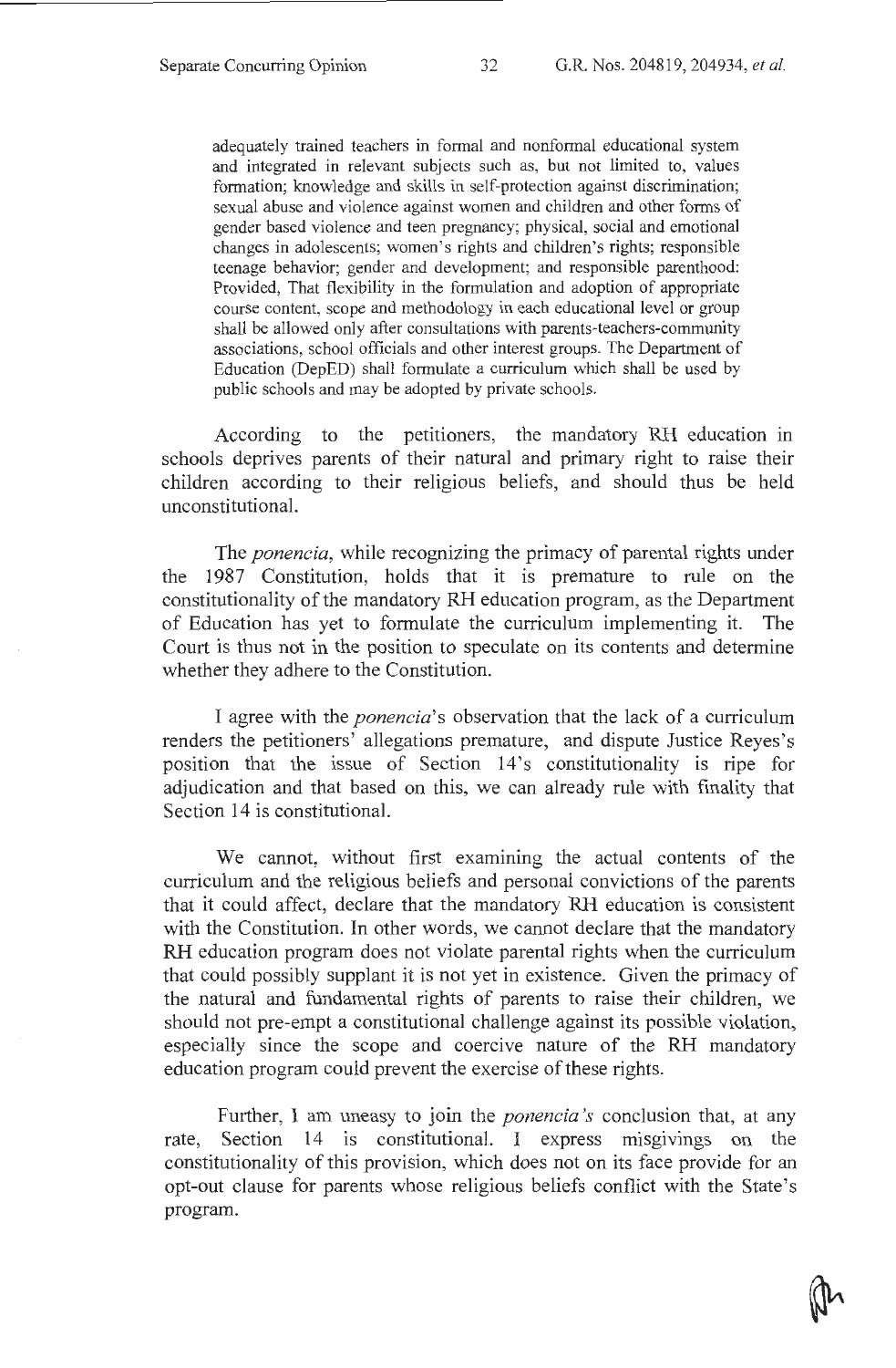# *a. Parental rights in the Filipino context*

The 1987 Constitution introduced an entire section on the Family that, in essence, recognizes the Filipino family as the foundation of the nation and mandates the State to strengthen its solidarity and actively promote its total development.

Corollary to the importance that the Constitution gives the Filipino family is the State's mandate to protect and strengthen it. It is not by coincidence that the Constitution, in requiring the State to protect and strengthen the Filipino family, describes it as a **basic** and **autonomous** social institution.

This is a recognition of and deference to the decisional privacy inherent in every family, a recognition that is reflected and reinforced in other provisions of the Constitution: Article II, Section 12 recognizes the "natural and primary right and duty of parents" in rearing the youth; Article XV, Section 3 mandates the State to defend the "right of spouses to found a family in accordance with their religious convictions and the demands of responsible parenthood" and "the right of families or family associations to participate in the planning and implementation of policies and programs that affect them."

These constitutional provisions reflect the Filipino ideals and aspirations which the Constitution requires the government to promote and strengthen. Historically, these provisions show "a strong tradition of parental concern for the nurture and upbringing of their children"<sup>55</sup> that makes us, as a people, stand out from the rest of world's cultures and traditions. We stand out for the way we, as a family, care for our young and for the aged. To us, family ties extend from *before the cradle and beyond the grave.* I do hope this remains a tradition and can stand *the tests of time and governmental intervention.* 

The relationship created by and resulting from a family naturally extends to and involves other personal decisions that relate to child rearing and education. Parents have the natural right, as well as the moral and legal duty, to care for their children, see to their proper upbringing and safeguard their best interest and welfare.<sup>56</sup> These array of personal decisions are protected by the constitutional right to privacy *to be free from* unwarranted governmental intrusion. Pursuant to this natural right and duty of parents over the person of their minor children, parental authority and responsibility include the caring for and rearing them for civic consciousness and

*<sup>55</sup>  Wisconsin* v. *Yoder,* 406 US 205.

*<sup>56</sup>  Silva* v. *CA ,* G.R. No. 114742, July 17, 1997.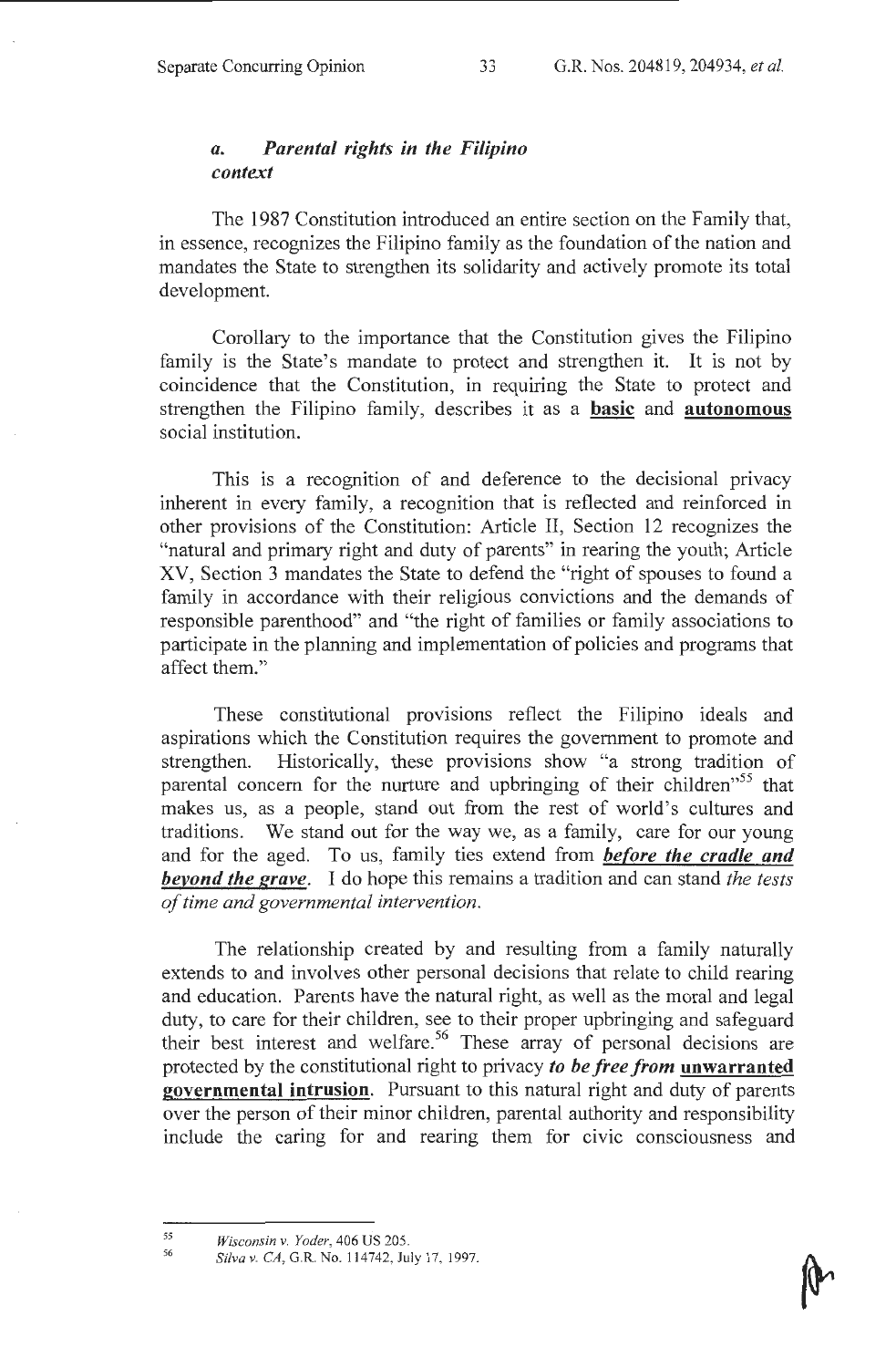efficiency and the development of their moral, mental and physical character and well-being.<sup>57</sup>

### *b. Parental rights and the state's interest in the youth*

The Constitution provides that the family's autonomy is not without limits since the State similarly has a role and interest in protecting children rights and advancing their welfare.

While parents are given a wide latitude of discretion and support in rearing their children, their well-being is of course a subject within the State's constitutional power to regulate.<sup>58</sup> Specifically, the Constitution tasked the State to promote and protect their moral, spiritual, intellectual and social development, and to recognize and support their vital role in nationbuilding. 59 In this undertaking, the State acts in its capacity as *parens patriae.* 

Concededly, the State - as *parens patriae* - has the right and duty to minimize the risk of harm, arising from the acquisition of knowledge from polluted sources, to those who are as yet unable to take care of themselves fully.

In other words, the family itself and the rights of parenthood are not completely beyond regulation; parental freedom and authority in things affecting the child's welfare, including, to some extent, matters of conscience and religious conviction are not totally beyond State authority.<sup>60</sup> It is in this area that the parents' right to raise their children and the State's interest in rearing the youth clash.

In our jurisdiction, the case of *Ebralinag* v. *the Division Superintendent of Schools of Cebu*<sup>61</sup> presents the Court's resolution of the conflict between the parents' right to raise their children according to their religious beliefs, and the State's interest in inculcating civic consciousness among the youth and teaching them the duties of citizenship.

In *Ebralinag,* we annulled the expulsion orders issued by the respondent schools against students who refused to attend the flag ceremony on the ground that it violates their religious convictions. We said that while the State has the right and responsibility to teach the youth the values of patriotism and nationalism, this interest is subject to a "balancing process"

<sup>57</sup>  Art. 209, Executive Order No. 209.

<sup>58</sup>  *Ginsberg v. New York,* 390 U.S. 629 (1968).

*<sup>59</sup>*  Article II, Section 13 of the 1987 Constitution reads:

Section 13. The State recognizes the vital role of the youth in nation-building and shall promote and protect their physical, moral, spiritual, intellectual, and social well-being. It shall inculcate in the youth patriotism and nationalism, and encourage their involvement in public and civic affairs. 60 *Prince v. Massachusetts,* 321 US 158 (1944), citing *Rey nolds v. United States,* 98 US 145; *Davis* 

*v. Beason,* 133 US 333.

<sup>61</sup>G.R. No. 95770, December 29, 1995.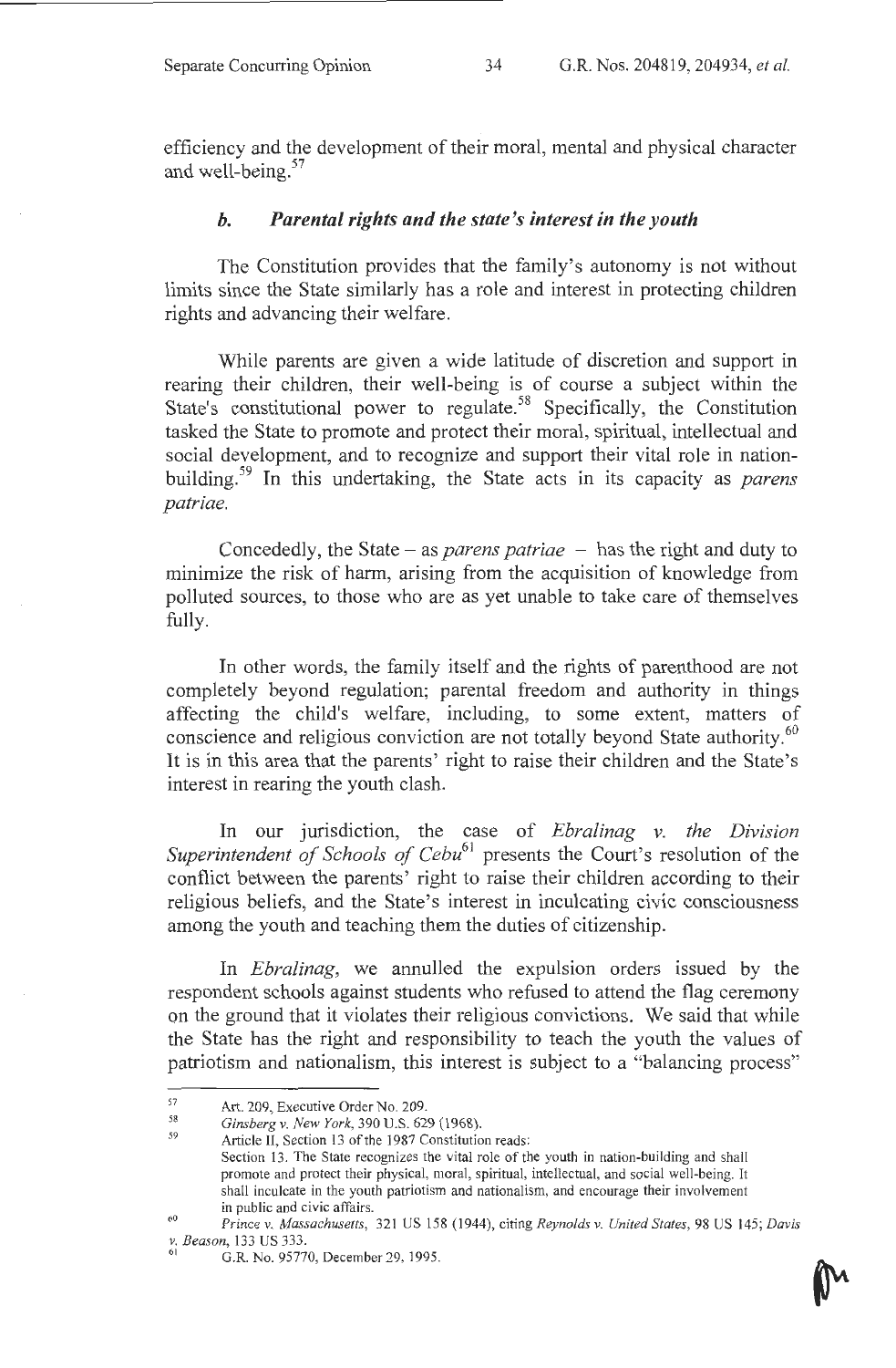when it intrudes into other fundamental rights such as those specifically protected by the Free Exercise Clause, the constitutional right to education and the unassailable interest of parents to guide the religious upbringing of their children in accordance with the dictates of their conscience and their sincere religious beliefs.<sup>62</sup>

While we conducted a 'balancing process' in *Ebralinag,* we have yet to formally enunciate a doctrinal test regarding its operation. In the context of the present case, we might ask when does a State program unlawfully intrude upon the parents' right to raise their children according to their own religious convictions? Stated differently, how far can the State go in interfering with this right based on the State's "demands" for responsible parenthood?

Case law from the U.S., from where our Bill of Rights originated, has developed a body of jurisprudence regarding the resolution of clashes between parental rights and the State's *parens patriae* interests.

A survey of US jurisprudence shows that the custody, care and nurture of the child, including his preparation for civic obligations, reside first in the parents, and these functions and freedoms are accorded recognition and respect by the State. In the words of *Pierce* v. *Society Sisters:<sup>63</sup>*

The fundamental theory of liberty upon which all governments in this Union repose excludes any general power of the State to standardize its children by forcing them to accept instruction from public teachers only. The child is not the mere creature of the State; those who nurture him and direct his destiny have the right, coupled with the high duty, to recognize and prepare him for additional obligations.

Thus, in *Meyer* v. *Nebraska,64 Pierce* v. *Society of Sisters65* and *Wisconsin v. Yoder*<sup>66</sup> the US Supreme Court struck down as unconstitutional various laws regarding the education of children in public schools. In these cases, the parents were compelled to follow state directives under pain of sanction; all of the assailed statutes had penal clauses for noncompliant parents and guardians. The State unlawfully intruded into the parents' natural right to raise their children because they were coerced into following a mandatory governmental action, without any opting out or excusal system provided for objecting parents.<sup>67</sup>

Indeed, several state courts in the US have upheld the validity of statedirected sex education programs because it gives parents the option to excuse their children from attending it.<sup>68</sup> The Supreme Court of Hawaii<sup>69</sup>

<sup>62</sup>  G.R. No. 95770, December 29, 1995.

<sup>63</sup>  268 US 510 (1925).

<sup>64</sup>  65 262 U.S. 390 (1923).

<sup>66</sup>  268 U.S. 510 (1925).

<sup>67</sup>  406 U.S. 205 (1972).<br>See Curtis v. School Comm., 420 Mass. 749 (1995).

<sup>&</sup>lt;sup>68</sup> See The Courts and Education, Volume 77, Part 1, Edited by Clifford P. Hooker, University of Chicago Press, 1978, pp. 157-158.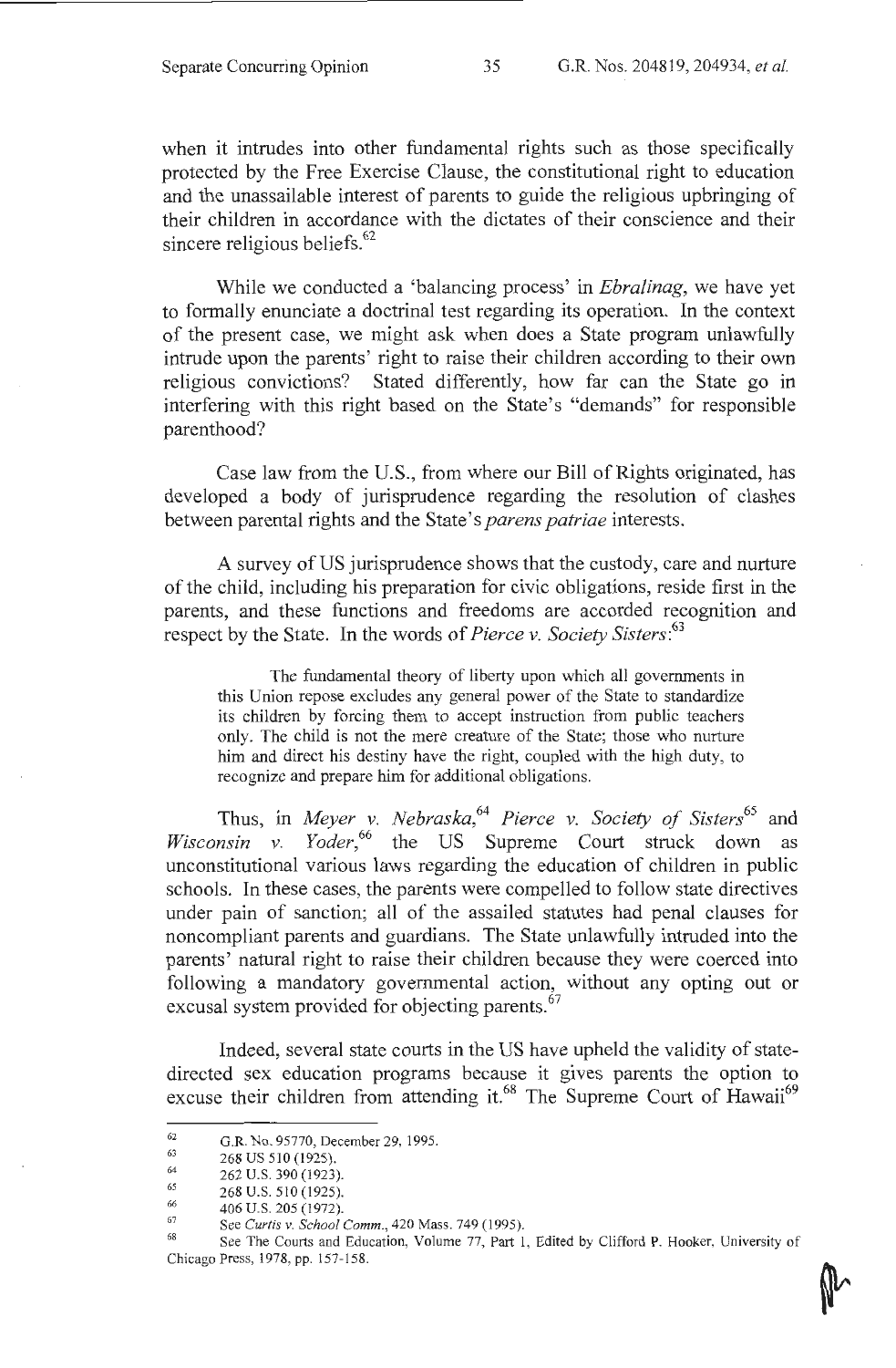and the Court of Appeals of California,<sup>70</sup> for instance, have upheld similarly phrased laws mandating sex education in public schools. They both noted that the sex education program in their states allows the parents to first review the program's contents, and excuse their children's attendance should they find the program objectionable. The Michigan Court of Appeals<sup>71</sup> also upheld the validity of its State's sex education program, as it was completely voluntary and requires parental authorization. The Michigan law also permits parents to excuse their children from attending the sex education program, and categorically provides that unwilling parents would not be punished for opting out of the program.<sup>72</sup>

In these lights, **a mandatory reproductive health education program in public schools does not violate parental privacy if they allow parents to review and excuse their children from attending the program, or if the State shows a compelling state interest to override the parents' choice and compel them to allow their children to attend the program.** 

# *c. The State has failed to show any compelling state interest to override parental rights in reproductive health education*

I disagree with Justice Reyes's assertion that the mandatory reproductive health education program has already passed the compelling state interest test used to determine whether a governmental program may override familial privacy and the parents' rights to raise their children in accordance with their beliefs.

I submit that, for now, the government has not provided any sufficiently compelling state interest to override parental rights; neither has it proven that the mandatory RH education program has been narrowed down to the least intrusive means to achieve it.

I likewise disagree with Justice Reyes's argument that the rise of teenage pregnancies in the recent years, coupled with our ballooning population, is a compelling state interest  $-$  it is, at most a reasonable state interest, but not one compelling enough to override parental rights.

What constitutes compelling state interest is measured by the scale of rights and powers arrayed in the Constitution and calibrated by history. It is akin to the paramount interest of the State for which some individual liberties must give way, such as the public interest in safeguarding health or maintaining medical standards, or in maintaining access to information on

<sup>69</sup>  *Medeiros v. Kiyosaki,* 478 P. 2d 314 (1970).

<sup>70</sup>  71 *Citizens for Parental Rights v. San Mateo County Bd of Education,* 51 Cal. App. 3d 1 ( 1976).

<sup>72</sup>  *Hobo/th v. Greenway,* 52 Mich. App. 682 (1974).

*Hobo/th v. Greenway,* 52 Mich. App. 682, 684 (1974).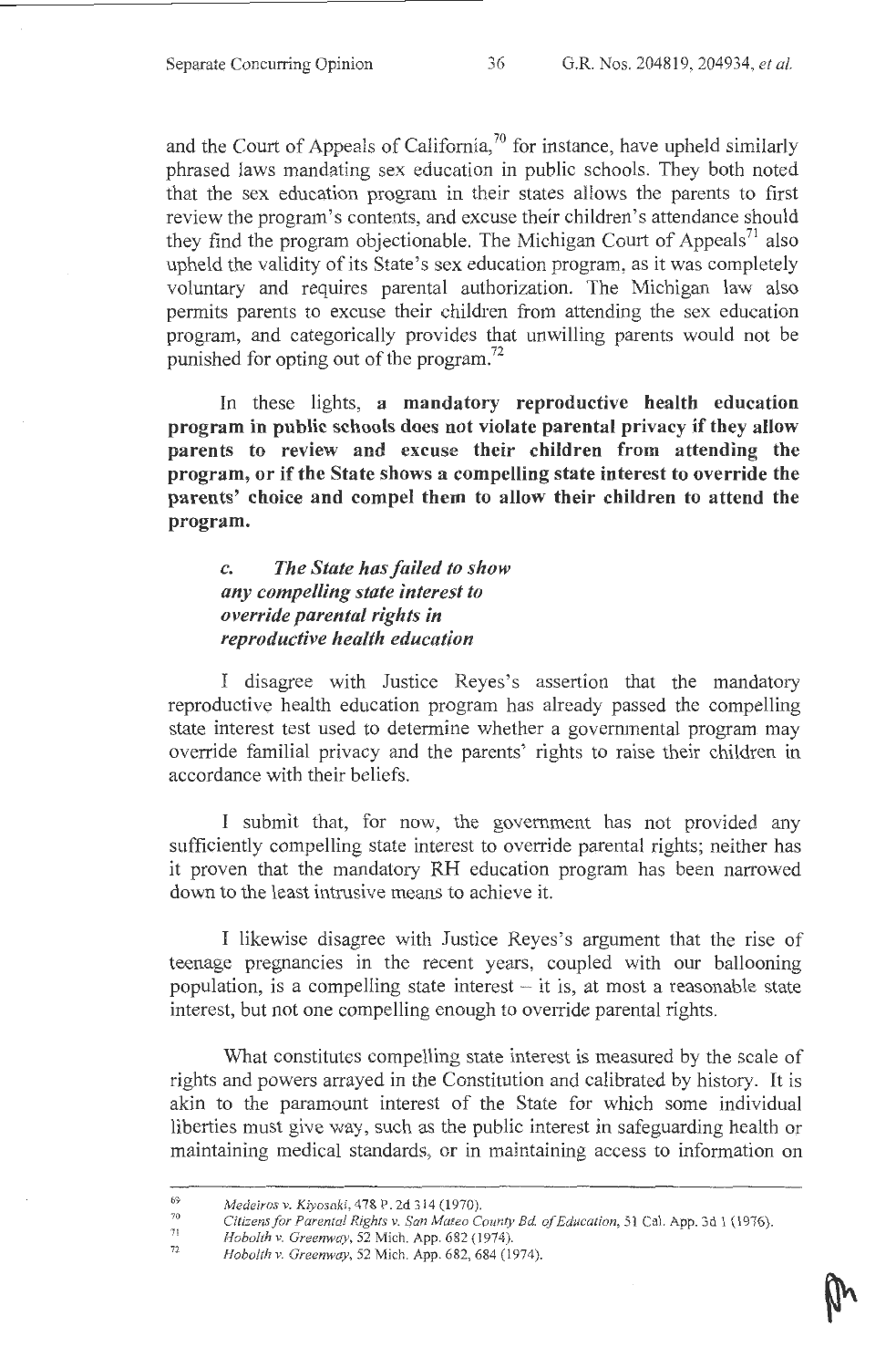matters of public concern.<sup>73</sup> It essentially involves a public right or interest that, because of its primacy, overrides individual rights, and allows the former to take precedence over the latter.

The prevalence of teenage pregnancies, at most, constitutes a matter of public concern. That its impact to society and to the teenage mother is important cannot be denied, but that it is important enough to defeat privacy rights is another matter.

I take exception to the comparison between societal problems such as alcohol and drugs abuse with teenage pregnancies. Indeed, alcohol and drugs are societal evils that beget even more evils, such as increases in crime rates and familial discord. The same cannot be said of teenage pregnancies. I do not believe that begetting a child at a young age would have a direct correlation to crimes and the breaking up of families.

Neither can I agree that the consultations with parents and teachers associations prior to the curriculum's fonnulation make the mandatory RH education as the least intrusive means to address increases in teenage pregnancies. Consultations are informative, at least, and deliberative and suggestive, at most; they cannot, with certainty, immediately guarantee that parents' familial privacy rights would be respected.

Notable, too, is the all-encompassing penal clause that penalizes any violation of the RH Law. On its face, this penal clause, together with the wide scope of the mandatory RH education program, actually makes the program coercive for parents. It could be read as a compulsion on parents, under pain of fine and imprisonment, to allow their children to attend the RH education program. Even assuming that the penal clause will not apply to refusing parents, the scope of the RH education program gives them very little choice.

To my mind, the Solicitor's argument that the RH education program allows parents to exercise their preferences because they can choose to send their children to private schools is not sufficiently persuasive as it ignores the environment on which the Philippine education system operates. This choice is superficial for many families, as most of them rely on public schools for the education of their children.<sup>74</sup> For most parents, sending their children to private schools is a luxury that only a few can afford.

<sup>&</sup>lt;sup>73</sup> Serrano v. Gallant Maritime Services, G.R. No. 167614, March 24, 2009.<br><sup>74</sup> As of the year 2000, only 7.76% of the total elementary school students and 22.67% of the total

high school students are enrolled in private institutions. Andrabi, et. al., Private Schooling: Limits and<br>
Possibilities, October 2005, accessed from Possibilities, Corober 2005, accessed from http://www.hks.harvard.edu/fs/akhwaja/papers/PrivateSchoold Final Nov5.pdf, citing Edstats, The World Bank, Washington, D.C.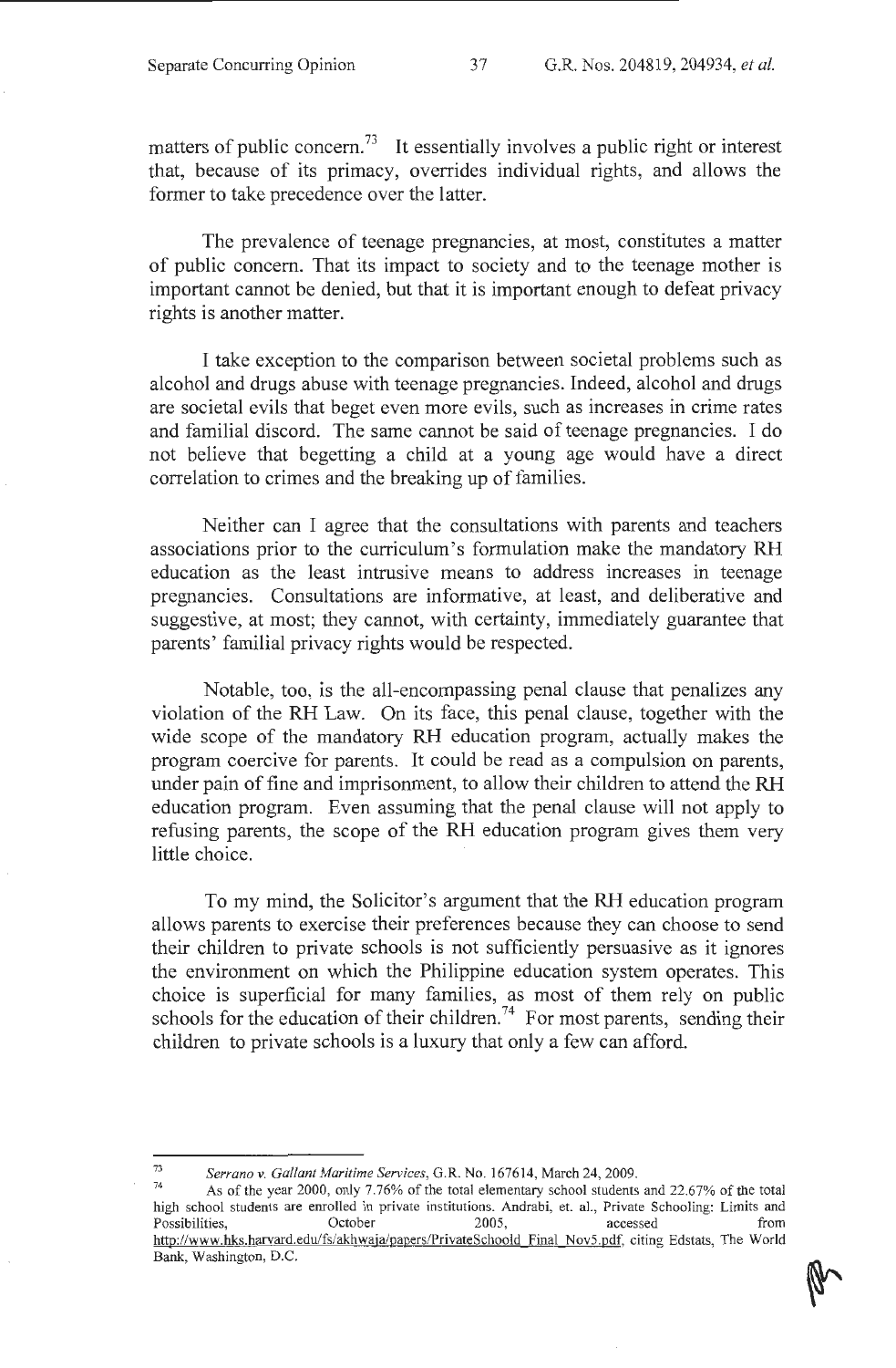### **d.** *The question of Section 14's constitutional prematurity*

I do admit that some of the topics enumerated in the RH education program are, on their face, not objectionable, and are within the State's authority to include in the curriculum of public school education. But at this point, without the specifics of what would be taught under the **RH** education program, we cannot determine how it would exactly affect parental rights and the right of parents to raise their children according to their religious beliefs.

Too, we cannot determine whether the Department of Education will or will not provide parents the right to review the contents of the curriculum and opt to excuse their children from attending these subjects. This option allows the implementation of the **RH** education program while respecting parental rights, and saves it from questions of constitutionality.

**In these lights, I agree with Justice Mendoza's conclusion that the challenge to the constitutionality of Section 14 of the RH Law is premature.** 

# **C. Disturbing observation and concerns: The effects on contraceptives on the national, social, cultural and religious values**

As I earlier mentioned, the implementation of the RH law cannot but leave lasting imprints on Philippine society, some of them positive and some negative. I do not here question the wisdom of the law, as matters of wisdom and policy are outside judicial realm. I claim *judicial license* in this regard if I intrude into prohibited territory in the course of expressing disturbing concerns that come to mind.

The Philippines to be sure, is not the first country to use contraceptives and the mixed results from countries that have long travelled this road are, to my mind, not very encouraging. One obvious discouraging effect of controlled population growth is on the economy of some of these countries which now have to secure foreign labor to balance their finances. This development has been a boon for a country like the Philippines with a fast growing population; we are enjoying now the benefits of our fast-growing population through the returns our migrating Filipino workers bring back to the Philippines from their work m labor-starved countries. This has become possible because host countries like Japan and the more economically advanced European countries need workers to man their industries and supply their economies. Another economic effect is on retirement systems that have been burdened by predominantly aging populations. For this same reason,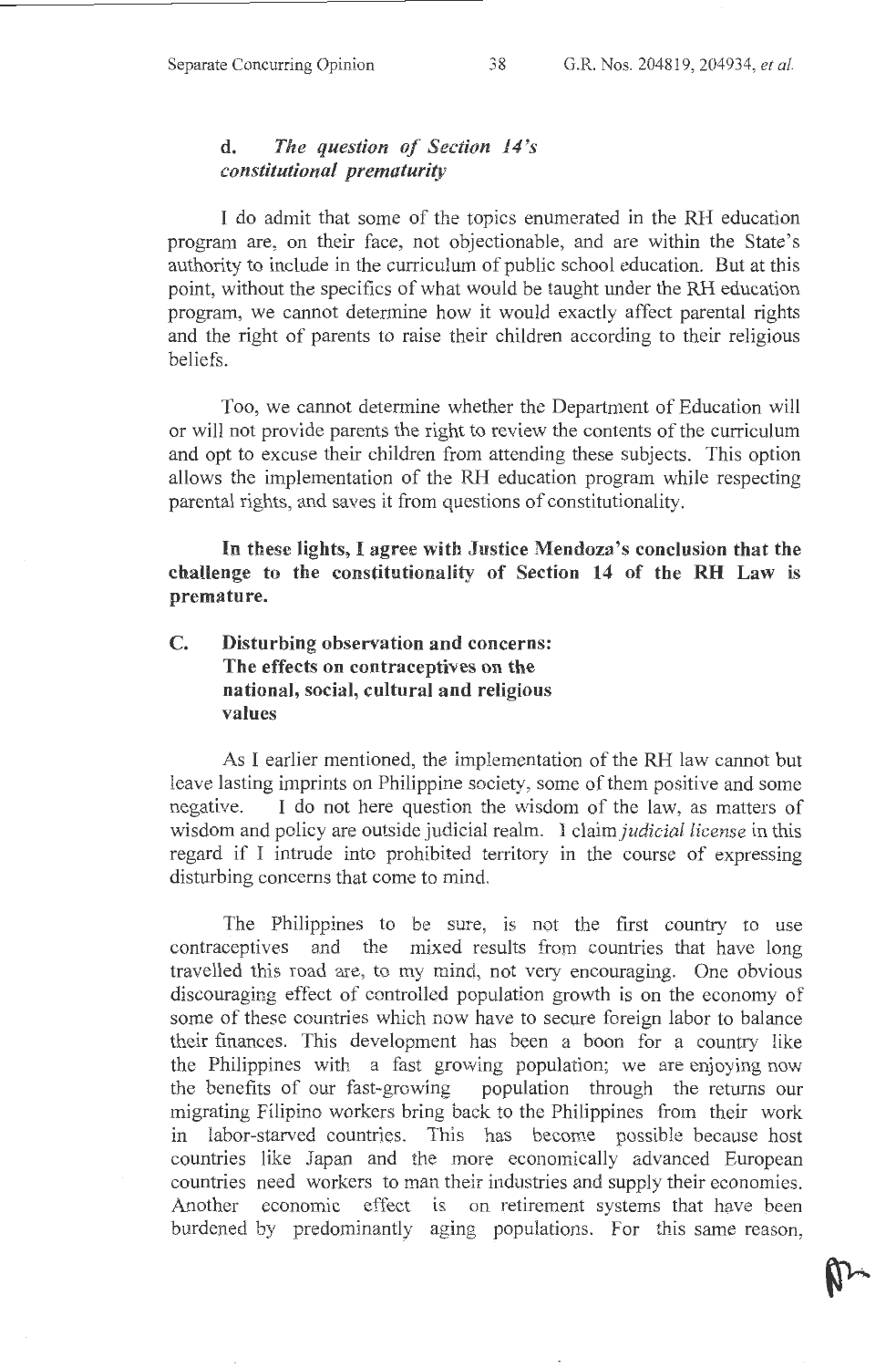some countries even face impending economic slowdown in the middle  $term<sup>75</sup>$  unless they can effectively remedy their manpower shortage.

But more than the political and economic consequences, I believe that the RH Law's implementation could usher in societal and individual behaviors and norms vastly different from the traditional. Already, some of our traditions are giving way, brought about alone by advances in computerization and communication. Factoring in contraceptives and birth control may immeasurably hasten the changes for the worse.

In the family front alone, the ideals expressed in our Constitution about the Filipino family may soon just be unreachable ideals that we can only long for. Access to modem methods of family planning, unless closely regulated, can shape individual preferences and behavior, that, when aggregated, could lead to entirely different societal perception on sex, marriage, family and parenthood. 76

The effect of the RH law on parents' capacity to influence children about reproductive health could, in a couple of years, produce a generation with very different moral views and beliefs from the parents and the adults of this generation, resulting in a possible schism between the younger and elder members of the family. Their polarized views could lead to the deterioration of the strong ties that bind the Filipino family.

Contraceptives and birth control devices, distributed even among the young because of lack of stringent control, can lead to a generation of young Filipinos uncaring about the morality of instant sex and irresponsible in their view about pregnancies and the diseases that sexual promiscuity can bring. Even in the near term, this development can affect views about marriage and the rearing of the young.

For those already married, contraceptives and birth control devices of course offer greater opportunities for sex outside of marriage, both for the husband and the wife. The effects of these outside opportunities on marriage may already be with us. Perhaps, more than at any other time, we have a record number now of separated couples and wrecked marriages, to the prejudice of the family and the children caught in between.

In hindsight, the 1987 Constitution's painstaking efforts to include provisions on the family, parenthood and marriage reflect our cultural identity as a Filipino people.<sup>77</sup> I do not believe it to be disputable that the

<sup>75</sup>*See* Peter G. Peterson, *Gray Dawn: The Global Aging Crisis, Foreign Affairs,* Vol. 78, No. I (Jan. - Feb., 1999), available at http://www.jstor.org; European Union Center of North Carolina, EU Briefings: *The EU's Demographic Crisis,* March 2008, at http://europe.unc.edu/wp-content/uploads/20 13/08/Brief9- 0803-demographic-crisis.pdf.

<sup>&</sup>lt;sup>76</sup> Pro life petition, pp. 34-37.<br><sup>77</sup> *See, for instance,* Article II, Section 12 and Article XV of the 1987 Constitution.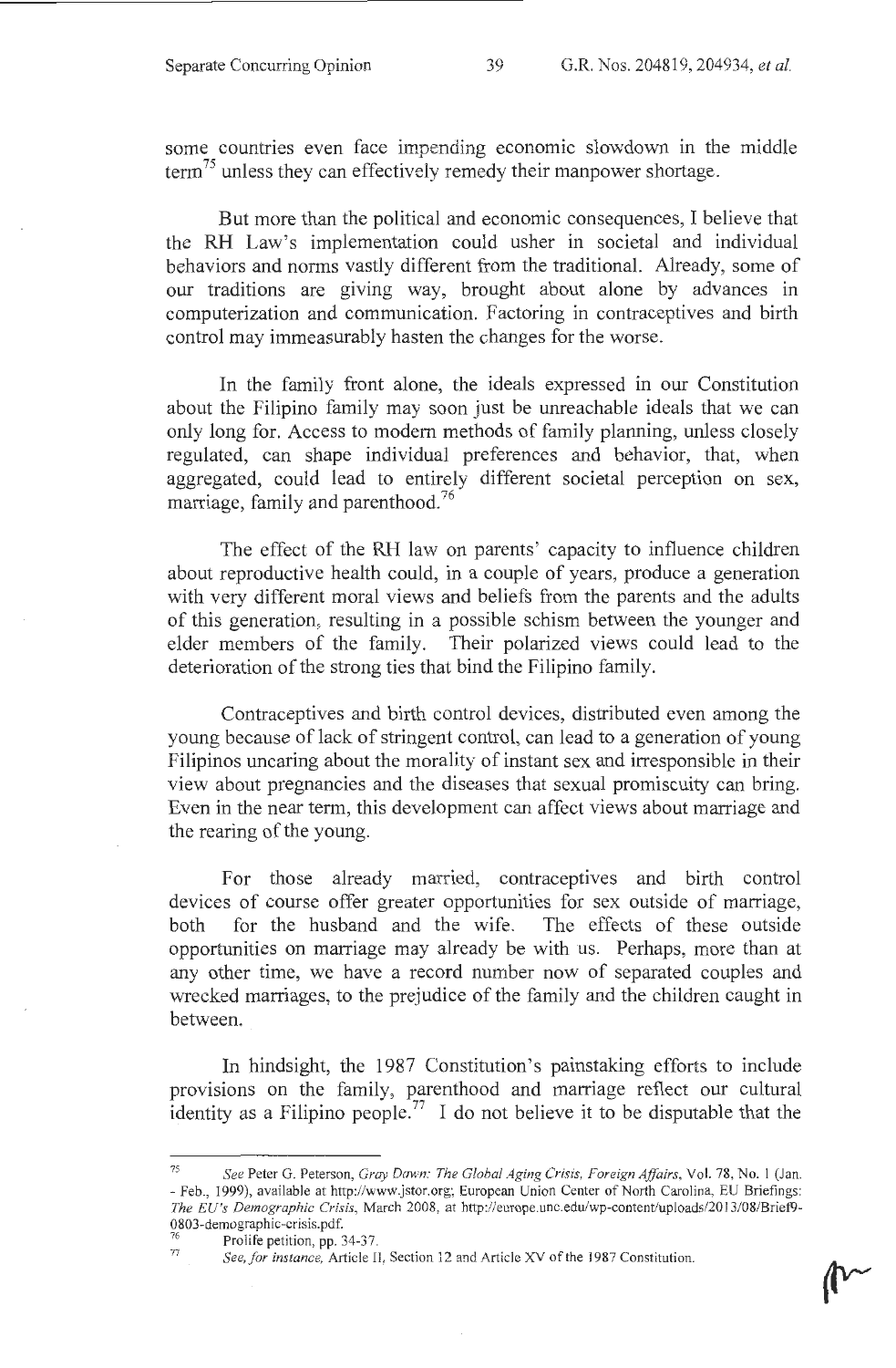heart of the Filipino society is the family. Congress, in introducing innovations to reproductive health might have tried to respect this ideal but I have serious doubts and misgivings on whether we can succeed given the deterioration and erosion in familial values already becoming evident in our society. I hope that in this instance, history would prove me wrong.

### **D. Freedom of Expression of Health Practitioners and the RH** Law

I submit that Section 23 (a)(l) of the RH law, which penalizes healthcare providers who "knowingly withhold information or restrict the dissemination thereof, and/or intentionally provide incorrect information regarding programs and services on reproductive health" is an unconstitutional subsequent punishment of speech.

Broken down to its elements, Section  $23(a)(1)^{78}$  of the RH law penalizes health care providers who (1) knowingly withhold information about programs and services on reproductive health; (2) knowingly restrict the dissemination of these programs and services; or (3) intentionally provide incorrect information regarding them.

These prohibited acts are, by themselves, communicative and expressive, and thus constitute speech. Intentionally providing incorrect information cannot be performed without uttering, verbally or otherwise, the information that the RH Law deems to be incorrect. The information that is illegal to withhold or restrict under Section 23 also constitutes speech, as it is an expression of data and opinions regarding reproductive health services and programs; thus, the prerogative to not utter these pieces of information also constitutes speech. $^{79}$ 

By penalizing these expressive acts, Section 23 imposes a subsequent punishment on speech, which as a counterpart to the prohibition against prior restraint, is also generally prohibited under the constitutional guarantee of freedom of expression. Without an assurance that speech would not be subsequently penalized, people would hesitate to speak for fear of its consequences; there would be no need for prior restraints because the punishment itself would effectively serve as a chilling effect on speech.<sup>80</sup>

SEC. 23. Prohibited Acts. - The following acts are prohibited:

(a) Any health care service provider, whether public or private, who shall:

(I) Knowingly withhold information or restrict the dissemination thereof, and/or intentionally provide incorrect information regarding programs and services on reproductive health including the right to informed choice and access to a ful l range of legal, medically-safe, non-abonifacient and effective family planning methods;

<sup>78</sup>  Section 23 of RA 10354 reads:

<sup>79</sup>  The right to speak inciudes the right not to speak, J. Cruz, Separate Opinion in *Ebralinag v. Division Schools Superintendent of Cebu, G.R. No. 95770, March 1, 1993.*<br><sup>80</sup> *See Todd F. Simon, First Amendment in the Twentieth Century U.S. Supreme Court begins to* 

define freedoms of speech and press, in HISTORY OF MASS MEDIA IN THE UNITED STATES: AN ENCYCLOPEDIA (1999), p.223; *New York Times Co. v. Sullivan,* 376 U.S. 254 (1964).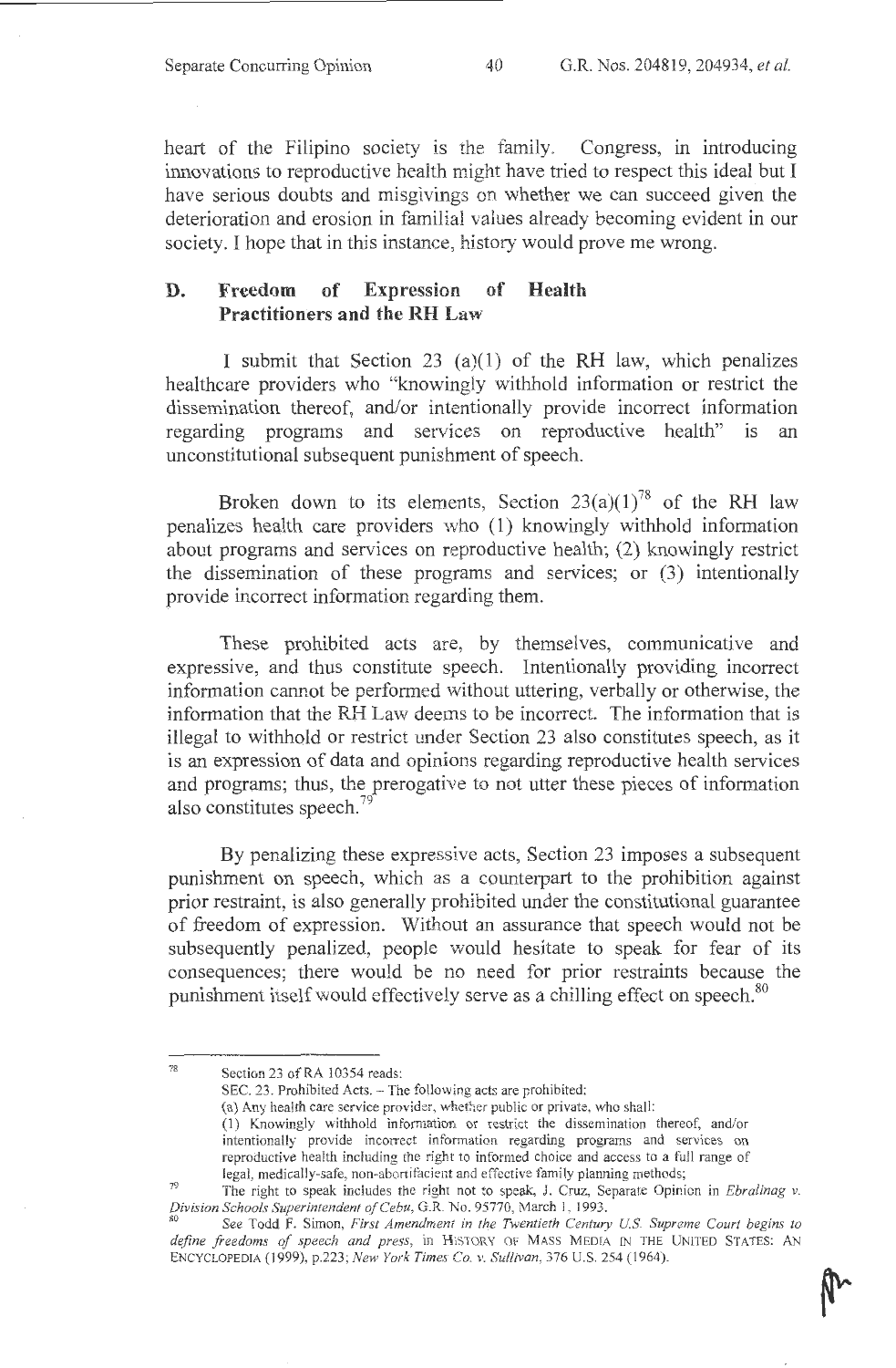While I am aware of the state's interest in regulating the practice of medicine and other health professions, including the communications made in the course of this practice, I beiieve that Section 23(a)(l) of the **RH** Law has overreached the permissible coverage of regulation on the speech of doctors and other health professionals.

Jurisprudence in the United States regarding the speech of medical practitioners has drawn a distinction between speech in the course of their practice of medicine, and speech in public.<sup>81</sup> When a doctor speaks to his patient, his speech may be subjected to reasonable regulation by the state to ensure the accuracy of the information he gives his patient and the quality of healthcare he provides.<sup>82</sup> But when the doctor speaks to the public, his speech becomes protected speech, and the guarantees against prior restraint and subsequent punishment applies to his expressions that involves medicine or any other topic.<sup>83</sup> This distinction is not provided in Section 23(a)(1) of the RH Law, and we cannot create a distinction in the law when it provides none. Thus, I *submit that Section 23(a)(J) violates the right of health practitioners to speak in public about reproductive health and should simply be struck down.* 

In particular, Section 23 (a)(1) of the RH Law fails to pass the balancing of interests test designed to determine the validity of subsequent punishments that do not involve the state's interests in national security crimes. Under this test, the Court is tasked to determine which of the competing legitimate interests that the law pits against each other demands the greater protection under particular circumstances.<sup>84</sup>

In the present case, Section  $23(a)(1)$  of the RH law pits against each other the State's interest in promoting the health and welfare of women on the one hand, and the freedom of expression of health practitioners, on the other. The Solicitor General, in particular, emphasized the need for Section  $23(a)(1)$  to fulfill the State's goal to secure the people's access to full, unbiased and accurate information about reproductive health services.

<sup>81</sup>*See* Robert C. Post, *Informed Consent to Abortion: A First Amendment Analysis of Compelled Physician Speech,* 3 Univ. of Illinois Law Rev. 939, 2007, available at http://digitalcommons.law.yale.edu/cgi/viewcontent.cgi?article=1169&context=fss\_papers

The practice of medicine, like all human behavior, transpires through the medium of speech, In regulating the practice, therefore, the state must necessarily also regulate professional speech, Without so much as a nod to the First Amendment, doctors are routinely held liable for malpractice for speaking, or for failing to speak. Doctors commit malpractice for failing to inform patients in a timely way of an accurate diagnosis, for failing to give patients proper instructions, for failing to ask patients necessary questions, or for failing to refer a patient to an appropriate specialist. !n all these contexts the regulation of professional speech is theoretically and practically inseparable from the regulation of medicine. *Id.* at 950 - 951.

<sup>8</sup> See *Bailey v. Huggins Diagnostic* & *Rehabilitation Center,* 952 P.2d 768 (Colo. Ct, App 1997), where the Colorado Supreme Court made a distinction between a dentists' speech made in the course of a dental treatment, and his speech in books and opinion articles; the former may be the subject of a malpractice suit; the latter, on the other hand, is not.<br><sup>84</sup> *American Communications Assoc. v. Douds*, 339 US 282, as cited in *Gonzales v. COMELEC*.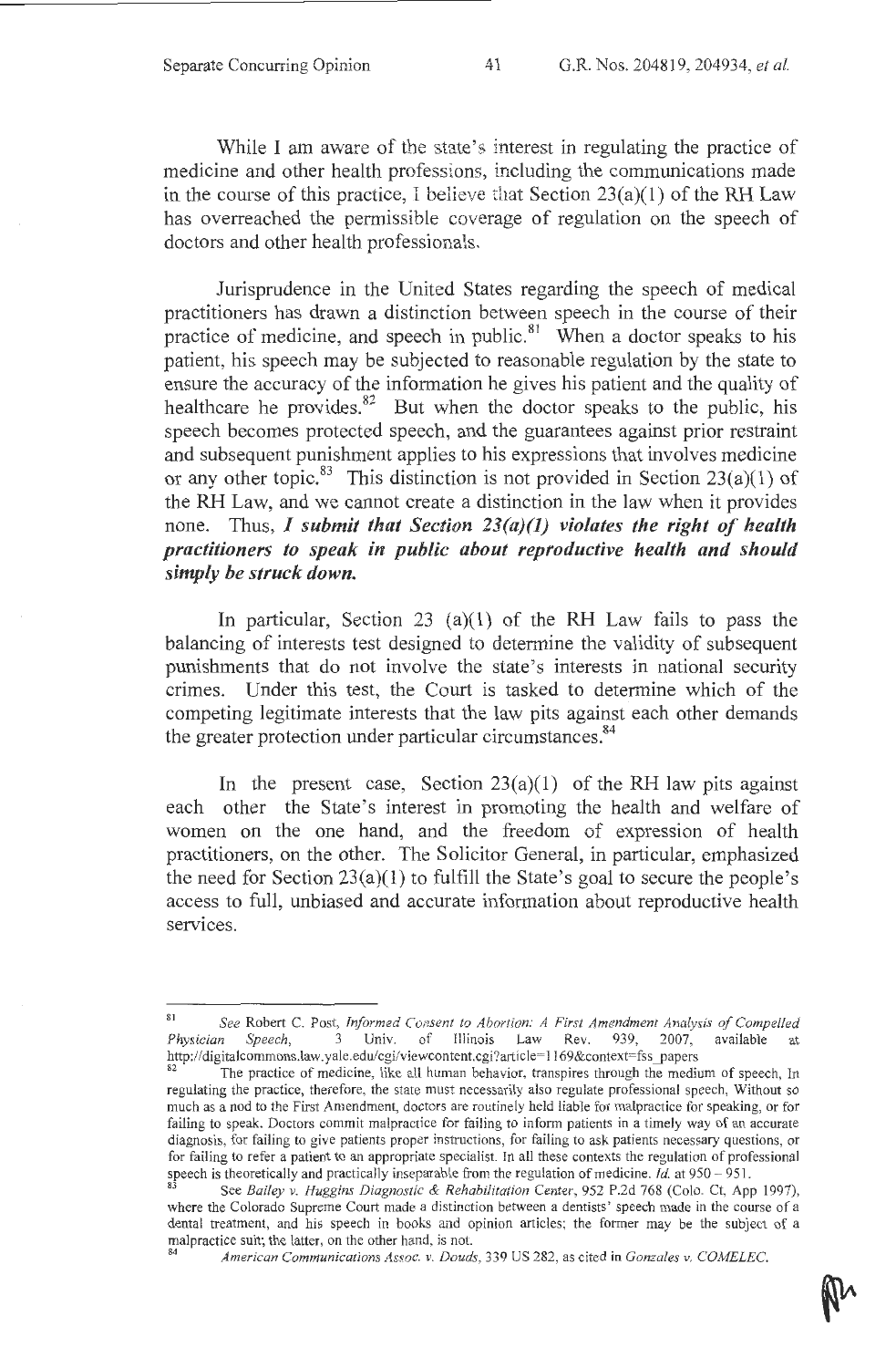While I do not wish to underestimate the State's interest in providing accurate information on reproductive health, I believe that the freedom of expression of medical health practitioners, particularly in their communications to the public, outweighs this State interest for the following reasons:

*First*, we must consider that the RH Law already puts the entire State machinery in providing an all-encompassing, comprehensive, and nationwide information dissemination program on family planning and other reproductive health programs and services. The RH law commands the State to have an official stand on reproductive health care and the full-range of family planning methods it supports, from natural to artificial contraceptives. It then requires the national government to take the lead in the implementation of the information dissemination campaign,<sup>85</sup> and local government units to toe the line that the national government draws. <sup>86</sup>

The RH Law even requires both public and private hospitals to provide a full-range of modem family planning services, including both natural and artificial means. This necessarily means that hospitals (where the health practitioners work) are required by law and under pain of penal punishment, to disseminate information about all available reproductive health services.

To my mind, this information dissemination program, along with the mandatory requirement for hospitals to provide a full range of family planning services, sufficiently cover the state's interest in providing accurate information about available reproductive health services and programs. If, corollary to the State's interest to promote accurate information about reproductive health, it intended to make health care practitioners accountable for any negligence they may commit in the course of their practice, I submit that, as my second argument will further expound, the existing regulatory framework for their practice already sufficiently protects against such negligence and malpractice.

*Second*, the existing regulatory framework for the practice of medicine sufficiently penalizes negligence and malpractice, to which the

<sup>&</sup>lt;sup>85</sup> It mandates the Department of Health and local government units to "initiate and sustain a heightened nationwide multimedia-campaign to raise the ievel of public awareness" on reproductive health, including family planning, and mandates local governments in highly-urbanized cities to operate mobile health care services, which shal!, aside from providing health care goods and services, disseminate knowledge and information on reproductive health.

Aside from capacity-building, the DOH is also required to update local govemment units with appropriate information and resources to keep the latter updated on current studies and researches relating to family planning. These pieces of information shall, presumably, include information issued by the Food and Drugs Administration regarding the use of and safety of contraceptives.<br><sup>86</sup> Further, the RH Law mandates the DOH to disseminate information and train local governments

as regards its reproductive health care programs, and provide them with the necessary supplies and equipment. Local government units, in tum, are mandated to train their respective barangay health workers and other barangay volunteers on the promotion of reproductive health.